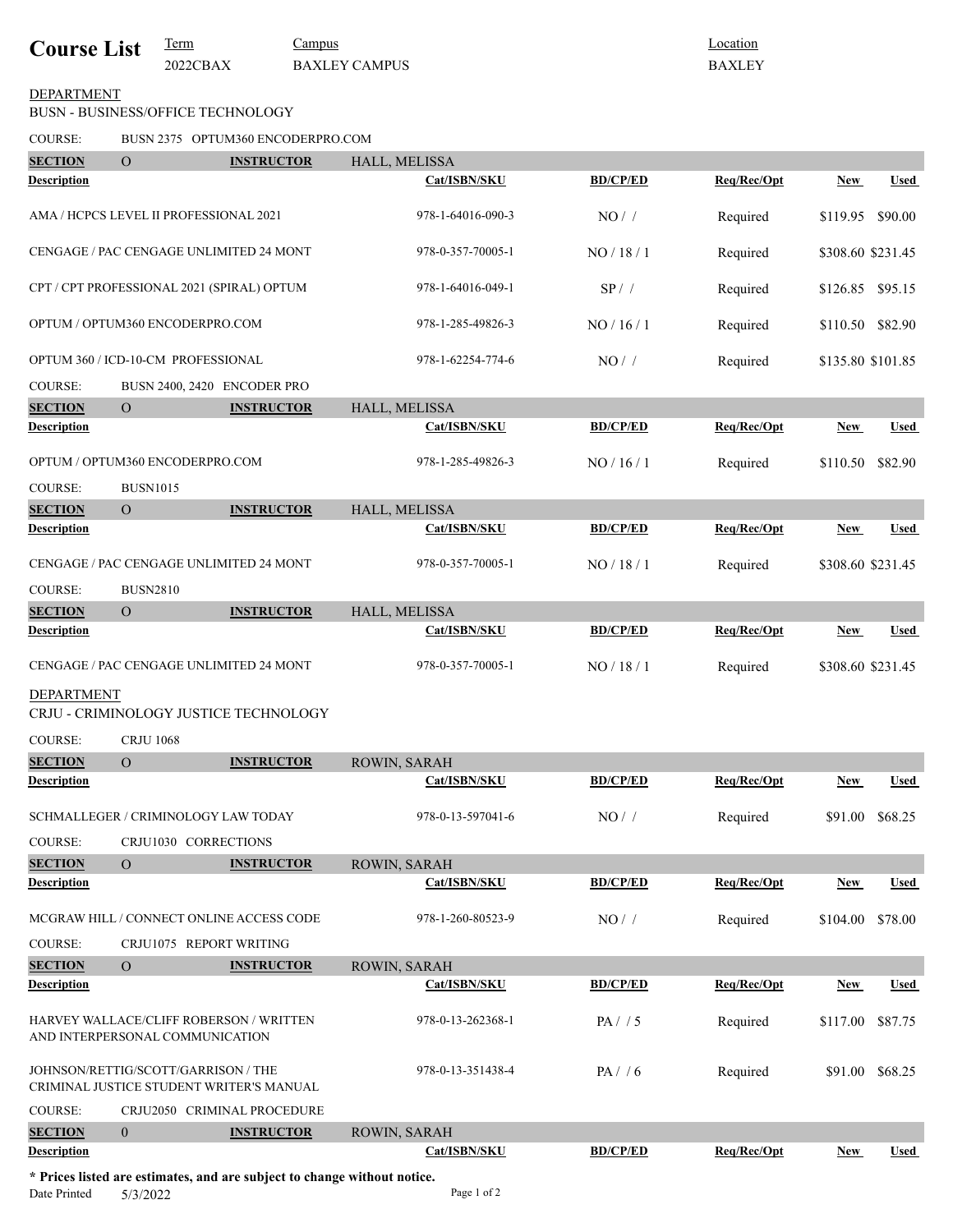|                                                                               | ROBERSON, CLIFF/WINTERS, ROBERT /<br>PROCEDURES IN THE JUSTICE SYSTEM |                                            | 978-0-13-518627-5   | PA/20/12                          | Required    | \$227.50 \$170.65 |             |
|-------------------------------------------------------------------------------|-----------------------------------------------------------------------|--------------------------------------------|---------------------|-----------------------------------|-------------|-------------------|-------------|
| COURSE:                                                                       |                                                                       | CRJU2201 CRIMINAL COURTS                   |                     |                                   |             |                   |             |
| <b>SECTION</b>                                                                | $\overline{O}$                                                        | <b>INSTRUCTOR</b>                          | ROWIN, SARAH        |                                   |             |                   |             |
| <b>Description</b>                                                            |                                                                       |                                            | Cat/ISBN/SKU        | <b>BD/CP/ED</b>                   | Req/Rec/Opt | <b>New</b>        | <b>Used</b> |
|                                                                               | A CONTEMPORARY PERSPECTIVE                                            | HEMMENS, BRODY, SPOHN / CRIMINAL COURTS:   | 978-1-07-183389-6   | SW/15                             | Required    | \$140.45 \$105.35 |             |
| <b>DEPARTMENT</b>                                                             | DIET - DIESEL TECHNOLOGY                                              |                                            |                     |                                   |             |                   |             |
| COURSE:                                                                       | DIET1000,1010,1020,                                                   |                                            |                     |                                   |             |                   |             |
| <b>SECTION</b>                                                                | K2                                                                    | <b>INSTRUCTOR</b>                          | REEVES, STEWART     |                                   |             |                   |             |
| <b>Description</b>                                                            |                                                                       |                                            | Cat/ISBN/SKU        | <b>BD/CP/ED</b>                   | Req/Rec/Opt | New               | Used        |
|                                                                               |                                                                       | CENGAGE / PAC CENGAGE UNLIMITED 12 MONTH   | 978-0-357-70004-4   | NO/                               | Required    | \$231.45 \$173.60 |             |
| <b>DEPARTMENT</b><br><b>ELCR - ELECTRIC</b>                                   |                                                                       |                                            |                     |                                   |             |                   |             |
| COURSE:                                                                       | <b>ELCR 1800</b>                                                      |                                            |                     |                                   |             |                   |             |
| <b>SECTION</b>                                                                | K2                                                                    | <b>INSTRUCTOR</b>                          | KENNEDY, JOHN       |                                   |             |                   |             |
| <b>Description</b>                                                            |                                                                       |                                            | Cat/ISBN/SKU        | <b>BD/CP/ED</b>                   | Req/Rec/Opt | <b>New</b>        | Used        |
| NATIONAL CNT. FOR CONST. EDU. AND<br>RESEARCH / POWER LINE WORKER LEVEL 1 TRG |                                                                       | 0-13-257109-9                              | PA/11/1             | Required                          | \$91.00     | \$68.25           |             |
| <b>DEPARTMENT</b>                                                             | EMPL - EMPLOYBILITY SKILLS                                            |                                            |                     |                                   |             |                   |             |
| <b>COURSE:</b>                                                                |                                                                       | EMPL1000 INTERPERSONAL RELATIONS           |                     |                                   |             |                   |             |
| <b>SECTION</b>                                                                | V                                                                     | <b>INSTRUCTOR</b>                          | <b>TBA</b>          |                                   |             |                   |             |
| <b>Description</b>                                                            |                                                                       |                                            | Cat/ISBN/SKU        | <b>BD/CP/ED</b>                   | Req/Rec/Opt | <b>New</b>        | <b>Used</b> |
|                                                                               | JOHNSTON / CAREER ADVENTURE                                           |                                            | 978-0-13-248119-9   | PA/14/5                           | Required    | \$58.50           | \$43.90     |
| <b>DEPARTMENT</b>                                                             | PNSG - PRACTICAL NURSING                                              |                                            |                     |                                   |             |                   |             |
| <b>COURSE:</b>                                                                | PNSG 2030/2010                                                        |                                            |                     |                                   |             |                   |             |
| <b>SECTION</b>                                                                | K2                                                                    | <b>INSTRUCTOR</b>                          | TILLMAN, PATRICIA   |                                   |             |                   |             |
| <b>Description</b>                                                            |                                                                       |                                            | Cat/ISBN/SKU        | <b>BD/CP/ED</b>                   | Req/Rec/Opt | <b>New</b>        | <b>Used</b> |
|                                                                               | NURSING FUNDAMENTALS KIT                                              | PNSG 2010 - COASTAL PINES TECH COLLEGE     | <b>QUOTE 7962 -</b> | $\left/ \right.$ $\left/ \right.$ | Required    | \$157.13          | \$0.00      |
| <b>ADMINISTRATION KIT</b>                                                     |                                                                       | PNSG 2030 - COASTAL PINES TECH COLLEGE MED | <b>QUOTE 7392 -</b> | $\frac{1}{2}$                     | Required    | \$115.38          | \$0.00      |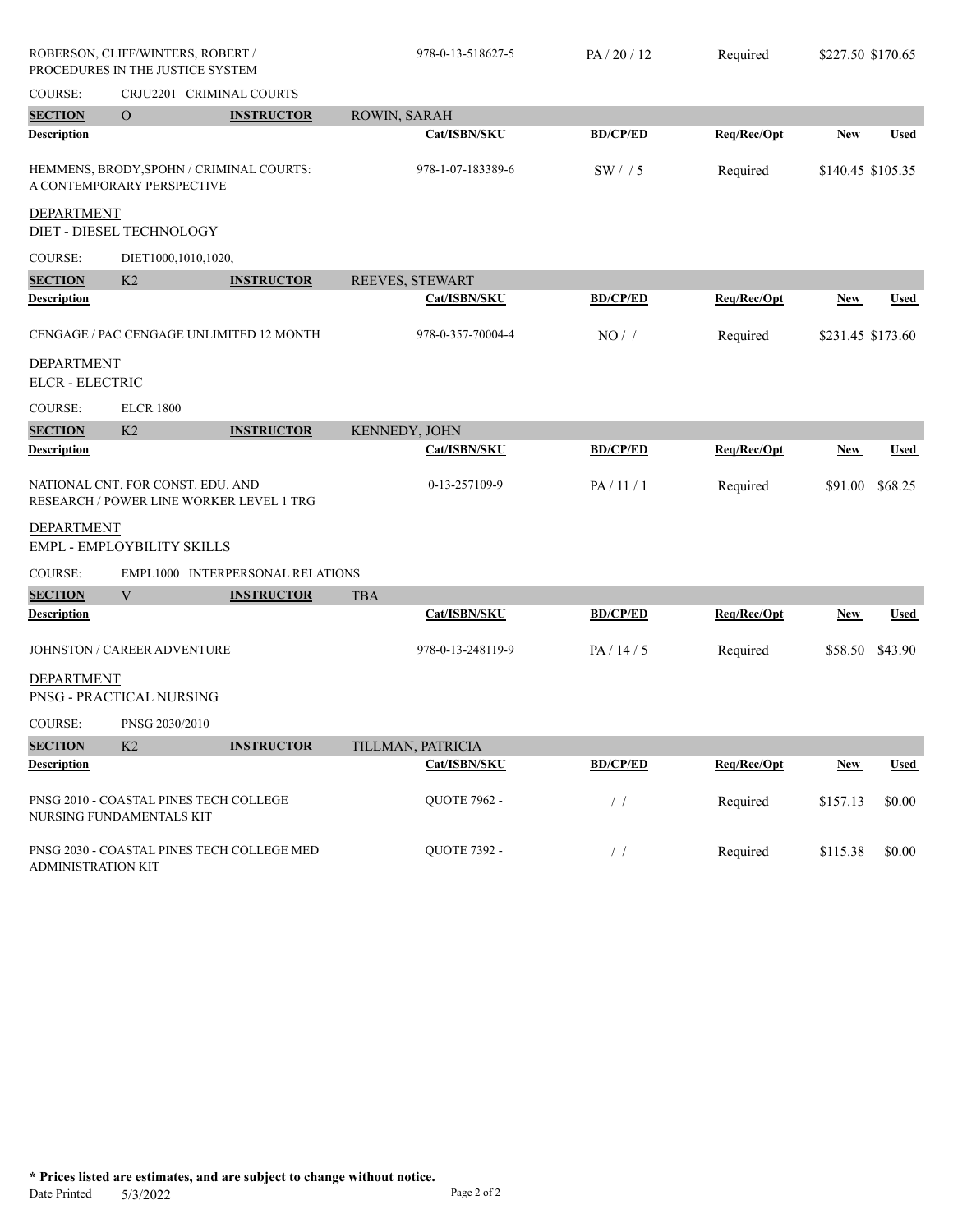| <b>Course List</b>             |                                    | <b>Term</b><br>2022CCAM                            | Campus | <b>CAMDEN CAMPUS</b> |                   |                 | Location<br><b>CAMDEN</b> |                   |                 |
|--------------------------------|------------------------------------|----------------------------------------------------|--------|----------------------|-------------------|-----------------|---------------------------|-------------------|-----------------|
| <b>DEPARTMENT</b>              |                                    | ACCT - ACCOUNTING TECHNOLOGY                       |        |                      |                   |                 |                           |                   |                 |
| COURSE:                        | ACCT1125 INDIVIDUAL TAX ACCOUNTING |                                                    |        |                      |                   |                 |                           |                   |                 |
| <b>SECTION</b>                 | $\Omega$                           | <b>INSTRUCTOR</b>                                  |        | PARKER, MICHELLE     |                   |                 |                           |                   |                 |
| <b>Description</b>             |                                    |                                                    |        |                      | Cat/ISBN/SKU      | <b>BD/CP/ED</b> | Req/Rec/Opt               | New               | Used            |
|                                |                                    | CENGAGE / PAC CENGAGE UNLIMITED 4 MONTH            |        |                      | 978-0-357-70003-7 | NO/             | Required                  | \$140.40 \$105.30 |                 |
| COURSE:                        |                                    | <b>ACCT2145 PERSONAL FINANCE</b>                   |        |                      |                   |                 |                           |                   |                 |
| <b>SECTION</b>                 | $\overline{O}$                     | <b>INSTRUCTOR</b>                                  |        | PARKER, MICHELLE     |                   |                 |                           |                   |                 |
| <b>Description</b>             |                                    |                                                    |        |                      | Cat/ISBN/SKU      | <b>BD/CP/ED</b> | Req/Rec/Opt               | New               | <b>Used</b>     |
| MT                             |                                    | BILLINGSLEY GITMAN JOEHNK / PKG PFIN W/PAC         |        |                      | 978-0-357-03360-9 | NO/7            | Required                  | \$78.00           | \$58.50         |
| <b>DEPARTMENT</b>              |                                    | BUSN - BUSINESS/OFFICE TECHNOLOGY                  |        |                      |                   |                 |                           |                   |                 |
| <b>COURSE:</b>                 |                                    | BUSN 1015 INTRO TO HEALTHCARE<br>REIMBURSEMENT     |        |                      |                   |                 |                           |                   |                 |
| <b>SECTION</b>                 | $\Omega$                           | <b>INSTRUCTOR</b>                                  |        | HALL, MELISSA        |                   |                 |                           |                   |                 |
| <b>Description</b>             |                                    |                                                    |        |                      | Cat/ISBN/SKU      | <b>BD/CP/ED</b> | Req/Rec/Opt               | <u>New</u>        | <b>Used</b>     |
|                                |                                    | CENGAGE / PAC CENGAGE UNLIMITED 24 MONT            |        |                      | 978-0-357-70005-1 | NO / 18 / 1     | Required                  | \$308.60 \$231.45 |                 |
| <b>COURSE:</b>                 |                                    | BUSN1440 DOCUMENT PRODUCTION                       |        |                      |                   |                 |                           |                   |                 |
| <b>SECTION</b>                 | $\overline{O}$                     | <b>INSTRUCTOR</b>                                  |        | FISH, LAURA          |                   |                 |                           |                   |                 |
| <b>Description</b>             |                                    |                                                    |        |                      | Cat/ISBN/SKU      | <b>BD/CP/ED</b> | Req/Rec/Opt               | New               | Used            |
|                                |                                    | CENGAGE / PAC CENGAGE UNLIMITED 4 MONTH            |        |                      | 978-0-357-70003-7 | NO/             | Required                  | \$140.40 \$105.30 |                 |
| COURSE:                        |                                    | BUSN2375 HEALTHCARE CODING                         |        |                      |                   |                 |                           |                   |                 |
| <b>SECTION</b>                 | $\mathbf O$                        | <b>INSTRUCTOR</b>                                  |        | HALL, MELISSA        |                   |                 |                           |                   |                 |
| <b>Description</b>             |                                    |                                                    |        |                      | Cat/ISBN/SKU      | <b>BD/CP/ED</b> | Req/Rec/Opt               | New               | Used            |
|                                |                                    | <author> / CPT PROFESSIONAL 2022 (SPIRAL)</author> |        |                      | 978-1-64016-087-3 | $SP/$ /         | Required                  | \$150.65 \$113.00 |                 |
| ICD-10- CM 2021                |                                    | AMA AMERICAN MEDICAL ASSOCIATION /                 |        |                      | 978-1-64016-081-1 | $NO/$ /         | Required                  | \$126.80 \$95.10  |                 |
|                                |                                    | CENGAGE / PAC CENGAGE UNLIMITED 24 MONT            |        |                      | 978-0-357-70005-1 | NO / 18 / 1     | Required                  | \$308.60 \$231.45 |                 |
|                                |                                    | OPTUM / OPTUM360 ENCODERPRO.COM                    |        |                      | 978-1-285-49826-3 | NO / 16 / 1     | Required                  | \$110.50 \$82.90  |                 |
| OPTUM360 / HCPCS LEVEL II 2022 |                                    |                                                    |        |                      | 978-1-62254-754-8 | $NO/$ /         | Required                  |                   | \$98.75 \$74.10 |
| COURSE:                        |                                    | BUSN2400 HEALTHCARE PROCEDURAL CODING              |        |                      |                   |                 |                           |                   |                 |
| <b>SECTION</b>                 | $\mathbf{O}$                       | <b>INSTRUCTOR</b>                                  |        | HALL, MELISSA        |                   |                 |                           |                   |                 |
| <b>Description</b>             |                                    |                                                    |        |                      | Cat/ISBN/SKU      | <b>BD/CP/ED</b> | Req/Rec/Opt               | New               | <b>Used</b>     |
|                                |                                    | <author> / CPT PROFESSIONAL 2022 (SPIRAL)</author> |        |                      | 978-1-64016-087-3 | $SP/$ /         | Required                  | \$150.65 \$113.00 |                 |
|                                |                                    | CENGAGE / PAC CENGAGE UNLIMITED 24 MONT            |        |                      | 978-0-357-70005-1 | NO / 18 / 1     | Required                  | \$308.60 \$231.45 |                 |
|                                |                                    | OPTUM / OPTUM360 ENCODERPRO.COM                    |        |                      | 978-1-285-49826-3 | NO / 16 / 1     | Required                  | \$110.50          | \$82.90         |
| OPTUM360 / HCPCS LEVEL II 2022 |                                    |                                                    |        |                      | 978-1-62254-754-8 | $NO/$ /         | Required                  | \$98.75           | \$74.10         |

**\* Prices listed are estimates, and are subject to change without notice.**  $5/3/2022$  Page 1 of 6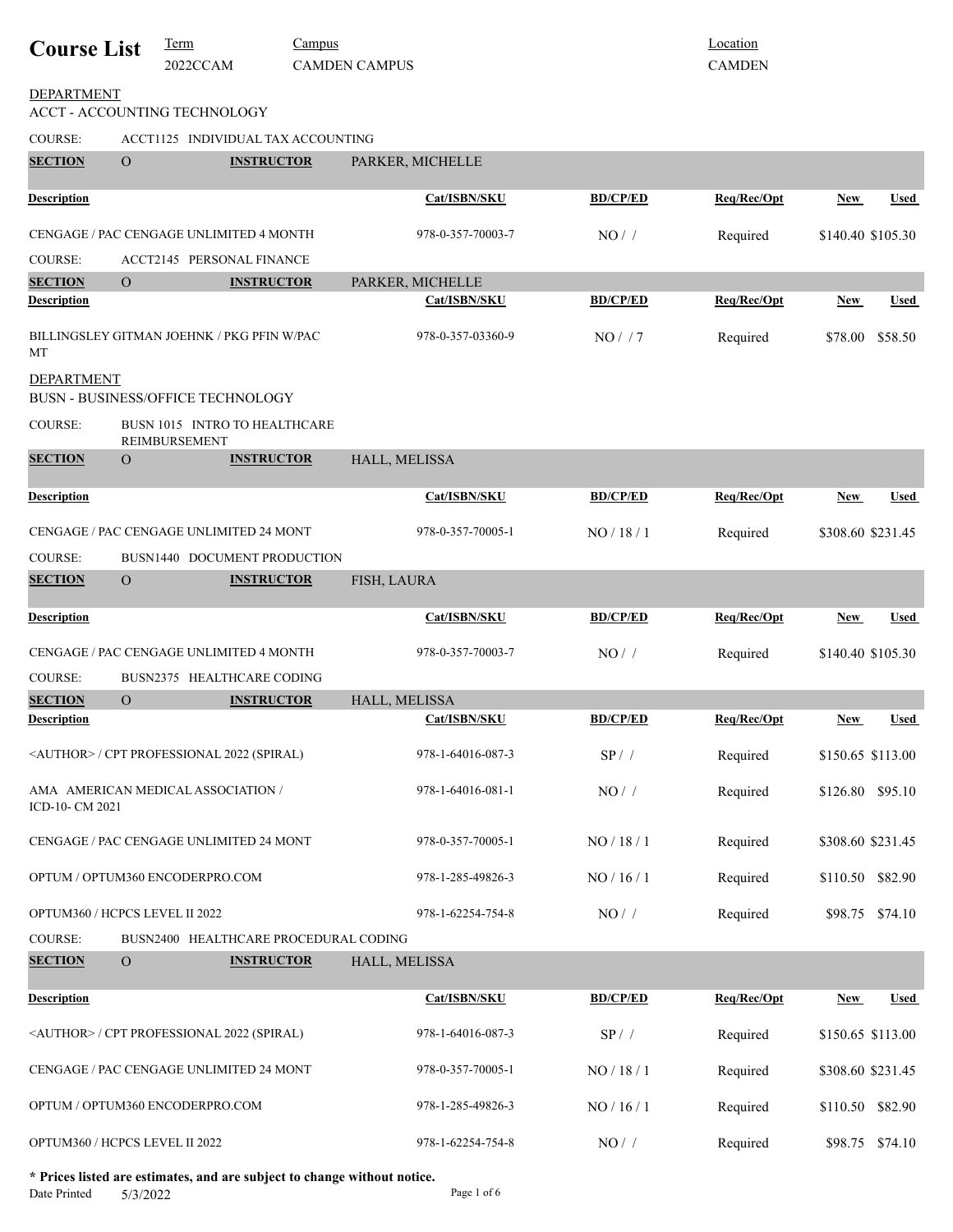| <b>COURSE:</b>            |                                                                                   | BUSN2810 HEALTHCARE COMPLIANCE                            |                   |                 |             |                   |             |
|---------------------------|-----------------------------------------------------------------------------------|-----------------------------------------------------------|-------------------|-----------------|-------------|-------------------|-------------|
| <b>SECTION</b>            | $\overline{O}$                                                                    | <b>INSTRUCTOR</b>                                         | HALL, MELISSA     |                 |             |                   |             |
| <b>Description</b>        |                                                                                   |                                                           | Cat/ISBN/SKU      | <b>BD/CP/ED</b> | Req/Rec/Opt | <b>New</b>        | <u>Used</u> |
|                           |                                                                                   | CENGAGE / PAC CENGAGE UNLIMITED 24 MONT                   | 978-0-357-70005-1 | NO/18/1         | Required    | \$308.60 \$231.45 |             |
| <b>DEPARTMENT</b>         |                                                                                   | CIST - COMPUTER INFORMATION SYSTEMS                       |                   |                 |             |                   |             |
| COURSE:                   | <b>FUNDAMENTALS</b>                                                               | CIST1401 COMPUTER NETWORKING                              |                   |                 |             |                   |             |
| <b>SECTION</b>            | $\overline{O}$                                                                    | <b>INSTRUCTOR</b>                                         | ALDRIDGE, AMANDA  |                 |             |                   |             |
| <b>Description</b>        |                                                                                   |                                                           | Cat/ISBN/SKU      | <b>BD/CP/ED</b> | Req/Rec/Opt | New               | Used        |
| TESTOUT / NETWORK PRO     |                                                                                   |                                                           | 978-1-935080-43-5 | NO/             | Required    | \$167.70 \$125.80 |             |
| <b>COURSE:</b>            |                                                                                   | CIST1601 INFORMATION SECURITY FUND                        |                   |                 |             |                   |             |
| <b>SECTION</b>            | $\overline{O}$                                                                    | <b>INSTRUCTOR</b>                                         | ALDRIDGE, AMANDA  |                 |             |                   |             |
| <b>Description</b>        |                                                                                   |                                                           | Cat/ISBN/SKU      | <b>BD/CP/ED</b> | Req/Rec/Opt | <b>New</b>        | <b>Used</b> |
|                           | TESTOUT / TESTOUT LABSIM SECURITY PRO                                             |                                                           | 978-1-935080-44-2 | NO/             | Required    | \$167.70 \$125.80 |             |
| COURSE:                   |                                                                                   | CIST2601 IMPLEM OPERATING SYS SECURITY                    |                   |                 |             |                   |             |
| <b>SECTION</b>            | $\overline{O}$                                                                    | <b>INSTRUCTOR</b>                                         | ALDRIDGE, AMANDA  |                 |             |                   |             |
| <b>Description</b>        |                                                                                   |                                                           | Cat/ISBN/SKU      | <b>BD/CP/ED</b> | Req/Rec/Opt | <b>New</b>        | Used        |
| <b>DIGITAL BUNDLE</b>     | <author> / SECURITY STRATEGIES IN<br/>WINDOWS PLATFORMS AND APPLICATIONS</author> |                                                           | 978-1-284-19371-8 | NO/ / 3         | Required    | \$146.20 \$109.65 |             |
| COURSE:                   |                                                                                   | CIST2602 NETWORK SECURITY                                 |                   |                 |             |                   |             |
| <b>SECTION</b>            | $\overline{O}$                                                                    | <b>INSTRUCTOR</b>                                         | ALDRIDGE, AMANDA  |                 |             |                   |             |
| <b>Description</b>        |                                                                                   |                                                           | Cat/ISBN/SKU      | <b>BD/CP/ED</b> | Req/Rec/Opt | <b>New</b>        | Used        |
|                           | AND VPNS DIGITAL BUNDLE AND EBOOK/LABS                                            | <author> / NETWORK SECURITY, FIREWALLS,</author>          | 978-1-284-18465-5 | NO/ / 3         | Required    | \$146.20 \$109.65 |             |
| <b>COURSE:</b>            |                                                                                   | CIST2742 BEGINNING PYTHON PROGRAMMING                     |                   |                 |             |                   |             |
| <b>SECTION</b>            | $\Omega$                                                                          | <b>INSTRUCTOR</b>                                         | ALDRIDGE, AMANDA  |                 |             |                   |             |
| <b>Description</b>        |                                                                                   |                                                           | Cat/ISBN/SKU      | <b>BD/CP/ED</b> | Req/Rec/Opt | <b>New</b>        | <b>Used</b> |
|                           |                                                                                   | CENGAGE / PAC CENGAGE UNLIMITED 4 MONTH                   | 978-0-357-70003-7 | $NO/$ /         | Required    | \$140.40 \$105.30 |             |
| <b>DEPARTMENT</b>         | COMP - BEGINNING COMPUTERS                                                        |                                                           |                   |                 |             |                   |             |
| <b>COURSE:</b>            |                                                                                   | COMP1000 BEGINNING COMPUTERS                              |                   |                 |             |                   |             |
| <b>SECTION</b>            | $\mathbf{O}$                                                                      | <b>INSTRUCTOR</b>                                         | FISH, LAURA       |                 |             |                   |             |
| <b>Description</b>        |                                                                                   |                                                           | Cat/ISBN/SKU      | <b>BD/CP/ED</b> | Req/Rec/Opt | <b>New</b>        | <u>Used</u> |
|                           | TESTOUT / TESTOUT OFFICE PRO                                                      |                                                           | 978-1-935080-71-8 | NO/             | Required    | \$141.70 \$106.30 |             |
| <b>DEPARTMENT</b>         |                                                                                   |                                                           |                   |                 |             |                   |             |
|                           | COSM - COSMETOLOGY TECHNOLOGY                                                     |                                                           |                   |                 |             |                   |             |
| COURSE:<br><b>SECTION</b> | $\overline{O}$                                                                    | COSM1000 INTRO TO COSMETOLOGY THEORY<br><b>INSTRUCTOR</b> | BRUNSON, MARGARET |                 |             |                   |             |
|                           |                                                                                   |                                                           |                   |                 |             |                   |             |
| <b>Description</b>        |                                                                                   |                                                           | Cat/ISBN/SKU      | <b>BD/CP/ED</b> | Req/Rec/Opt | <b>New</b>        | <b>Used</b> |
| 16030-COS-14              |                                                                                   |                                                           | 10138427          | $\prime\,$ /    | Required    | \$793.85          | \$0.00      |
|                           | MILADY / MILADY STANDARD COSMETOLOGY                                              |                                                           | 978-1-285-76941-7 | HB / 16 / 16    | Required    | \$153.10 \$114.85 |             |

**\* Prices listed are estimates, and are subject to change without notice.**  $5/3/2022$  Page 2 of 6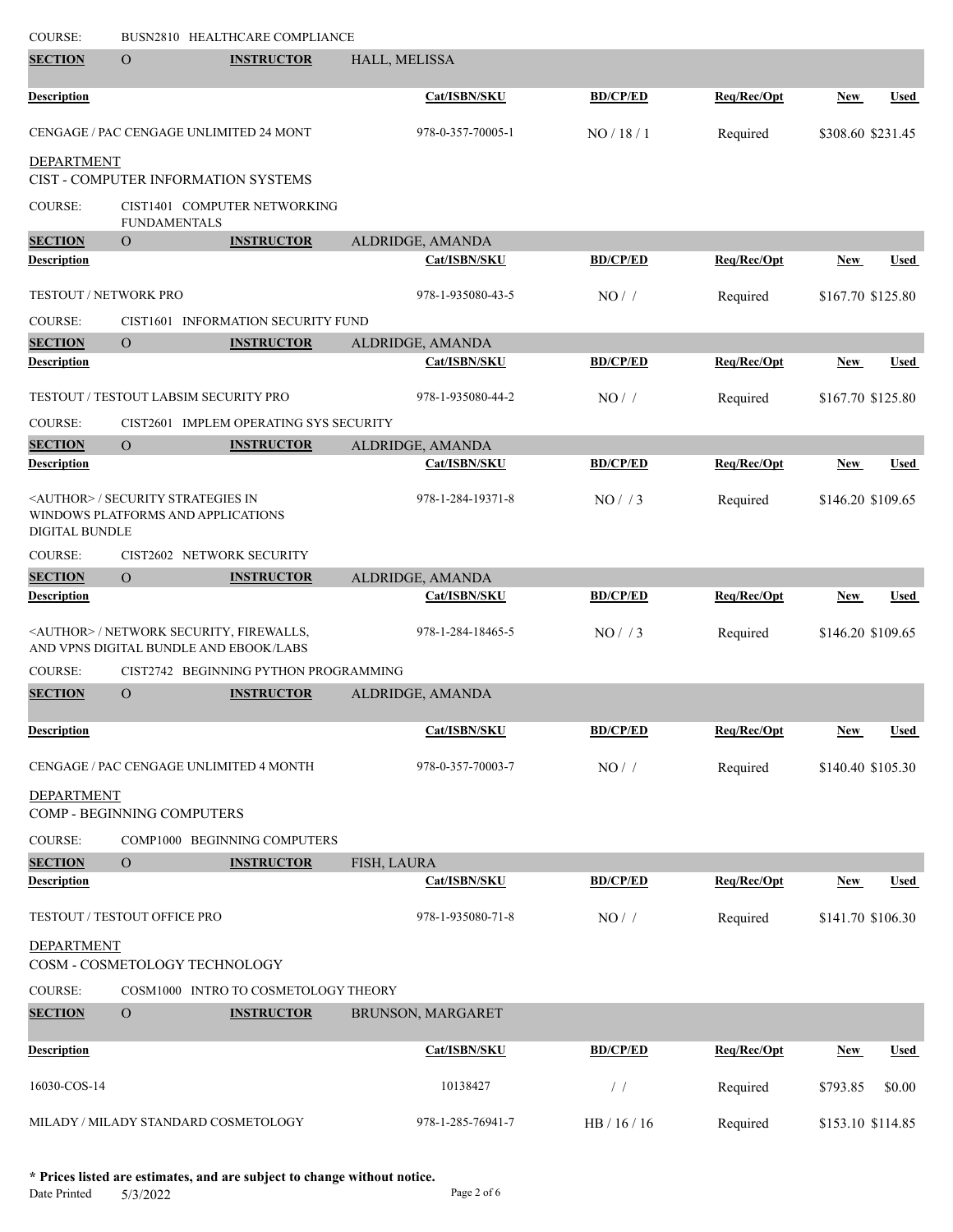| MILADY / MILADY STUDY GUIDE: THE<br>ESSENTIAL COMPANION |                                         | 978-1-285-76963-9                     | PA/16/16          | Required        | \$72.80     | \$54.60           |             |
|---------------------------------------------------------|-----------------------------------------|---------------------------------------|-------------------|-----------------|-------------|-------------------|-------------|
| COURSE:                                                 |                                         | COSM1010 CHEMICAL TEXTURE SERVICES    |                   |                 |             |                   |             |
| <b>SECTION</b>                                          | K2                                      | <b>INSTRUCTOR</b>                     | BRUNSON, MARGARET |                 |             |                   |             |
| <b>Description</b>                                      |                                         |                                       | Cat/ISBN/SKU      | <b>BD/CP/ED</b> | Req/Rec/Opt | <b>New</b>        | <b>Used</b> |
| 16030-COS-14                                            |                                         |                                       | 10138427          | $\frac{1}{2}$   | Required    | \$793.85          | \$0.00      |
|                                                         |                                         | MILADY / MILADY STANDARD COSMETOLOGY  | 978-1-285-76941-7 | HB / 16 / 16    | Required    | \$153.10 \$114.85 |             |
| ESSENTIAL COMPANION                                     | MILADY / MILADY STUDY GUIDE: THE        |                                       | 978-1-285-76963-9 | PA/16/16        | Required    | \$72.80 \$54.60   |             |
| <b>COURSE:</b>                                          |                                         | COSM1020 HAIR CARE & TREATMENT        |                   |                 |             |                   |             |
| <b>SECTION</b>                                          | K2                                      | <b>INSTRUCTOR</b>                     | BRUNSON, MARGARET |                 |             |                   |             |
| <b>Description</b>                                      |                                         |                                       | Cat/ISBN/SKU      | <b>BD/CP/ED</b> | Req/Rec/Opt | New               | <b>Used</b> |
| 16030-COS-14                                            |                                         |                                       | 10138427          | $\frac{1}{2}$   | Required    | \$793.85          | \$0.00      |
|                                                         |                                         | MILADY / MILADY STANDARD COSMETOLOGY  | 978-1-285-76941-7 | HB / 16 / 16    | Required    | \$153.10 \$114.85 |             |
| ESSENTIAL COMPANION                                     | MILADY / MILADY STUDY GUIDE: THE        |                                       | 978-1-285-76963-9 | PA/16/16        | Required    | \$72.80 \$54.60   |             |
| <b>COURSE:</b>                                          | COSM1030 HAIRCUTTING                    |                                       |                   |                 |             |                   |             |
| <b>SECTION</b>                                          | K2                                      | <b>INSTRUCTOR</b>                     | BRUNSON, MARGARET |                 |             |                   |             |
| <b>Description</b>                                      |                                         |                                       | Cat/ISBN/SKU      | <b>BD/CP/ED</b> | Req/Rec/Opt | <b>New</b>        | <b>Used</b> |
| 16030-COS-14                                            |                                         |                                       | 10138427          | $\frac{1}{2}$   | Required    | \$793.85          | \$0.00      |
|                                                         |                                         | MILADY / MILADY STANDARD COSMETOLOGY  | 978-1-285-76941-7 | HB / 16 / 16    | Required    | \$153.10 \$114.85 |             |
| ESSENTIAL COMPANION                                     | MILADY / MILADY STUDY GUIDE: THE        |                                       | 978-1-285-76963-9 | PA/16/16        | Required    | \$72.80 \$54.60   |             |
| <b>DEPARTMENT</b><br>DFTG - Drafting                    |                                         |                                       |                   |                 |             |                   |             |
| <b>COURSE:</b>                                          | <b>DRAFTING &amp; DESIGN</b>            | DFTG 1125 ARCHITECTURE: RESIDENTIAL   |                   |                 |             |                   |             |
| <b>SECTION</b>                                          | $\overline{O}$                          | <b>INSTRUCTOR</b>                     | HUBBARD, ROBERT   |                 |             |                   |             |
| <b>Description</b>                                      |                                         |                                       | Cat/ISBN/SKU      | <b>BD/CP/ED</b> | Req/Rec/Opt | <b>New</b>        | Used        |
| <b>DESIGN</b>                                           | W.SCOTT THOMAS / CLOIS E. KICKLIGHTER / | ARCHITECTURE RESIDENTIAL DRAFTING AND | 978-1-64925-973-8 | NO/13           | Required    | \$157.15 \$117.90 |             |
| DEPARTMENT                                              |                                         | ECET - ELECTRICAL & COMPUTER ENGINEER |                   |                 |             |                   |             |
| COURSE:                                                 |                                         | ECET1110 DIGITAL SYSTEMS              |                   |                 |             |                   |             |
| <b>SECTION</b>                                          | K <sub>2</sub>                          | <b>INSTRUCTOR</b>                     | MARBRY, CATHY     |                 |             |                   |             |
| <b>Description</b>                                      |                                         |                                       | Cat/ISBN/SKU      | <b>BD/CP/ED</b> | Req/Rec/Opt | <b>New</b>        | <b>Used</b> |
|                                                         | FLOYD / DIGITAL FUNDAMENTALS            |                                       | 978-0-13-273796-8 | HB / /          | Required    | \$240.50 \$180.40 |             |
| <b>COURSE:</b>                                          | <b>FUNDAMENTALS</b>                     | ECET1191 COMPUTER PROGRAMMING         |                   |                 |             |                   |             |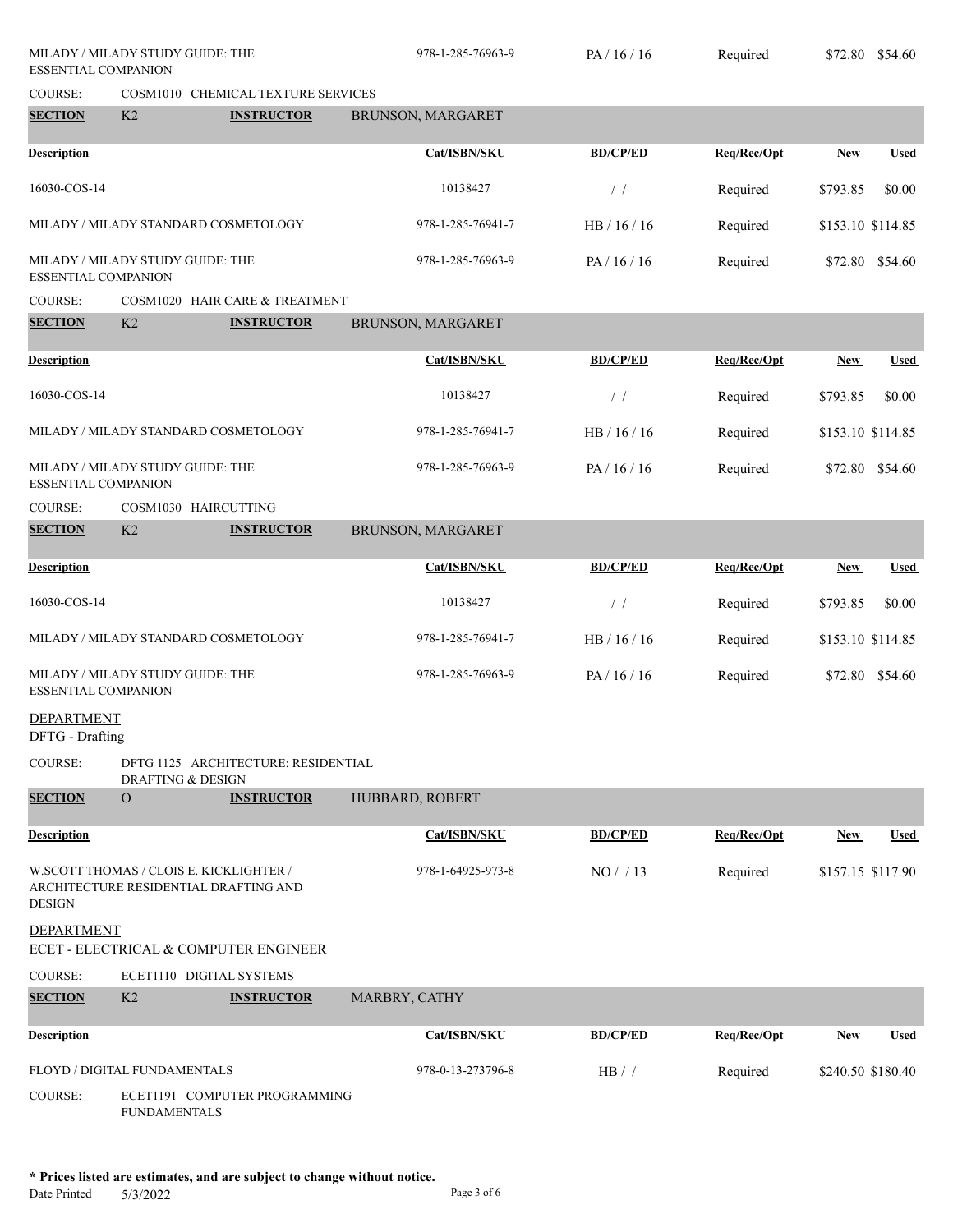| <b>SECTION</b>                                  | $\mathcal{O}$                             | <b>INSTRUCTOR</b>                        | MARBRY, CATHY |                                         |                 |             |                   |                 |
|-------------------------------------------------|-------------------------------------------|------------------------------------------|---------------|-----------------------------------------|-----------------|-------------|-------------------|-----------------|
| <b>Description</b>                              |                                           |                                          |               | Cat/ISBN/SKU                            | <b>BD/CP/ED</b> | Req/Rec/Opt | <b>New</b>        | <b>Used</b>     |
|                                                 | GADDIS / MYLAB STARTING OUT WITH PYTHON   |                                          |               | 978-0-13-667911-0                       | NO/ / 5         | Required    | \$110.50          | \$82.90         |
| <b>DEPARTMENT</b>                               | ELCR - ELECTRONICS TECHNOLOGY             |                                          |               |                                         |                 |             |                   |                 |
| COURSE:                                         |                                           | ELCR1005 SOLDERING TECHNOLOGY            |               |                                         |                 |             |                   |                 |
| <b>SECTION</b>                                  | K <sub>2</sub>                            | <b>INSTRUCTOR</b>                        | MARBRY, CATHY |                                         |                 |             |                   |                 |
| <b>Description</b>                              |                                           |                                          |               | Cat/ISBN/SKU                            | <b>BD/CP/ED</b> | Req/Rec/Opt | <b>New</b>        | <b>Used</b>     |
| <b>4 IN 1 PACKAGE SOLDER KIT</b>                |                                           |                                          |               | 10136409                                | $\frac{1}{2}$   | Required    | \$30.88           | \$0.00          |
| LEVEL 2                                         | DELUXE SMD LEARN TO SOLDER KIT SKILL      |                                          |               | C6719                                   | $\frac{1}{2}$   | Required    | \$17.07           | \$0.00          |
|                                                 | ELC JAM MAN KIT SKILL LEVEL 2             |                                          |               | C6987                                   | /               | Required    | \$42.79           | \$0.00          |
| <b>HANDY SOLDER WICK</b>                        |                                           |                                          |               | 10136386                                | $\frac{1}{2}$   | Required    | \$3.90            | \$0.00          |
|                                                 | SMD FLASHING INITIALS KIT                 |                                          |               | C6861                                   | $/$ /           | Required    | \$21.36           | \$0.00          |
| <b>COURSE:</b>                                  | <b>FUNDAMENTALS</b>                       | ELCR1040 DIGITAL & MICROPROCESSOR        |               |                                         |                 |             |                   |                 |
| <b>SECTION</b>                                  | K <sub>2</sub>                            | <b>INSTRUCTOR</b>                        | MARBRY, CATHY |                                         |                 |             |                   |                 |
| <b>Description</b>                              |                                           |                                          |               | Cat/ISBN/SKU                            | <b>BD/CP/ED</b> | Req/Rec/Opt | <b>New</b>        | Used            |
| FLOYD / DIGITAL FUNDAMENTALS                    |                                           |                                          |               | 978-0-13-273796-8                       | HB / /          | Required    | \$240.50 \$180.40 |                 |
| <b>DEPARTMENT</b><br>EMPL - EMPLOYBILITY SKILLS |                                           |                                          |               |                                         |                 |             |                   |                 |
| COURSE:                                         |                                           | EMPL 1000 INTERPERSONAL RELAT & PROF DEV |               |                                         |                 |             |                   |                 |
| <b>SECTION</b><br><b>Description</b>            | $\overline{O}$                            | <b>INSTRUCTOR</b>                        |               | WEDINGTON JONES, DENISE<br>Cat/ISBN/SKU | <b>BD/CP/ED</b> | Req/Rec/Opt | <b>New</b>        | <b>Used</b>     |
|                                                 |                                           |                                          |               |                                         |                 |             |                   |                 |
| <b>DEPARTMENT</b>                               | JOHNSTON / CAREER ADVENTURE               |                                          |               | 978-0-13-248119-9                       | PA/14/5         | Required    |                   | \$58.50 \$43.90 |
| <b>ENGI - ENGINEERING</b>                       |                                           |                                          |               |                                         |                 |             |                   |                 |
| COURSE:                                         |                                           | ENGT1000 INTRO TO ENGINEERING TECH       |               |                                         |                 |             |                   |                 |
| <b>SECTION</b>                                  | $\Omega$                                  | <b>INSTRUCTOR</b>                        | MARBRY, CATHY |                                         |                 |             |                   |                 |
| <b>Description</b>                              |                                           |                                          |               | Cat/ISBN/SKU                            | <b>BD/CP/ED</b> | Req/Rec/Opt | <b>New</b>        | <b>Used</b>     |
|                                                 | 21 IN 1 ELECTRONIC DISCOVERY KIT          |                                          |               | C7089                                   | $/$ /           | Required    | \$32.18           | \$0.00          |
| <b>4 IN 1 PACKAGE SOLDER KIT</b>                |                                           |                                          |               | 10136409                                | $/$ /           | Required    | \$30.88           | \$0.00          |
|                                                 | EXPLODING STAR COLOR ORGAN KIT            |                                          |               | 10136393                                | $/$ /           | Required    | \$29.84           | \$0.00          |
| HANDY SOLDER WICK                               |                                           |                                          |               | 10136386                                | $\prime\,$ /    | Required    | \$3.90            | \$0.00          |
| <b>INTRO</b>                                    | <b>MOAVENI / ENGINEERING FUNDAMENTALS</b> |                                          |               | 978-1-337-70501-1                       | NO/ / 6         | Required    | \$160.25 \$120.20 |                 |
| <b>DEPARTMENT</b><br><b>ENGL - ENGLISH</b>      |                                           |                                          |               |                                         |                 |             |                   |                 |
|                                                 |                                           |                                          |               |                                         |                 |             |                   |                 |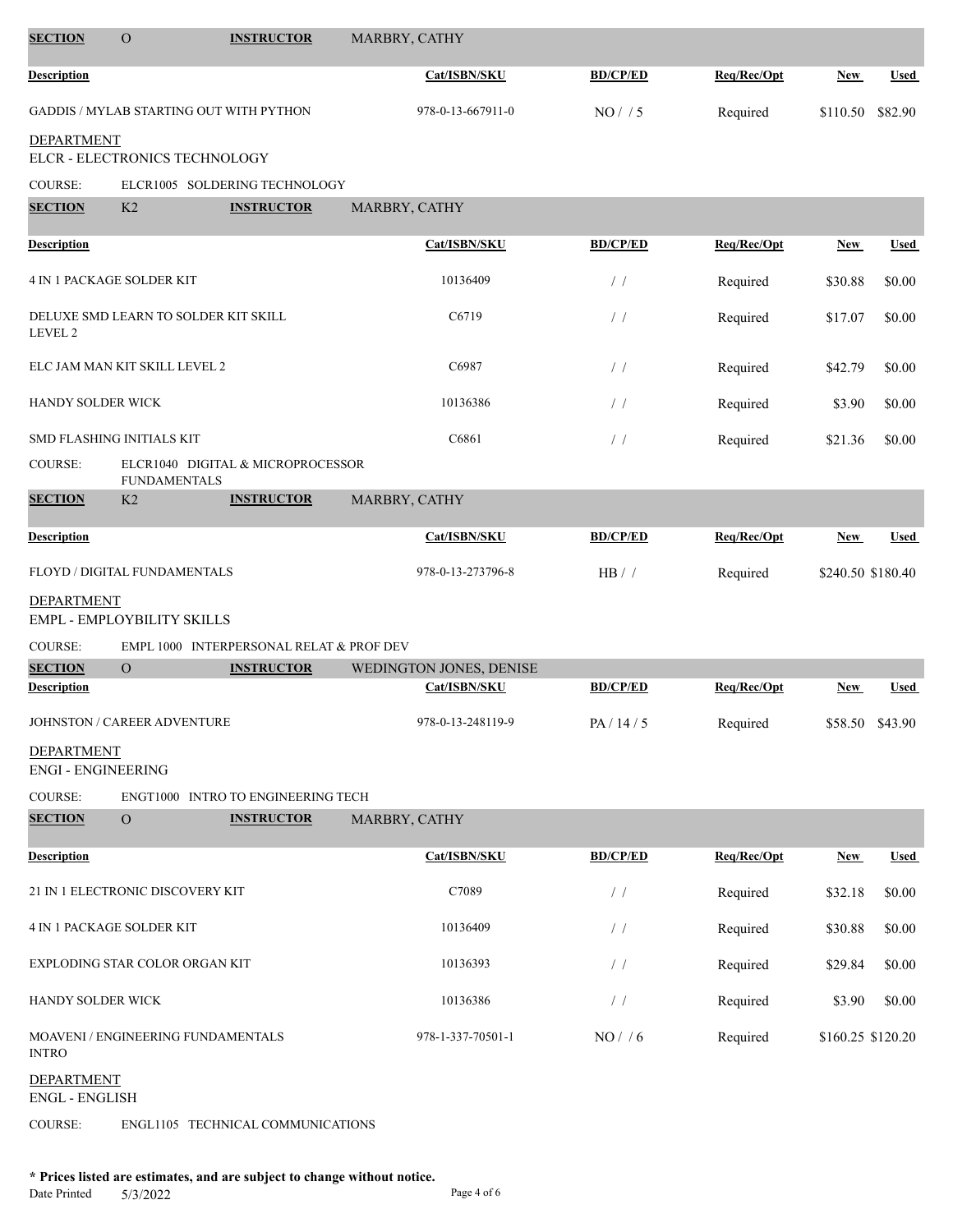| <b>SECTION</b>                                                | V                                                                                 | <b>INSTRUCTOR</b>                        | WILSON, PATRICK     |                     |                 |             |                   |                 |
|---------------------------------------------------------------|-----------------------------------------------------------------------------------|------------------------------------------|---------------------|---------------------|-----------------|-------------|-------------------|-----------------|
| <b>Description</b>                                            |                                                                                   |                                          |                     | Cat/ISBN/SKU        | <b>BD/CP/ED</b> | Req/Rec/Opt | <b>New</b>        | Used            |
|                                                               | TEBEAUX / DRAGGA / THE ESSENTIALS OF<br>TECHNICAL COMMUNICATION                   |                                          |                     | 978-0-19-753920-0   | NO/ / 5         | Required    | \$77.95           | \$58.50         |
| <b>DEPARTMENT</b>                                             |                                                                                   | IDSY - INDUSTRIAL MAINTENANCE TECHNOLOGY |                     |                     |                 |             |                   |                 |
| <b>COURSE:</b>                                                | IDSY1101 DC CIRCUIT ANALYSIS                                                      |                                          |                     |                     |                 |             |                   |                 |
| <b>SECTION</b>                                                | K <sub>2</sub>                                                                    | <b>INSTRUCTOR</b>                        | GRAY, VICTOR        |                     |                 |             |                   |                 |
|                                                               |                                                                                   |                                          |                     |                     |                 |             |                   |                 |
| <b>Description</b>                                            |                                                                                   |                                          |                     | Cat/ISBN/SKU        | <b>BD/CP/ED</b> | Req/Rec/Opt | New               | <b>Used</b>     |
| <b>ELECTRONICS</b>                                            | MITCHEL E. SCHULTZ / GROB'S BASIC                                                 |                                          |                     | 978-1-260-44536-7   | NO/13           | Required    | \$159.95 \$120.00 |                 |
| COURSE:                                                       | IDSY1105 AC CIRCUIT ANALYSIS                                                      |                                          |                     |                     |                 |             |                   |                 |
| <b>SECTION</b>                                                | K2                                                                                | <b>INSTRUCTOR</b>                        | GRAY, VICTOR        |                     |                 |             |                   |                 |
| <b>Description</b>                                            |                                                                                   |                                          |                     | Cat/ISBN/SKU        | <b>BD/CP/ED</b> | Req/Rec/Opt | New               | <b>Used</b>     |
| <b>ELECTRONICS</b>                                            | MITCHEL E. SCHULTZ / GROB'S BASIC                                                 |                                          |                     | 978-1-260-44536-7   | NO/13           | Required    | \$159.95 \$120.00 |                 |
| <b>COURSE:</b>                                                | IDSY1130 INDUSTRIAL WIRING                                                        |                                          |                     |                     |                 |             |                   |                 |
| <b>SECTION</b>                                                | K <sub>2</sub>                                                                    | <b>INSTRUCTOR</b>                        | <b>GRAY, VICTOR</b> |                     |                 |             |                   |                 |
| <b>Description</b>                                            |                                                                                   |                                          |                     | Cat/ISBN/SKU        | <b>BD/CP/ED</b> | Req/Rec/Opt | New               | <b>Used</b>     |
|                                                               | HERMAN / ELECTRICAL WIRING INDUSTRIAL                                             |                                          |                     | 978-1-285-05421-6   | SW/15           | Required    | \$161.80 \$121.35 |                 |
| <b>COURSE:</b>                                                | IDSY1195 PUMPS & PIPING SYSTEMS                                                   |                                          |                     |                     |                 |             |                   |                 |
| <b>SECTION</b>                                                | K <sub>2</sub>                                                                    | <b>INSTRUCTOR</b>                        |                     | SAMADI MEHDI (MIKE) |                 |             |                   |                 |
| <b>Description</b>                                            |                                                                                   |                                          |                     | <b>Cat/ISBN/SKU</b> | <b>BD/CP/ED</b> | Req/Rec/Opt | <b>New</b>        | <b>Used</b>     |
| SCHOOLCRAFT / PUMPS MECHANICAL<br><b>EQUIPMENT SERIES 735</b> |                                                                                   |                                          | 10005057            | $SP/$ /             | Required        | \$49.40     | \$37.05           |                 |
|                                                               | <b>SCHOOLCRAFT PUBLISHING / PIPING SYSTEMS</b><br>MECHANICAL EQUIPMENT SERIES 736 |                                          |                     | 10005071            | $SP/$ /         | Required    |                   | \$49.40 \$37.05 |
| <b>DEPARTMENT</b><br>MATH - MATHEMATICS                       |                                                                                   |                                          |                     |                     |                 |             |                   |                 |
| COURSE:                                                       |                                                                                   | MATH0090 LEARNING SUPPORT MATH           |                     |                     |                 |             |                   |                 |
| <b>SECTION</b>                                                | V                                                                                 | <b>INSTRUCTOR</b>                        |                     | STEPHENSON, PATRICK |                 |             |                   |                 |
|                                                               |                                                                                   |                                          |                     |                     |                 |             |                   |                 |
| <b>Description</b>                                            |                                                                                   |                                          |                     | Cat/ISBN/SKU        | <b>BD/CP/ED</b> | Req/Rec/Opt | <b>New</b>        | <b>Used</b>     |
|                                                               | <author> / INTRODUCTORY &amp; INTERMEDIATE<br/>ALGEBRA SOFTWARE + EBOOK</author>  |                                          |                     | 978-1-941552-38-4   | NO/             | Required    | \$107.90          | \$80.95         |
| BASS / MATH STUDY SKILLS                                      |                                                                                   |                                          |                     | 978-0-321-89307-9   | PA/13/2         | Required    |                   | \$39.00 \$29.25 |
| <b>COURSE:</b>                                                |                                                                                   | MATH1012 FOUNDATIONS OF MATHEMATICS      |                     |                     |                 |             |                   |                 |
| <b>SECTION</b>                                                | V                                                                                 | <b>INSTRUCTOR</b>                        |                     | STEPHENSON, PATRICK |                 |             |                   |                 |
| <b>Description</b>                                            |                                                                                   |                                          |                     | Cat/ISBN/SKU        | <b>BD/CP/ED</b> | Req/Rec/Opt | <b>New</b>        | <b>Used</b>     |
| SOFTWARE + EBOOK                                              | <author> / DEVELOPMENTAL MATHEMATICS 2E</author>                                  |                                          |                     | 978-1-64277-001-8   | NO/             | Required    | \$107.90          | \$80.95         |
| COURSE:                                                       |                                                                                   | MATH1103 QUANTITATIVE SKILLS/REASONING   |                     |                     |                 |             |                   |                 |
| <b>SECTION</b>                                                | $\mathbf O$                                                                       | <b>INSTRUCTOR</b>                        |                     | STEPHENSON, PATRICK |                 |             |                   |                 |
| <b>Description</b>                                            |                                                                                   |                                          |                     | Cat/ISBN/SKU        | <b>BD/CP/ED</b> | Req/Rec/Opt | New               | <b>Used</b>     |
| SOFTWARE + EBOOK                                              | <author> / VIEWING LIFE MATHEMATICALLY</author>                                   |                                          |                     | 978-1-941552-24-7   | NO/             | Required    | \$88.40           | \$66.30         |

**\* Prices listed are estimates, and are subject to change without notice.**  $5/3/2022$  Page 5 of 6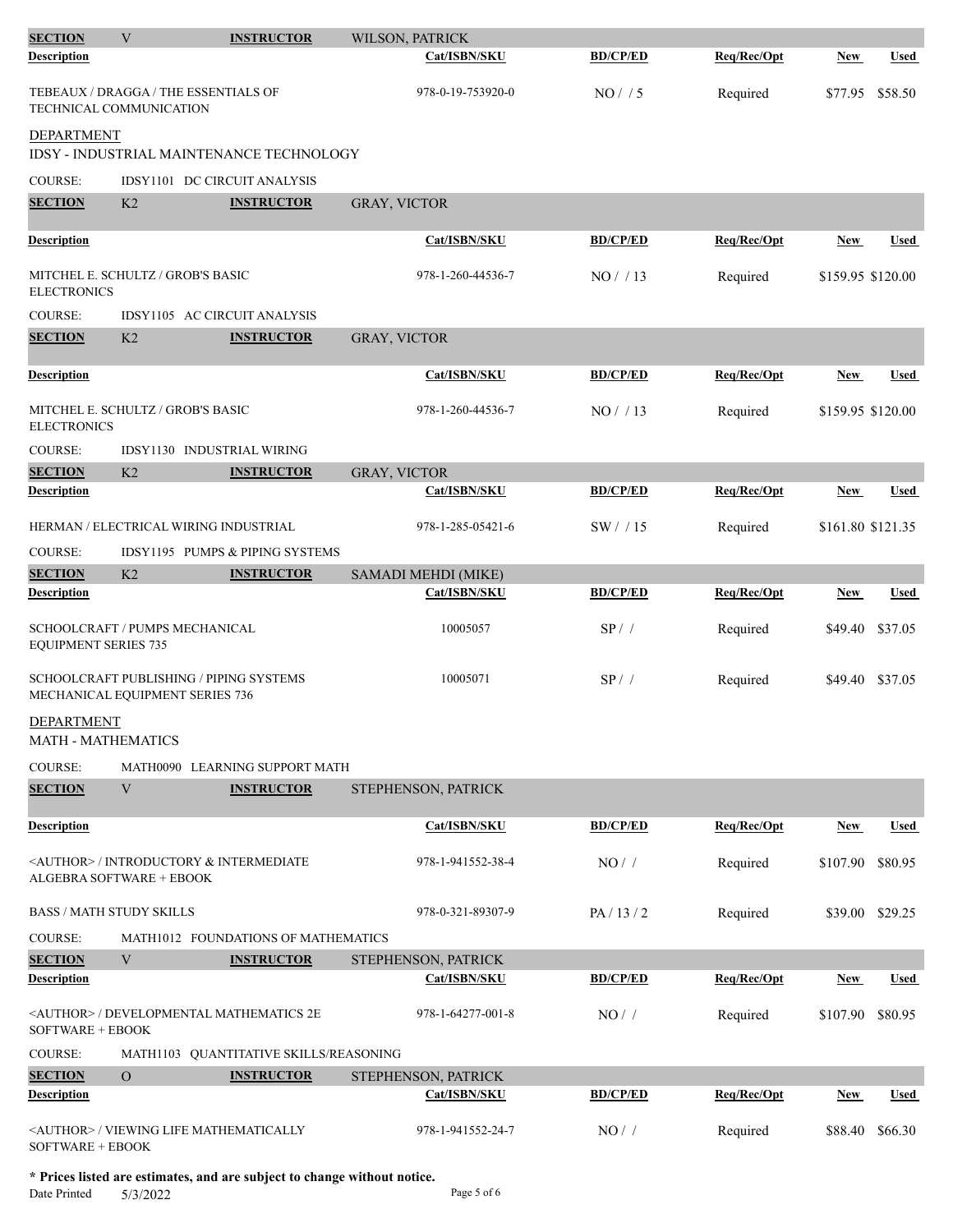| COURSE:             | MATH1111 COLLEGE ALGEBRA                     |                                      |                     |                 |             |                   |             |
|---------------------|----------------------------------------------|--------------------------------------|---------------------|-----------------|-------------|-------------------|-------------|
| <b>SECTION</b>      | $\overline{O}$                               | <b>INSTRUCTOR</b>                    | STEPHENSON, PATRICK |                 |             |                   |             |
| <b>Description</b>  |                                              |                                      | Cat/ISBN/SKU        | <b>BD/CP/ED</b> | Req/Rec/Opt | <b>New</b>        | <b>Used</b> |
| <b>EBOOK BUNDLE</b> | PAUL SISSON / PRECALCULUS SOFTWARE +         |                                      | 978-1-64277-174-9   | NO/73           | Required    | \$88.40           | \$66.30     |
| <b>COURSE:</b>      |                                              | MATH1112 COLLEGE TRIGONOMETRY        |                     |                 |             |                   |             |
| <b>SECTION</b>      | $\overline{O}$                               | <b>INSTRUCTOR</b>                    | STEPHENSON, PATRICK |                 |             |                   |             |
| <b>Description</b>  |                                              |                                      | Cat/ISBN/SKU        | <b>BD/CP/ED</b> | Req/Rec/Opt | <b>New</b>        | <b>Used</b> |
| <b>EBOOK BUNDLE</b> | PAUL SISSON / PRECALCULUS SOFTWARE +         |                                      | 978-1-64277-174-9   | NO/ / 3         | Required    | \$88.40           | \$66.30     |
| <b>COURSE:</b>      | MATH1113 PRECALCULUS                         |                                      |                     |                 |             |                   |             |
| <b>SECTION</b>      | $\mathcal{O}$                                | <b>INSTRUCTOR</b>                    | STEPHENSON, PATRICK |                 |             |                   |             |
| <b>Description</b>  |                                              |                                      | Cat/ISBN/SKU        | <b>BD/CP/ED</b> | Req/Rec/Opt | New               | <b>Used</b> |
| <b>EBOOK BUNDLE</b> | PAUL SISSON / PRECALCULUS SOFTWARE +         |                                      | 978-1-64277-174-9   | NO/ / 3         | Required    | \$88.40           | \$66.30     |
| COURSE:             |                                              | MATH1127 BEGINNING STATISTICS        |                     |                 |             |                   |             |
| <b>SECTION</b>      | $\overline{O}$                               | <b>INSTRUCTOR</b>                    | STEPHENSON, PATRICK |                 |             |                   |             |
| <b>Description</b>  |                                              |                                      | Cat/ISBN/SKU        | <b>BD/CP/ED</b> | Req/Rec/Opt | New               | <b>Used</b> |
| SOFTWARE + EBOOK    | <author> / BEGINNING STATISTICS 3E</author>  |                                      | 978-1-64277-279-1   | NO/             | Required    | \$88.40           | \$66.30     |
| <b>COURSE:</b>      | MATH1131 CALCULUS I                          |                                      |                     |                 |             |                   |             |
| <b>SECTION</b>      | $\overline{O}$                               | <b>INSTRUCTOR</b>                    | STEPHENSON, PATRICK |                 |             |                   |             |
| <b>Description</b>  |                                              |                                      | Cat/ISBN/SKU        | <b>BD/CP/ED</b> | Req/Rec/Opt | <b>New</b>        | <b>Used</b> |
| SOFTWARE + EBOOK    | <author> / CALCULUS SINGLE VARIABLE</author> |                                      | 978-1-946158-25-3   | NO/             | Required    | \$101.40          | \$76.05     |
| <b>DEPARTMENT</b>   | WELD - WELDING TECHNOLOGY                    |                                      |                     |                 |             |                   |             |
| COURSE:             |                                              | WELD1000 INTRO TO WELDING TECHNOLOGY |                     |                 |             |                   |             |
| <b>SECTION</b>      | $\mathbf V$                                  | <b>INSTRUCTOR</b>                    | MILLER, FRED        |                 |             |                   |             |
| <b>Description</b>  |                                              |                                      | Cat/ISBN/SKU        | <b>BD/CP/ED</b> | Req/Rec/Opt | <b>New</b>        | <b>Used</b> |
| <b>APPLICATIONS</b> | JEFFUS, LARRY / WELDING PRINCIPLES AND       |                                      | 978-1-305-49469-5   | HB / / 8        | Required    | \$175.50 \$131.65 |             |
| <b>COURSE:</b>      | WELD1152 PIPE WELDING                        |                                      |                     |                 |             |                   |             |
| <b>SECTION</b>      | V                                            | <b>INSTRUCTOR</b>                    | MILLER, FRED        |                 |             |                   |             |
| <b>Description</b>  |                                              |                                      | Cat/ISBN/SKU        | <b>BD/CP/ED</b> | Req/Rec/Opt | New               | <b>Used</b> |
|                     | JEFFUS / BAKER / PIPE WELDING                |                                      | 978-1-133-69184-6   | NO/ / 1         | Required    | \$97.50 \$73.15   |             |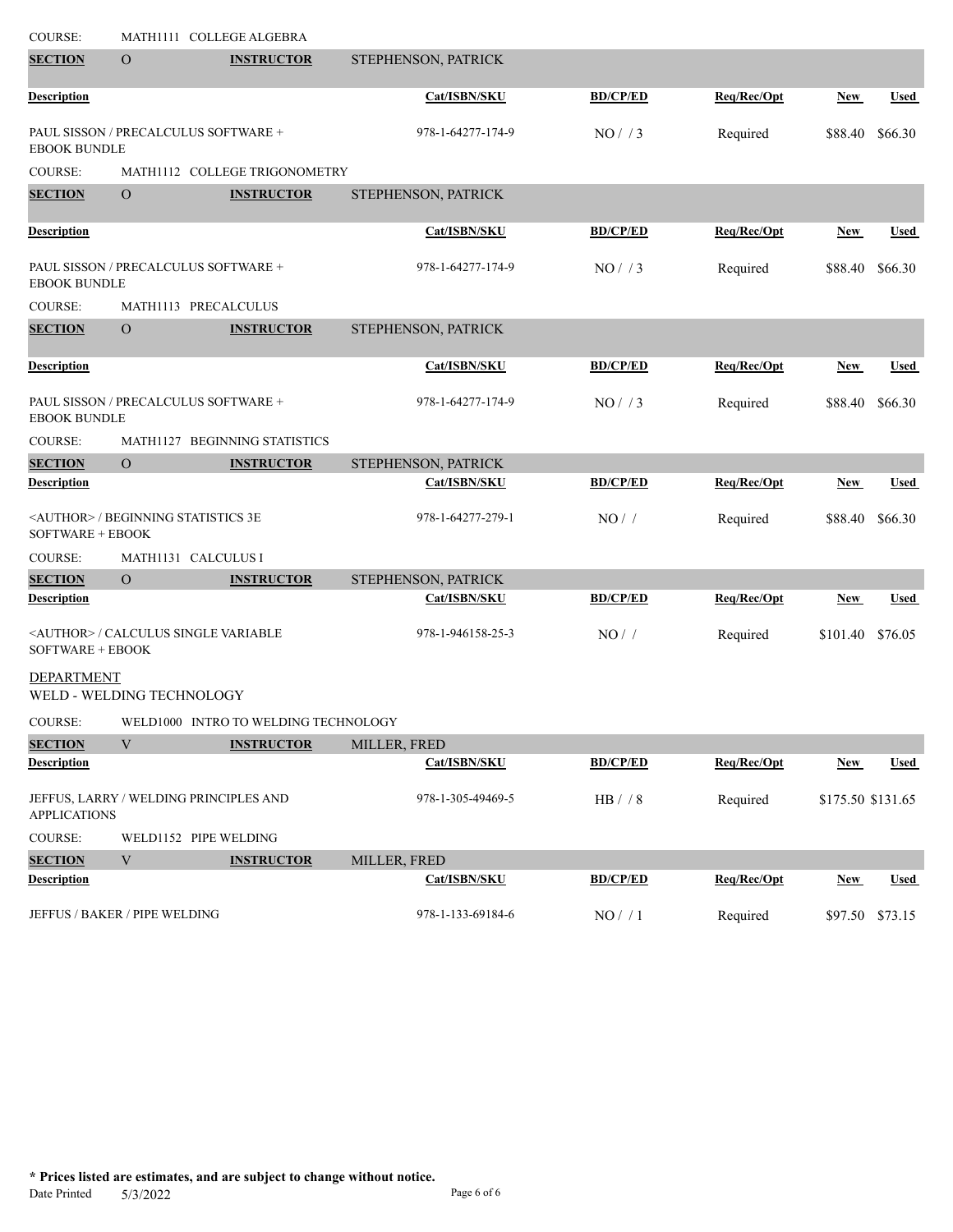| <b>Course List</b>                         | Term<br>Campus<br>2022CGIC<br><b>GOLDEN ISLES CAMPUS</b> |                                                                               |                   | Location<br><b>GLYNN</b> |  |                 |             |            |                   |
|--------------------------------------------|----------------------------------------------------------|-------------------------------------------------------------------------------|-------------------|--------------------------|--|-----------------|-------------|------------|-------------------|
| <b>DEPARTMENT</b>                          |                                                          | ALHS - ALLIED HEALTH SERVICES                                                 |                   |                          |  |                 |             |            |                   |
| <b>COURSE:</b>                             | <b>BODY</b>                                              | ALHS1011 STRUCTURE/FUNCTION OF HUMAN                                          |                   |                          |  |                 |             |            |                   |
| <b>SECTION</b>                             | V                                                        |                                                                               | <b>INSTRUCTOR</b> | HENRY, THERESA           |  |                 |             |            |                   |
| <b>Description</b>                         |                                                          |                                                                               |                   | Cat/ISBN/SKU             |  | <b>BD/CP/ED</b> | Req/Rec/Opt | <b>New</b> | Used              |
| <b>HEALTH &amp; DISEASE BUNDLE</b>         |                                                          | COHEN & HULL / MEMMLER'S HUMAN BODY IN                                        |                   | 978-1-284-21796-4        |  | SW/14           | Required    | \$71.15    | \$53.40           |
| <b>COURSE:</b>                             |                                                          | ALHS1040 INTRODUCTION TO HEALTH CARE                                          |                   |                          |  |                 |             |            |                   |
| <b>SECTION</b>                             | V                                                        |                                                                               | <b>INSTRUCTOR</b> | JACKSON, DANA            |  |                 |             |            |                   |
| <b>Description</b>                         |                                                          |                                                                               |                   | Cat/ISBN/SKU             |  | <b>BD/CP/ED</b> | Req/Rec/Opt | <b>New</b> | <b>Used</b>       |
| 14-CPTC-INTRO HEALTHCARE KITS              |                                                          |                                                                               |                   | <b>MEDICAL KIT</b>       |  | $\frac{1}{2}$   | Required    | \$34.79    | \$0.00            |
| <b>HEALTH CARE</b>                         |                                                          | HOROUN & MITCHELL / INTRODUCTION TO                                           |                   | 978-0-357-12307-2        |  | NO/ / 5         | Required    | \$125.80   | \$94.40           |
| <b>COURSE:</b>                             |                                                          | ALHS1060 DIET & NUTRITION FOR AHS                                             |                   |                          |  |                 |             |            |                   |
| <b>SECTION</b>                             | $\overline{O}$                                           |                                                                               | <b>INSTRUCTOR</b> | JACKSON, DANA            |  |                 |             |            |                   |
| <b>Description</b>                         |                                                          |                                                                               |                   | Cat/ISBN/SKU             |  | <b>BD/CP/ED</b> | Req/Rec/Opt | <b>New</b> | <b>Used</b>       |
| & DIET THERAPY                             |                                                          | RUTH A. ROTH / KATHY L. WEHRLE / NUTRITION                                    |                   | 978-1-305-94582-1        |  | PA/18/12        | Required    |            | \$165.80 \$124.40 |
| <b>COURSE:</b>                             | ALHS1090 MEDICAL TERMINOLOGY FOR AHS                     |                                                                               |                   |                          |  |                 |             |            |                   |
| <b>SECTION</b>                             | V                                                        |                                                                               | <b>INSTRUCTOR</b> | JACKSON, DANA            |  |                 |             |            |                   |
| <b>Description</b>                         |                                                          |                                                                               |                   | Cat/ISBN/SKU             |  | <b>BD/CP/ED</b> | Req/Rec/Opt | <b>New</b> | Used              |
| <b>VOCABULARY</b>                          |                                                          | PEGGY C. LEONARD / BUILDING A MEDICAL                                         |                   | 978-0-323-75525-2        |  | NO/11           | Required    | \$89.45    | \$67.10           |
| <b>DEPARTMENT</b><br><b>BIOL - BIOLOGY</b> |                                                          |                                                                               |                   |                          |  |                 |             |            |                   |
| <b>COURSE:</b>                             |                                                          | BIOL2113 ANATOMY & PHYSIOLOGY I                                               |                   |                          |  |                 |             |            |                   |
| <b>SECTION</b>                             | V                                                        |                                                                               | <b>INSTRUCTOR</b> | MARTIN, JEANNIE          |  |                 |             |            |                   |
| <b>Description</b>                         |                                                          |                                                                               |                   | Cat/ISBN/SKU             |  | <b>BD/CP/ED</b> | Req/Rec/Opt | <b>New</b> | <b>Used</b>       |
| <b>PHYS</b>                                |                                                          | MARTINI / FUNDAMENTALS OF ANATOMY &                                           |                   | 978-0-13-439602-6        |  | HB / 18 / 11    | Required    |            | \$312.00 \$234.00 |
| <b>COURSE:</b>                             |                                                          | BIOL2113L ANATOMY & PHYSIOLOGY LAB I                                          |                   |                          |  |                 |             |            |                   |
| <b>SECTION</b>                             | L                                                        |                                                                               | <b>INSTRUCTOR</b> | <b>MARTIN, JEANNIE</b>   |  |                 |             |            |                   |
| <b>Description</b>                         |                                                          |                                                                               |                   | Cat/ISBN/SKU             |  | <b>BD/CP/ED</b> | Req/Rec/Opt | <b>New</b> | <b>Used</b>       |
|                                            |                                                          | MARIEB & SMITH / MASTERING A&P WITH<br>PEARSON ETEXT STUDENT ACCESS CODE CARD |                   | 978-0-13-477679-8        |  | NO/13           | Required    |            | \$149.50 \$112.20 |
| COURSE:                                    |                                                          | BIOL2114 ANATOMY & PHYSIOLOGY II                                              |                   |                          |  |                 |             |            |                   |
| <b>SECTION</b>                             | $\Omega$                                                 |                                                                               | <b>INSTRUCTOR</b> | MARTIN, JEANNIE          |  |                 |             |            |                   |
| <b>Description</b>                         |                                                          |                                                                               |                   | Cat/ISBN/SKU             |  | <b>BD/CP/ED</b> | Req/Rec/Opt | <b>New</b> | <b>Used</b>       |
| <b>PHYS</b>                                |                                                          | MARTINI / FUNDAMENTALS OF ANATOMY &                                           |                   | 978-0-13-439602-6        |  | HB / 18 / 11    | Required    |            | \$312.00 \$234.00 |
| COURSE:                                    |                                                          | BIOL2114L ANATOMY & PHYSIOLOGY LAB II                                         |                   |                          |  |                 |             |            |                   |
| <b>SECTION</b>                             | L                                                        |                                                                               | <b>INSTRUCTOR</b> | MARTIN, JEANNIE          |  |                 |             |            |                   |
| <b>Description</b>                         |                                                          |                                                                               |                   | Cat/ISBN/SKU             |  | <b>BD/CP/ED</b> | Req/Rec/Opt | <b>New</b> | Used              |
|                                            |                                                          | MARIEB & SMITH / MASTERING A&P WITH<br>PEARSON ETEXT STUDENT ACCESS CODE CARD |                   | 978-0-13-477679-8        |  | NO/13           | Required    |            | \$149.50 \$112.20 |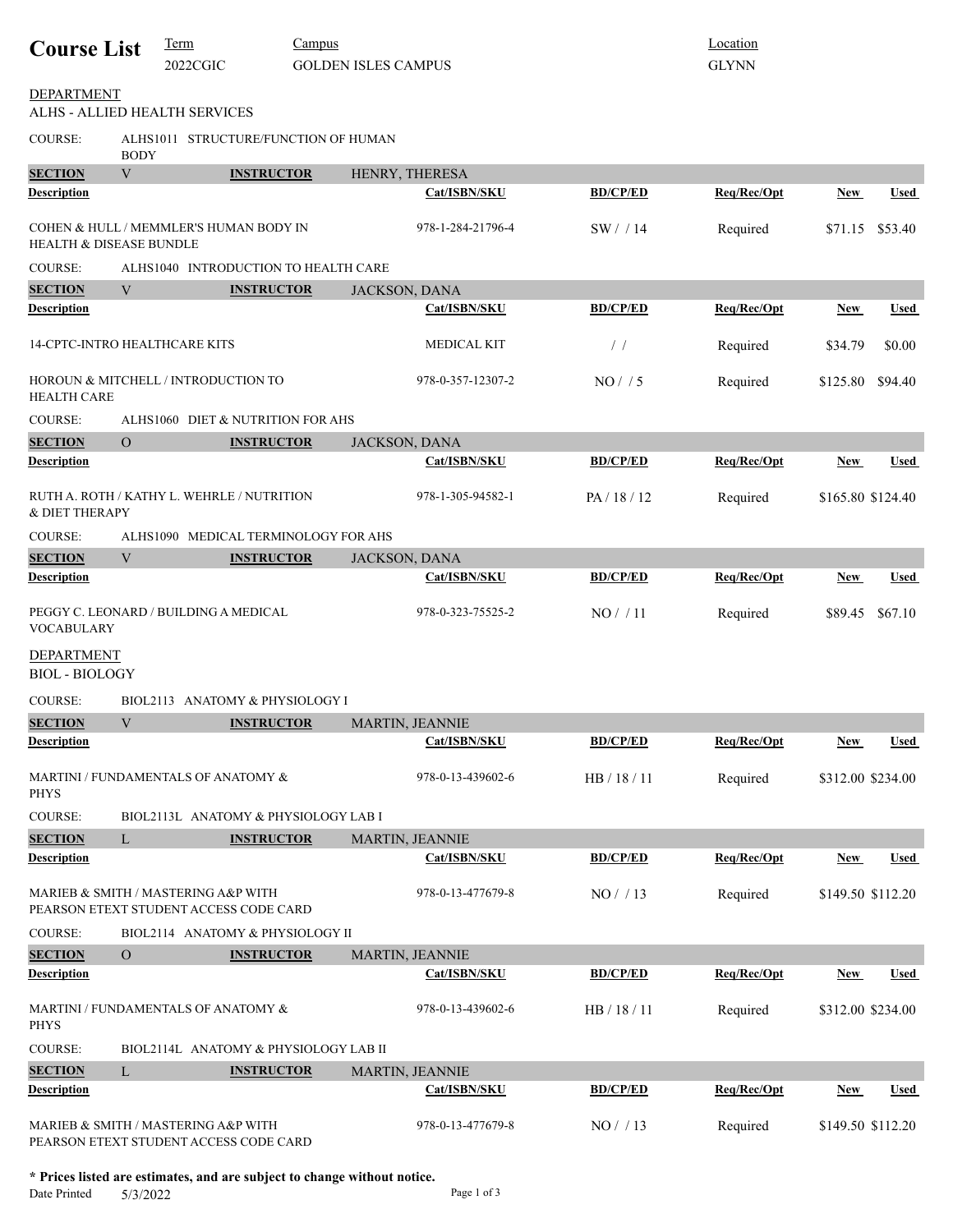BUSN - BUSINESS/OFFICE TECHNOLOGY

| COURSE:                                 |                                       | BUNS1440 DOCUMENT PRODUCTION                        |                     |                 |             |                   |             |
|-----------------------------------------|---------------------------------------|-----------------------------------------------------|---------------------|-----------------|-------------|-------------------|-------------|
| <b>SECTION</b>                          | $\overline{O}$                        | <b>INSTRUCTOR</b>                                   | FISH, LAURA         |                 |             |                   |             |
| <b>Description</b>                      |                                       |                                                     | Cat/ISBN/SKU        | <b>BD/CP/ED</b> | Req/Rec/Opt | New               | <b>Used</b> |
|                                         |                                       | CENGAGE / PAC CENGAGE UNLIMITED 4 MONTH             | 978-0-357-70003-7   | NO/             | Required    | \$140.40 \$105.30 |             |
| <b>DEPARTMENT</b>                       | COMP - BEGINNING COMPUTERS            |                                                     |                     |                 |             |                   |             |
| <b>COURSE:</b>                          |                                       | COMP1000 INTRODUCTION TO COMPUTERS                  |                     |                 |             |                   |             |
| <b>SECTION</b>                          | $\overline{O}$                        | <b>INSTRUCTOR</b>                                   | FISH, LAURA         |                 |             |                   |             |
| <b>Description</b>                      |                                       |                                                     | Cat/ISBN/SKU        | <b>BD/CP/ED</b> | Req/Rec/Opt | New               | <b>Used</b> |
|                                         |                                       |                                                     |                     |                 |             |                   |             |
|                                         | TESTOUT / TESTOUT OFFICE PRO          |                                                     | 978-1-935080-71-8   | NO/             | Required    | \$141.70 \$106.30 |             |
| <b>DEPARTMENT</b>                       | COSM - COSMETOLOGY TECHNOLOGY         |                                                     |                     |                 |             |                   |             |
| COURSE:                                 |                                       | COSM1110 HAIR SERVICES PRACTICUM III                |                     |                 |             |                   |             |
| <b>SECTION</b>                          | K <sub>2</sub>                        | <b>INSTRUCTOR</b>                                   | ELLIS, KATHERINE    |                 |             |                   |             |
| <b>Description</b>                      |                                       |                                                     | Cat/ISBN/SKU        | <b>BD/CP/ED</b> | Req/Rec/Opt | <b>New</b>        | <b>Used</b> |
|                                         | 1/2 OZ. NON-LIFTING NAIL PRIMER (ORM) |                                                     | 10133439            | $\frac{1}{2}$   | Required    | \$19.98           | \$0.00      |
| <b>COASTAL PINES PHASE 3 KIT</b>        |                                       |                                                     | 16030-COSPH3        | $\frac{1}{2}$   | Required    | \$220.00          | \$0.00      |
|                                         | MINI EXAM STATE BOARD KIT (ORM)       |                                                     | 10138588            | $\frac{1}{2}$   | Required    | \$21.39           | \$0.00      |
|                                         |                                       | TAMMY TAYLOR ODOR-LESS STATE BOARD KIT              | COSM-1110           | / ONE SIZE /    | Required    | \$84.37           | \$0.00      |
| <b>DEPARTMENT</b>                       |                                       | <b>IDSY - INDUSTRIAL MAINTENANCE TECHNOLOGY</b>     |                     |                 |             |                   |             |
| COURSE:                                 |                                       | IDSY1101 DC CIRCUIT ANALYSIS                        |                     |                 |             |                   |             |
| <b>SECTION</b>                          | K <sub>2</sub>                        | <b>INSTRUCTOR</b>                                   | <b>GRAY, VICTOR</b> |                 |             |                   |             |
| <b>Description</b>                      |                                       |                                                     | Cat/ISBN/SKU        | <b>BD/CP/ED</b> | Req/Rec/Opt | New               | <b>Used</b> |
| <b>ELECTRONICS</b>                      | MITCHEL E. SCHULTZ / GROB'S BASIC     |                                                     | 978-1-260-44536-7   | NO/13           | Required    | \$159.95 \$120.00 |             |
| <b>COURSE:</b>                          |                                       | IDSY1105 AC CIRCUIT ANALYSIS                        |                     |                 |             |                   |             |
| <b>SECTION</b>                          | K2                                    | <b>INSTRUCTOR</b>                                   | <b>GRAY, VICTOR</b> |                 |             |                   |             |
| Description                             |                                       |                                                     | Cat/ISBN/SKU        | <b>BD/CP/ED</b> | Req/Rec/Opt | New               | <b>Used</b> |
| <b>ELECTRONICS</b>                      | MITCHEL E. SCHULTZ / GROB'S BASIC     |                                                     | 978-1-260-44536-7   | NO/13           | Required    | \$159.95 \$120.00 |             |
| <b>DEPARTMENT</b><br>MATH - MATHEMATICS |                                       |                                                     |                     |                 |             |                   |             |
| <b>COURSE:</b>                          |                                       | MATH0090 LEARNING SUPPORT MATH                      |                     |                 |             |                   |             |
| <b>SECTION</b>                          | V                                     | <b>INSTRUCTOR</b>                                   | CRAIG, SEAN         |                 |             |                   |             |
| Description                             |                                       |                                                     | Cat/ISBN/SKU        | <b>BD/CP/ED</b> | Req/Rec/Opt | New               | <b>Used</b> |
|                                         | <b>ALGEBRA SOFTWARE + EBOOK</b>       | <author> / INTRODUCTORY &amp; INTERMEDIATE</author> | 978-1-941552-38-4   | $NO/$ /         | Required    | \$107.90          | \$81.00     |
| <b>BASS / MATH STUDY SKILLS</b>         |                                       |                                                     | 978-0-321-89307-9   | PA/13/2         | Required    | \$39.00 \$29.30   |             |
| <b>COURSE:</b>                          |                                       | MATH1012 FOUNDATIONS OF MATHEMATICS                 |                     |                 |             |                   |             |
| <b>SECTION</b>                          | $\mathbf{O}$                          | <b>INSTRUCTOR</b>                                   | CHU, FRANK          |                 |             |                   |             |
| <b>Description</b>                      |                                       |                                                     | Cat/ISBN/SKU        | <b>BD/CP/ED</b> | Req/Rec/Opt | <b>New</b>        | Used        |

**\* Prices listed are estimates, and are subject to change without notice.**

Date Printed 5/3/2022 Page 2 of 3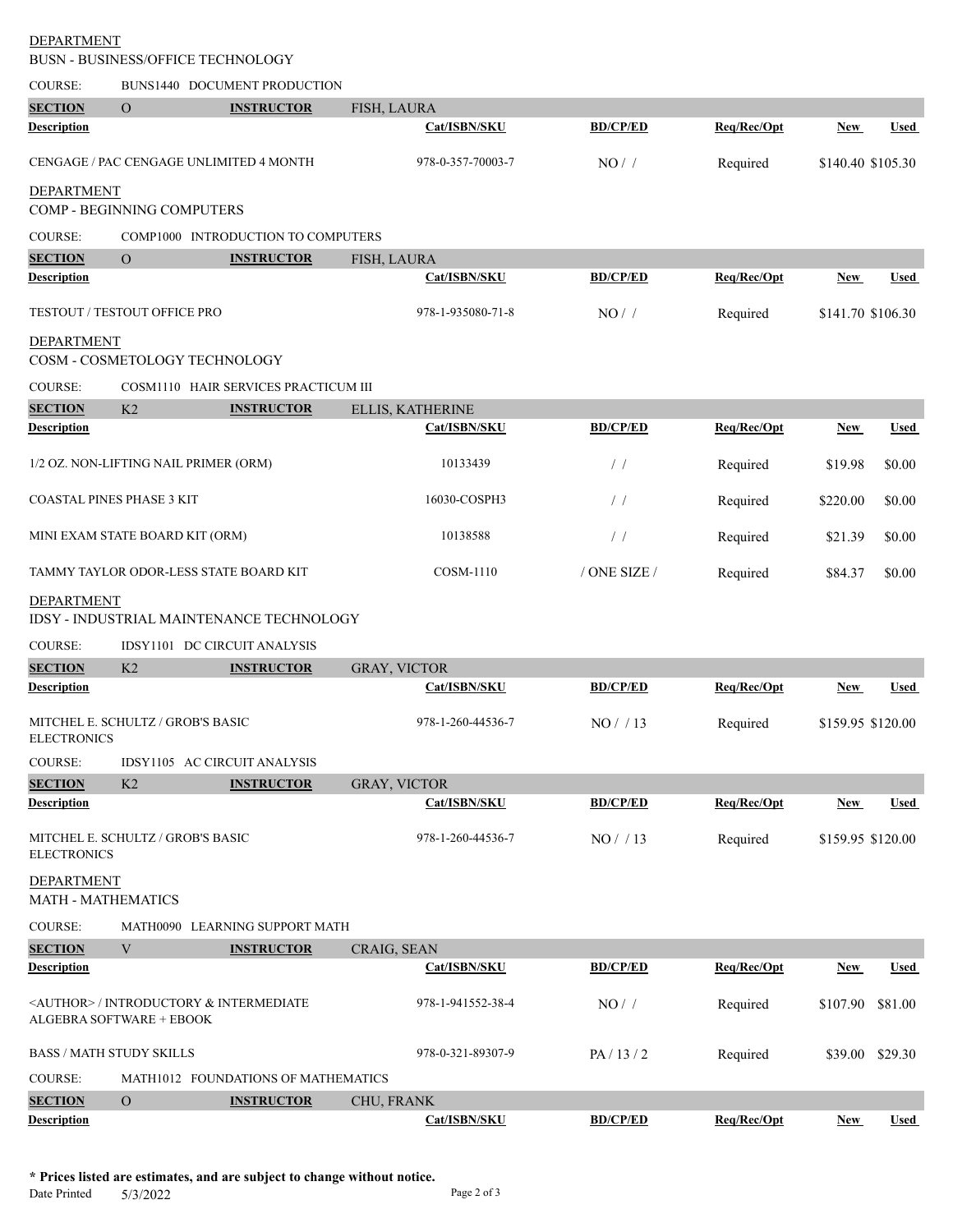|                                        | <author> / DEVELOPMENTAL MATHEMATICS 2E<br/>SOFTWARE + EBOOK</author>                                     |                                       | 978-1-64277-001-8  | NO/             | Required    | \$107.90          | \$81.00     |
|----------------------------------------|-----------------------------------------------------------------------------------------------------------|---------------------------------------|--------------------|-----------------|-------------|-------------------|-------------|
| <b>SECTION</b>                         | V                                                                                                         | <b>INSTRUCTOR</b>                     | CHU, FRANK         |                 |             |                   |             |
| Description                            |                                                                                                           |                                       | Cat/ISBN/SKU       | <b>BD/CP/ED</b> | Req/Rec/Opt | New               | Used        |
| SOFTWARE + EBOOK                       | <author> / DEVELOPMENTAL MATHEMATICS 2E</author>                                                          |                                       | 978-1-64277-001-8  | NO/             | Required    | \$107.90          | \$81.00     |
| COURSE:                                | MATH1111 COLLEGE ALGEBRA                                                                                  |                                       |                    |                 |             |                   |             |
| <b>SECTION</b>                         | K2                                                                                                        | <b>INSTRUCTOR</b>                     | CHU, FRANK         |                 |             |                   |             |
| Description                            |                                                                                                           |                                       | Cat/ISBN/SKU       | <b>BD/CP/ED</b> | Req/Rec/Opt | New               | Used        |
| <b>EBOOK BUNDLE</b>                    | PAUL SISSON / PRECALCULUS SOFTWARE +                                                                      |                                       | 978-1-64277-174-9  | NO/ / 3         | Required    | \$88.40           | \$66.30     |
| <b>SECTION</b>                         | $\overline{O}$                                                                                            | <b>INSTRUCTOR</b>                     | CHU, FRANK         |                 |             |                   |             |
| <b>Description</b>                     |                                                                                                           |                                       | Cat/ISBN/SKU       | <b>BD/CP/ED</b> | Req/Rec/Opt | New               | <b>Used</b> |
| <b>EBOOK BUNDLE</b>                    | PAUL SISSON / PRECALCULUS SOFTWARE +                                                                      |                                       | 978-1-64277-174-9  | NO/ / 3         | Required    | \$88.40           | \$66.30     |
| <b>SECTION</b>                         | $\ensuremath{\text{V}}$                                                                                   | <b>INSTRUCTOR</b>                     | CHU, FRANK         |                 |             |                   |             |
| Description                            |                                                                                                           |                                       | Cat/ISBN/SKU       | <b>BD/CP/ED</b> | Req/Rec/Opt | New               | <b>Used</b> |
| <b>EBOOK BUNDLE</b>                    | PAUL SISSON / PRECALCULUS SOFTWARE +                                                                      |                                       | 978-1-64277-174-9  | NO/73           | Required    | \$88.40           | \$66.30     |
| DEPARTMENT<br><b>NAST - NURSE AIDE</b> |                                                                                                           |                                       |                    |                 |             |                   |             |
| COURSE:                                |                                                                                                           | NAST2100 NURSE AIDE ACCELERATED       |                    |                 |             |                   |             |
| <b>SECTION</b>                         | $\mathbf{V}$                                                                                              | <b>INSTRUCTOR</b>                     | JACKSON, DANA      |                 |             |                   |             |
| <b>Description</b>                     |                                                                                                           |                                       | Cat/ISBN/SKU       | <b>BD/CP/ED</b> | Req/Rec/Opt | <b>New</b>        | <b>Used</b> |
|                                        | HARTMAN PUBLISHING, INC. / WORKBOOK -<br>HARTMAN'S NURSING ASSISTANT CARE<br>LONG-TERM CARE AND HOME CARE |                                       | 978-1-60425-071-8  | PA/18/3         | Required    | \$16.50           | \$12.40     |
|                                        | HEDMAN, FUZY, RYMER / NURSING ASSISTANT<br>CARE LONG-TERM CARE AND HOME CARE                              |                                       | 978-1-60425-070-1  | PA/18/3         | Required    | \$50.70 \$38.10   |             |
| DEPARTMENT<br>PHLT - PHLEBOTOMY        |                                                                                                           |                                       |                    |                 |             |                   |             |
| COURSE:                                |                                                                                                           | PHLT1030 INTRODUCTION TO VENIPUNCTURE |                    |                 |             |                   |             |
| <b>SECTION</b>                         | V                                                                                                         | <b>INSTRUCTOR</b>                     | FOGLE, KELLY       |                 |             |                   |             |
| <b>Description</b>                     |                                                                                                           |                                       | Cat/ISBN/SKU       | <b>BD/CP/ED</b> | Req/Rec/Opt | <b>New</b>        | <b>Used</b> |
| PHLEBOTOMY SIMPLIFIED                  | GARZA, DIANA/MCBRIDE-BECAN KATHLEEN /                                                                     |                                       | 978-0-13-471834-7  | PA/19/3         | Required    | \$78.00           | \$58.50     |
| DEPARTMENT                             | WELD - WELDING TECHNOLOGY                                                                                 |                                       |                    |                 |             |                   |             |
| <b>COURSE:</b>                         |                                                                                                           | WELD1000 INTRO TO WELDING TECHNOLOGY  |                    |                 |             |                   |             |
| <b>SECTION</b>                         | K2                                                                                                        | <b>INSTRUCTOR</b>                     | CREWS, CHRISTOPHER |                 |             |                   |             |
| <b>Description</b>                     |                                                                                                           |                                       | Cat/ISBN/SKU       | <b>BD/CP/ED</b> | Req/Rec/Opt | <u>New</u>        | <b>Used</b> |
| <b>APPLICATIONS</b>                    | JEFFUS, LARRY / WELDING PRINCIPLES AND                                                                    |                                       | 978-1-305-49469-5  | HB / / 8        | Required    | \$175.50 \$131.70 |             |

**\* Prices listed are estimates, and are subject to change without notice.**  $5/3/2022$  Page 3 of 3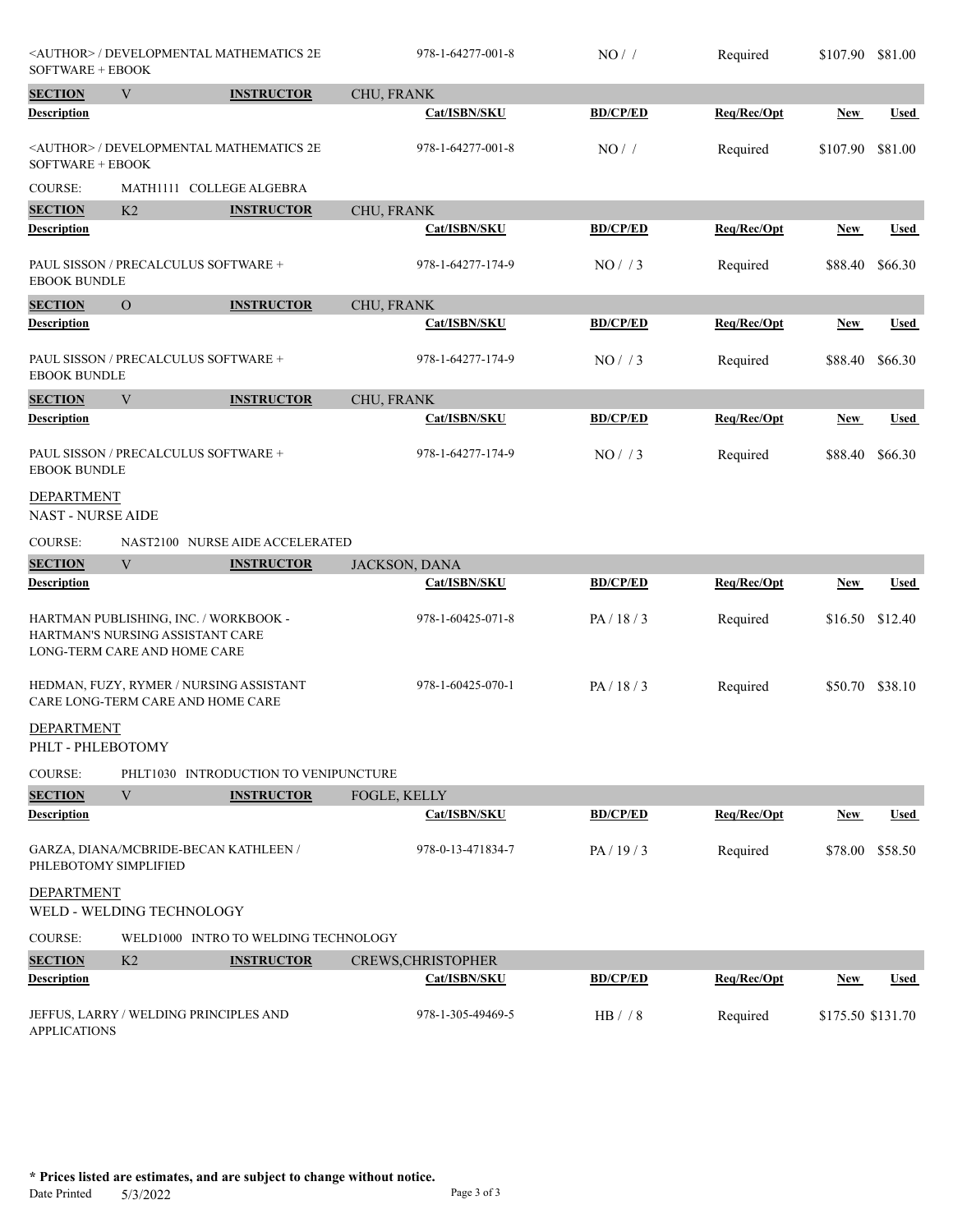## **Location** HAZLEHURST

## WELD - WELDING TECHNOLOGY DEPARTMENT

COURSE: WELD1000--WELD1152 WELDING

| <b>SECTION</b><br><b>Description</b> | K <sub>2</sub>                         | <b>INSTRUCTOR</b> | BENNETT, GREGORY | <b>Cat/ISBN/SKU</b> | <b>BD/CP/ED</b> | Req/Rec/Opt | <b>New</b>        | <b>Used</b> |
|--------------------------------------|----------------------------------------|-------------------|------------------|---------------------|-----------------|-------------|-------------------|-------------|
| <b>WELDERS</b>                       | BENNETT & SIY / BLUEPRINT READING FOR  |                   |                  | 978-1-133-60578-2   | SP/14/9         | Required    | \$154.30 \$115.75 |             |
| <b>APPLICATIONS</b>                  | JEFFUS, LARRY / WELDING PRINCIPLES AND |                   |                  | 978-1-305-49469-5   | HB/78           | Required    | \$175.50 \$131.65 |             |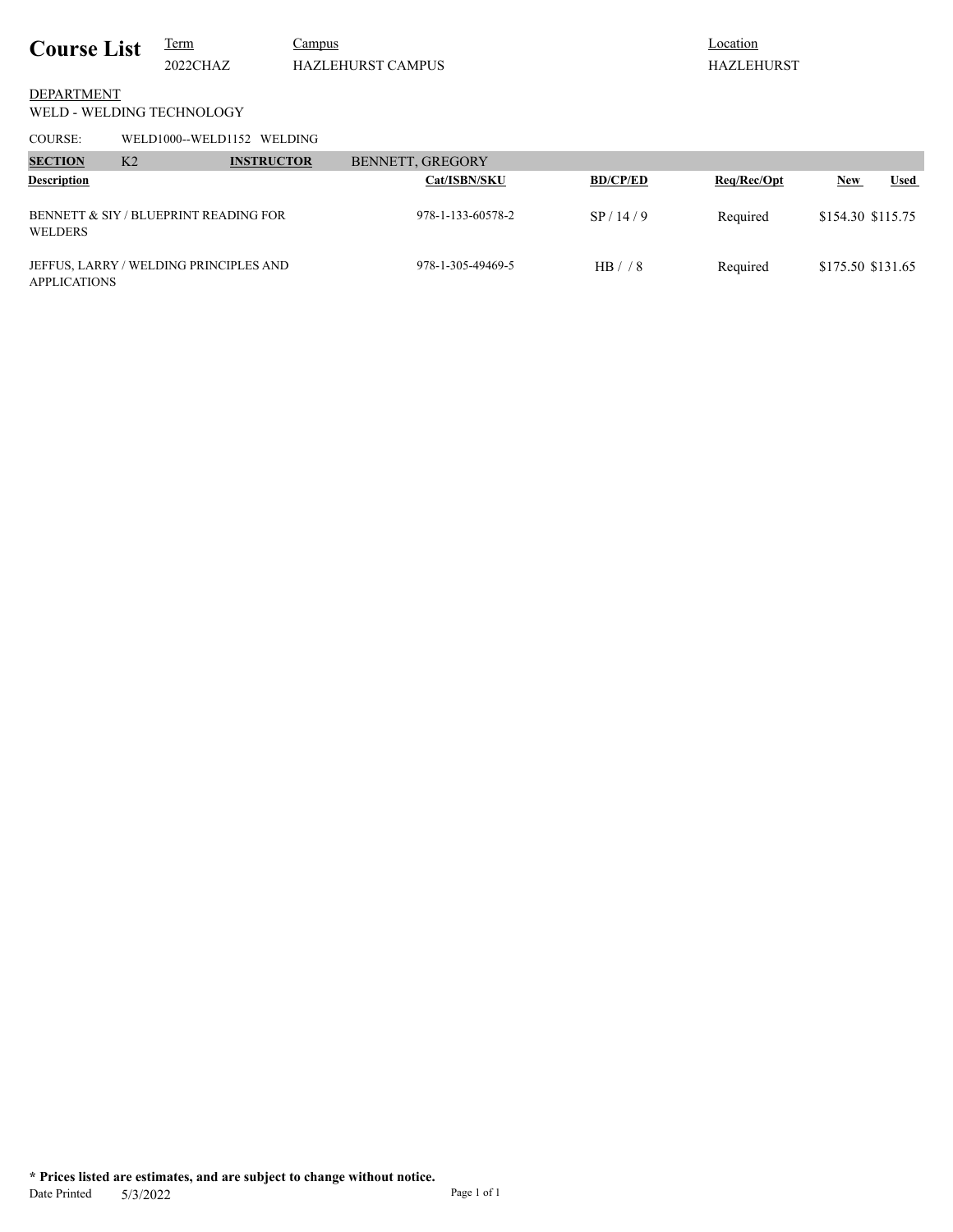| <b>Course List</b>                                                                                        |                | <b>Term</b><br>2022CATC | <b>Campus</b>                              | <b>JESUP CAMPUS</b> |                     |                 | Location<br><b>JESUP</b> |                   |                 |
|-----------------------------------------------------------------------------------------------------------|----------------|-------------------------|--------------------------------------------|---------------------|---------------------|-----------------|--------------------------|-------------------|-----------------|
| <b>DEPARTMENT</b><br>ACCT - ACCOUNTING TECHNOLOGY                                                         |                |                         |                                            |                     |                     |                 |                          |                   |                 |
| <b>COURSE:</b>                                                                                            |                |                         | ACCT1125 INDIVIDUAL TAX ACCOUNTING         |                     |                     |                 |                          |                   |                 |
| <b>SECTION</b>                                                                                            | $\overline{O}$ |                         | <b>INSTRUCTOR</b>                          |                     | PARKER, MICHELLE    |                 |                          |                   |                 |
| <b>Description</b>                                                                                        |                |                         |                                            |                     | Cat/ISBN/SKU        | <b>BD/CP/ED</b> | Req/Rec/Opt              | New               | <b>Used</b>     |
|                                                                                                           |                |                         | CENGAGE / PAC CENGAGE UNLIMITED 4 MONTH    |                     | 978-0-357-70003-7   | NO/             | Required                 | \$140.40 \$105.30 |                 |
| <b>COURSE:</b>                                                                                            |                |                         | ACCT2000 MANAGERIAL ACCOUNTING             |                     |                     |                 |                          |                   |                 |
| <b>SECTION</b>                                                                                            | $\overline{O}$ |                         | <b>INSTRUCTOR</b>                          |                     | PARKER, MICHELLE    |                 |                          |                   |                 |
| <b>Description</b>                                                                                        |                |                         |                                            |                     | <b>Cat/ISBN/SKU</b> | <b>BD/CP/ED</b> | Req/Rec/Opt              | <b>New</b>        | Used            |
| WARREN/REEVE/DUCHAC / BNDLE: LLF<br>MANAGERIAL ACCOUNTING                                                 |                |                         |                                            |                     | 978-1-337-54139-8   | LL/14           | Required                 | \$172.45 \$129.35 |                 |
| COURSE:                                                                                                   |                |                         | ACCT2145 PERSONAL FINANCE                  |                     |                     |                 |                          |                   |                 |
| <b>SECTION</b>                                                                                            | $\overline{O}$ |                         | <b>INSTRUCTOR</b>                          |                     | PARKER, MICHELLE    |                 |                          |                   |                 |
| <b>Description</b>                                                                                        |                |                         |                                            |                     | Cat/ISBN/SKU        | <b>BD/CP/ED</b> | Req/Rec/Opt              | <b>New</b>        | <b>Used</b>     |
| МT                                                                                                        |                |                         | BILLINGSLEY GITMAN JOEHNK / PKG PFIN W/PAC |                     | 978-0-357-03360-9   | NO/7            | Required                 | \$78.00           | \$58.50         |
| DEPARTMENT<br>AIRC - AIR-CONDITIONING TECHNOLOGY                                                          |                |                         |                                            |                     |                     |                 |                          |                   |                 |
| COURSE:                                                                                                   |                |                         | AIRC1005 REFRIGERATION FUNDAMENTALS        |                     |                     |                 |                          |                   |                 |
| <b>SECTION</b>                                                                                            | K2             |                         | <b>INSTRUCTOR</b>                          | DAVIS, JOHN         |                     |                 |                          |                   |                 |
| <b>Description</b>                                                                                        |                |                         |                                            |                     | Cat/ISBN/SKU        | <b>BD/CP/ED</b> | Req/Rec/Opt              | New               | Used            |
| STANFIELD, CARTER / FUNDAMENTALS OF<br>HVACR WITH MYLAB HVAC WITH PEARSON<br>ETEXT -- ACCESS CARD PACKAGE |                |                         |                                            |                     | 978-0-13-448616-1   | HB / 16 / 3     | Required                 | \$227.50 \$170.65 |                 |
| <b>COURSE:</b>                                                                                            |                |                         | AIRC1030 HVACR ELECTRICAL FUNDAMENTALS     |                     |                     |                 |                          |                   |                 |
| <b>SECTION</b>                                                                                            | K2             |                         | <b>INSTRUCTOR</b>                          | DAVIS, JOHN         |                     |                 |                          |                   |                 |
| <b>Description</b>                                                                                        |                |                         |                                            |                     | Cat/ISBN/SKU        | <b>BD/CP/ED</b> | Req/Rec/Opt              | New               | Used            |
| HART AND BUCHANAN / UGLY'S ELECTRICAL<br><b>REFERENCES</b>                                                |                |                         |                                            |                     | 978-1-284-11936-7   | SP/17/5         | Required                 |                   | \$23.75 \$17.85 |
| SMITH, RUSSELL E. / ELECTRICITY FOR<br>REFRIGERATION, HEATING AND AIR<br><b>CONDITIONING</b>              |                |                         |                                            |                     | 978-1-337-39912-8   | HB / 19 / 10    | Required                 | \$156.00 \$117.00 |                 |
| <b>COURSE:</b>                                                                                            | <b>INSTALL</b> |                         | AIRC1060 AIR CONDITIONING SYSTEMS APPL &   |                     |                     |                 |                          |                   |                 |
| <b>SECTION</b>                                                                                            | K2             |                         | <b>INSTRUCTOR</b>                          | DAVIS, JOHN         |                     |                 |                          |                   |                 |
| <b>Description</b>                                                                                        |                |                         |                                            |                     | Cat/ISBN/SKU        | <b>BD/CP/ED</b> | Req/Rec/Opt              | New               | <b>Used</b>     |
| / BOB'S HOUSE: UNDERSTANDING THE<br>RESIDENTIAL HVAC DESIGN PROCESS                                       |                |                         | AIR CONDITIONING CONTRACTORS OF AMERICA    |                     | 1-892765-37-3       | PA/16/1         | Required                 | \$57.10           | \$42.85         |
| MANUAL / MANUAL D RESIDENTIAL DUCT<br><b>SYSTEM</b>                                                       |                |                         |                                            |                     | 978-1-892765-50-5   | NO/             | Required                 | \$135.65 \$101.75 |                 |
| RUTKOWSKI / MANUAL J RESIDENTIAL LOAD<br>CALCULATION                                                      |                |                         |                                            |                     | 978-1-892765-35-2   | $PA/$ / 8       | Required                 | \$237.15 \$177.90 |                 |
| <b>DEPARTMENT</b><br>ALHS - ALLIED HEALTH SCIENCES                                                        |                |                         |                                            |                     |                     |                 |                          |                   |                 |
| <b>COURSE:</b>                                                                                            |                | ALHS 1011 ALLIED HEALTH |                                            |                     |                     |                 |                          |                   |                 |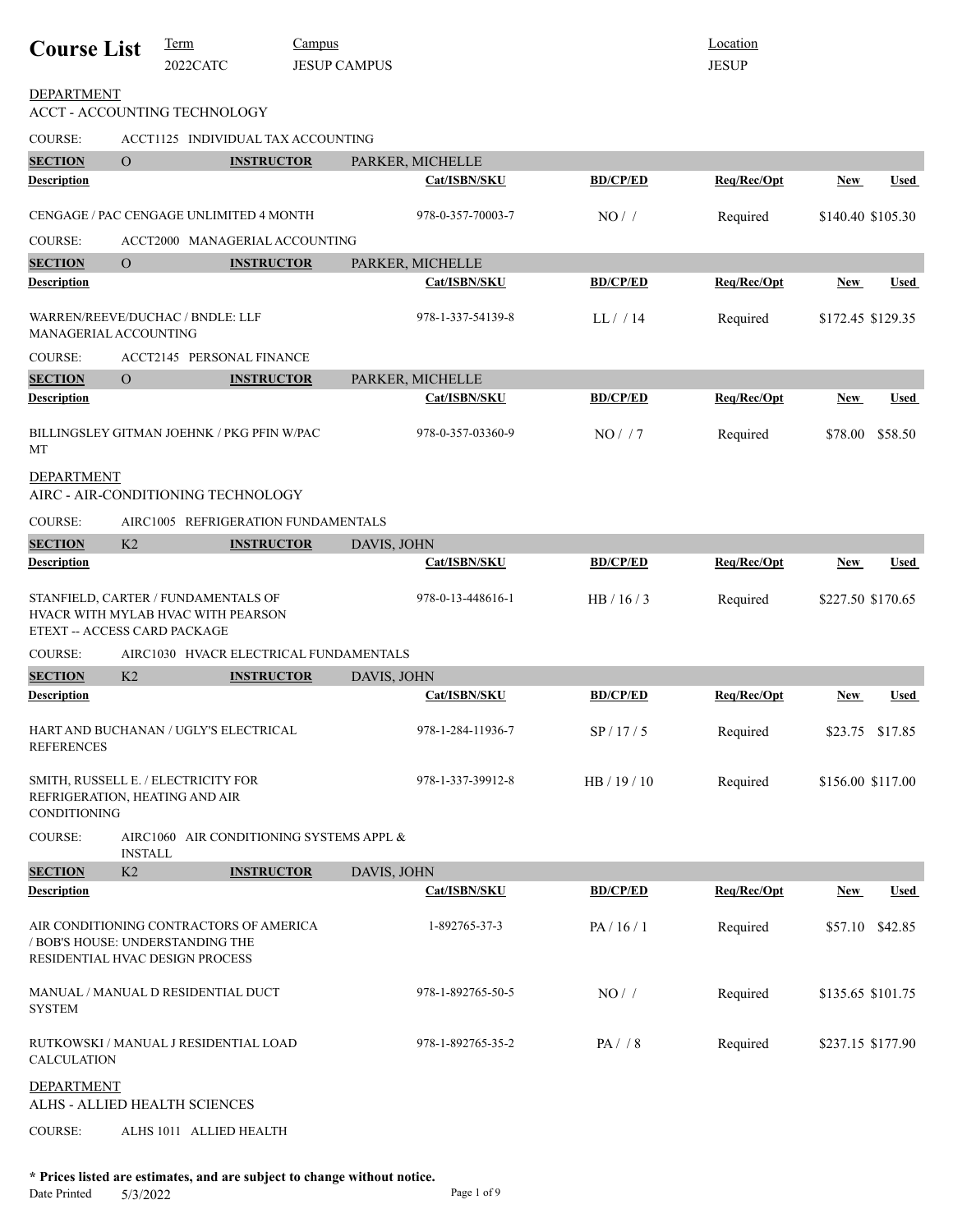| <b>SECTION</b>                             | V                                                                             | <b>INSTRUCTOR</b>                  | MARTIN, EYDIE     |                 |             |                   |                   |
|--------------------------------------------|-------------------------------------------------------------------------------|------------------------------------|-------------------|-----------------|-------------|-------------------|-------------------|
| Description                                |                                                                               |                                    | Cat/ISBN/SKU      | <b>BD/CP/ED</b> | Req/Rec/Opt | New               | <b>Used</b>       |
| <b>HEALTH &amp; DISEASE BUNDLE</b>         | COHEN & HULL / MEMMLER'S HUMAN BODY IN                                        |                                    | 978-1-284-21796-4 | SW/14           | Required    | \$71.15           | \$53.40           |
| <b>COURSE:</b>                             | <b>ALHS 1040</b>                                                              |                                    |                   |                 |             |                   |                   |
| <b>SECTION</b>                             | V                                                                             | <b>INSTRUCTOR</b>                  | MARTIN, EYDIE     |                 |             |                   |                   |
| <b>Description</b>                         |                                                                               |                                    | Cat/ISBN/SKU      | <b>BD/CP/ED</b> | Req/Rec/Opt | <b>New</b>        | <b>Used</b>       |
| ALHS 1040 KIT                              |                                                                               |                                    | 14 OKERADT1010    | $\frac{1}{2}$   | Required    | \$34.91           | \$0.00            |
| <b>HEALTH CARE</b>                         | HOROUN & MITCHELL / INTRODUCTION TO                                           |                                    | 978-0-357-12307-2 | NO/ / 5         | Required    | \$125.80          | \$94.35           |
| <b>COURSE:</b>                             | <b>ALHS 1060</b>                                                              |                                    |                   |                 |             |                   |                   |
| <b>SECTION</b>                             | $\mathbf{V}$                                                                  | <b>INSTRUCTOR</b>                  | CARTER, TARA      |                 |             |                   |                   |
| <b>Description</b>                         |                                                                               |                                    | Cat/ISBN/SKU      | <b>BD/CP/ED</b> | Req/Rec/Opt | New               | <b>Used</b>       |
| & DIET THERAPY                             | RUTH A. ROTH / KATHY L. WEHRLE / NUTRITION                                    |                                    | 978-1-305-94582-1 | PA/18/12        | Required    | \$165.80 \$124.35 |                   |
| <b>COURSE:</b>                             | <b>ALHS 1090</b>                                                              |                                    |                   |                 |             |                   |                   |
| <b>SECTION</b>                             | V                                                                             | <b>INSTRUCTOR</b>                  | CARTER, TARA      |                 |             |                   |                   |
| Description                                |                                                                               |                                    | Cat/ISBN/SKU      | <b>BD/CP/ED</b> | Req/Rec/Opt | <u>New</u>        | Used              |
| <b>VOCABULARY</b>                          | PEGGY C. LEONARD / BUILDING A MEDICAL                                         |                                    | 978-0-323-75525-2 | NO/11           | Required    | \$89.45           | \$67.10           |
| DEPARTMENT                                 | ASN - ASSOCIATE OF NURSING                                                    |                                    |                   |                 |             |                   |                   |
| COURSE:                                    |                                                                               | RNSG2022 MENTAL HEALTH NURSING     |                   |                 |             |                   |                   |
| <b>SECTION</b>                             | K2                                                                            | <b>INSTRUCTOR</b>                  | SALKO, REBECCA    |                 |             |                   |                   |
| <b>Description</b>                         |                                                                               |                                    | Cat/ISBN/SKU      | <b>BD/CP/ED</b> | Req/Rec/Opt | <b>New</b>        | <b>Used</b>       |
| PSYCHIATRIC NURSING                        | BOYD, LIPPINCOTT / ESSENTIALS OF                                              |                                    | 978-1-975154-85-1 | $NO/$ / 2       | Required    | \$289.50 \$217.15 |                   |
| <b>COURSE:</b>                             | RNSG2023 MED SURG NURSING I                                                   |                                    |                   |                 |             |                   |                   |
| <b>SECTION</b>                             | $\Omega$                                                                      | <b>INSTRUCTOR</b>                  | SALKO, REBECCA    |                 |             |                   |                   |
| Description                                |                                                                               |                                    | Cat/ISBN/SKU      | <b>BD/CP/ED</b> | Reg/Rec/Opt | New               | Used              |
| MEDICAL- SURGICAL                          | HINKLE, CHEEVER, OVERBAUGH / NURSING                                          |                                    | 978-1-975186-77-7 | $NO/$ / 15      | Required    |                   | \$312.05 \$234.05 |
| <b>PASSPOINT</b>                           | LIPPINCOTT, WILLIAMS, WILKINS / NCLEX-RN                                      |                                    | 978-1-4698-0935-9 | $NO/$ /         | Required    |                   | \$208.05 \$156.05 |
| <b>DEPARTMENT</b><br><b>BIOL - BIOLOGY</b> |                                                                               |                                    |                   |                 |             |                   |                   |
| <b>COURSE:</b>                             | 2113/2114                                                                     |                                    |                   |                 |             |                   |                   |
| <b>SECTION</b>                             | K2                                                                            | <b>INSTRUCTOR</b>                  | Adeniyi, Moses    |                 |             |                   |                   |
| Description                                |                                                                               |                                    | Cat/ISBN/SKU      | <b>BD/CP/ED</b> | Req/Rec/Opt | <b>New</b>        | Used              |
|                                            | MARIEB & SMITH / MASTERING A&P WITH<br>PEARSON ETEXT STUDENT ACCESS CODE CARD |                                    | 978-0-13-477679-8 | NO/13           | Required    |                   | \$149.50 \$112.15 |
| <b>PHYS</b>                                | MARTINI / FUNDAMENTALS OF ANATOMY &                                           |                                    | 978-0-13-439602-6 | HB / 18 / 11    | Required    |                   | \$312.00 \$234.00 |
| <b>COURSE:</b>                             |                                                                               | BIOL2117 INTRODUCTORY MICROBIOLOGY |                   |                 |             |                   |                   |
| <b>SECTION</b>                             | $\overline{O}$                                                                | <b>INSTRUCTOR</b>                  | Adeniyi, Moses    |                 |             |                   |                   |
| <b>Description</b>                         |                                                                               |                                    | Cat/ISBN/SKU      | <b>BD/CP/ED</b> | Req/Rec/Opt | <u>New</u>        | Used              |
|                                            | <b>BAUMAN / MODIFIED MASTERING</b><br>MICROBIOLOGY W/PEARSON ETEXT            |                                    | 978-0-13-517483-8 | NO/ / 6         | Required    | \$117.00          | \$87.75           |
|                                            |                                                                               |                                    |                   |                 |             |                   |                   |

**\* Prices listed are estimates, and are subject to change without notice.** Date Printed 5/3/2022 Page 2 of 9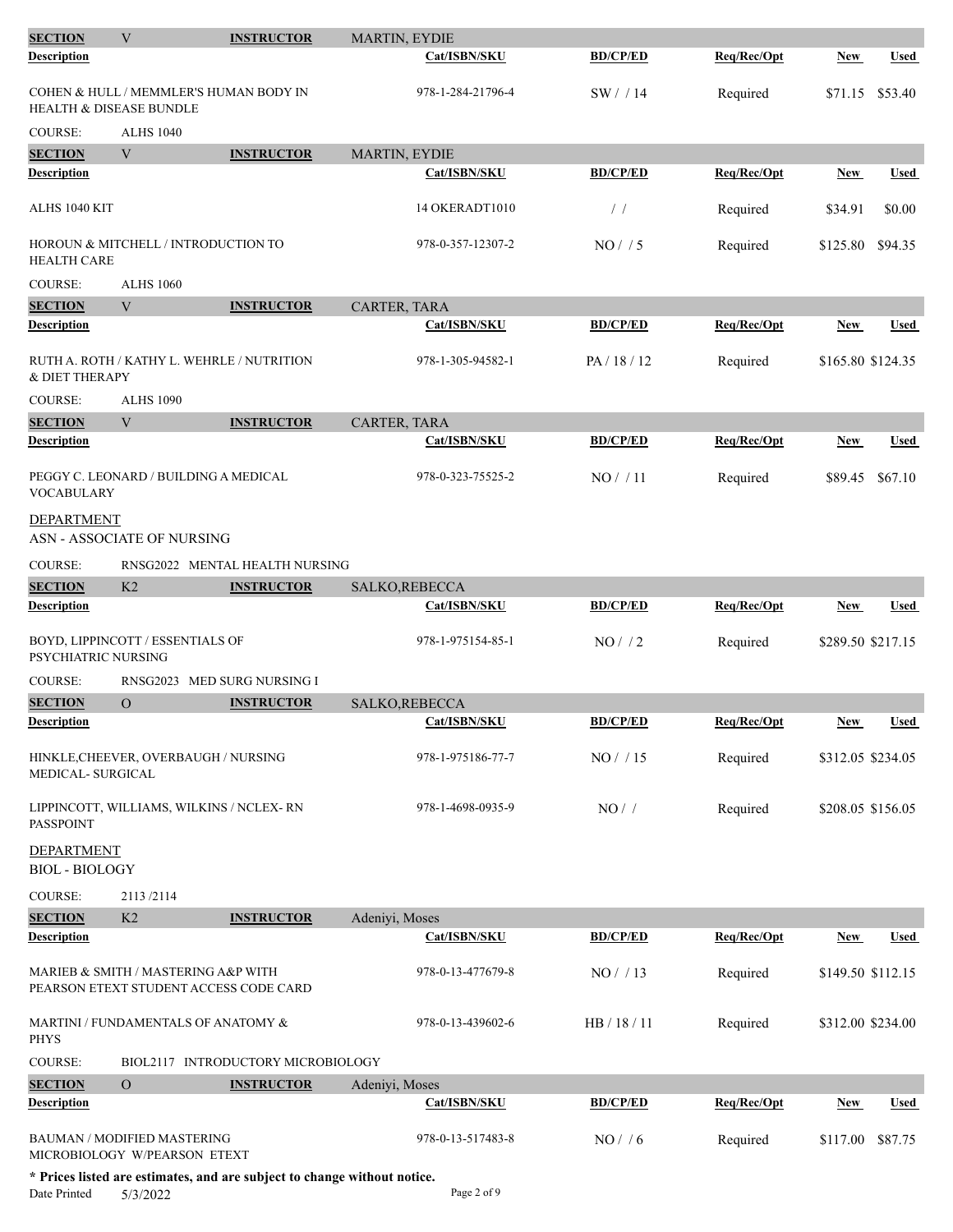|                      | BAUMAN. ROBERT W. / MICROBIOLOGY WITH<br>DISEASES BY TAXONOMY |                                             | 978-0-13-483230-2    | HB/20/6         | Required    | \$247.00 \$185.25 |             |
|----------------------|---------------------------------------------------------------|---------------------------------------------|----------------------|-----------------|-------------|-------------------|-------------|
| COURSE:              |                                                               | BIOL2117L INTRODUCTORY MICROBIOLOGY LAB     |                      |                 |             |                   |             |
| <b>SECTION</b>       | $\Omega$                                                      | <b>INSTRUCTOR</b>                           | Adeniyi, Moses       |                 |             |                   |             |
| <b>Description</b>   |                                                               |                                             | Cat/ISBN/SKU         | <b>BD/CP/ED</b> | Req/Rec/Opt | <b>New</b>        | Used        |
| <b>MICRO BIOLOGY</b> | JOHNSON CASE / LABORATORY EXPERIMENTS IN                      |                                             | 978-0-13-460520-3    | SP/12           | Required    | \$136.50 \$102.40 |             |
| <b>DEPARTMENT</b>    | <b>BUSN - BUSINESS/OFFICE TECHNOLOGY</b>                      |                                             |                      |                 |             |                   |             |
| <b>COURSE:</b>       | <b>BUSN 2190</b>                                              |                                             |                      |                 |             |                   |             |
| <b>SECTION</b>       | $\overline{O}$                                                | <b>INSTRUCTOR</b>                           | <b>GOWEN, SUMMER</b> |                 |             |                   |             |
| <b>Description</b>   |                                                               |                                             | Cat/ISBN/SKU         | <b>BD/CP/ED</b> | Req/Rec/Opt | New               | <b>Used</b> |
|                      | CENGAGE / PAC CENGAGE UNLIMITED 12 MONTH                      |                                             | 978-0-357-70004-4    | NO/             | Required    | \$231.45 \$173.60 |             |
|                      | CENGAGE / PAC CENGAGE UNLIMITED 4 MONTH                       |                                             | 978-0-357-70003-7    | NO/             | Required    | \$140.40 \$105.30 |             |
| <b>COURSE:</b>       |                                                               | BUSN 2375 HEALTHCARE CODING                 |                      |                 |             |                   |             |
| <b>SECTION</b>       | $\overline{O}$                                                | <b>INSTRUCTOR</b>                           | HALL, MELISSA        |                 |             |                   |             |
| <b>Description</b>   |                                                               |                                             | Cat/ISBN/SKU         | <b>BD/CP/ED</b> | Req/Rec/Opt | <b>New</b>        | <b>Used</b> |
|                      | OPTUM 360 / ICD-10-CM PROFESSIONAL                            |                                             | 978-1-62254-774-6    | $NO/$ /         | Required    | \$135.80 \$101.85 |             |
| <b>SECTION</b>       | V                                                             | <b>INSTRUCTOR</b>                           | HALL, MELISSA        |                 |             |                   |             |
| <b>Description</b>   |                                                               |                                             | Cat/ISBN/SKU         | <b>BD/CP/ED</b> | Req/Rec/Opt | New               | Used        |
| ICD-10- CM 2021      | AMA AMERICAN MEDICAL ASSOCIATION /                            |                                             | 978-1-64016-081-1    | NO/             | Required    | \$126.80          | \$95.10     |
| COURSE:              | 2022                                                          | BUSN 2375, 2400 HCPCS LEVEL II PROFESSIONAL |                      |                 |             |                   |             |
| <b>SECTION</b>       | K2                                                            | <b>INSTRUCTOR</b>                           | HALL, MELISSA        |                 |             |                   |             |
| <b>Description</b>   |                                                               |                                             | Cat/ISBN/SKU         | <b>BD/CP/ED</b> | Req/Rec/Opt | <b>New</b>        | <b>Used</b> |
|                      | AMA / HCPCS LEVEL II PROFESSIONAL 2021                        |                                             | 978-1-64016-090-3    | NO/             | Required    | \$119.95          | \$90.00     |
| <b>SECTION</b>       | $\Omega$                                                      | <b>INSTRUCTOR</b>                           | <b>HALL, MELISSA</b> |                 |             |                   |             |
| Description          |                                                               |                                             | Cat/ISBN/SKU         | <b>BD/CP/ED</b> | Req/Rec/Opt | <b>New</b>        | <b>Used</b> |
|                      | OPTUM360 / HCPCS LEVEL II 2022                                |                                             | 978-1-62254-754-8    | NO/             | Required    | \$98.75 \$74.10   |             |
| <b>COURSE:</b>       | <b>BUSN1420</b>                                               |                                             |                      |                 |             |                   |             |
| <b>SECTION</b>       | $\Omega$                                                      | <b>INSTRUCTOR</b>                           | <b>GOWEN, SUMMER</b> |                 |             |                   |             |
| <b>Description</b>   |                                                               |                                             | Cat/ISBN/SKU         | <b>BD/CP/ED</b> | Req/Rec/Opt | <b>New</b>        | <b>Used</b> |
| <b>CLASSES</b>       | PARADIGM / CIRRUS- ONE SEMESTER /UP TO 2                      |                                             | 978-1-79244-657-3    | NO/             | Required    | \$170.00 \$127.50 |             |
| <b>CLASSES</b>       | PARADIGM / CIRRUS- ONE YEAR / UP TO 4                         |                                             | 978-1-79244-661-0    | $NO/$ /         | Required    | \$250.00 \$187.50 |             |
| <b>COURSE:</b>       |                                                               | BUSN2400 HEALTHCARE PROCEDURE CODING        |                      |                 |             |                   |             |
| <b>SECTION</b>       | $\Omega$                                                      | <b>INSTRUCTOR</b>                           | <b>GOWEN, SUMMER</b> |                 |             |                   |             |
| Description          |                                                               |                                             | Cat/ISBN/SKU         | <b>BD/CP/ED</b> | Req/Rec/Opt | New               | <b>Used</b> |
|                      | <author> / CPT PROFESSIONAL 2022 (SPIRAL)</author>            |                                             | 978-1-64016-087-3    | SP/             | Required    | \$150.65 \$113.00 |             |
|                      | CENGAGE / PAC CENGAGE UNLIMITED 24 MONT                       |                                             | 978-0-357-70005-1    | NO / 18 / 1     | Required    | \$308.60 \$231.45 |             |
|                      | OPTUM / OPTUM360 ENCODERPRO.COM                               |                                             | 978-1-285-49826-3    | NO / 16 / 1     | Required    | \$110.50          | \$82.90     |
|                      | OPTUM360 / HCPCS LEVEL II 2022                                |                                             | 978-1-62254-754-8    | $NO/$ /         | Required    | \$98.75 \$74.10   |             |

**\* Prices listed are estimates, and are subject to change without notice.**  $5/3/2022$  Page 3 of 9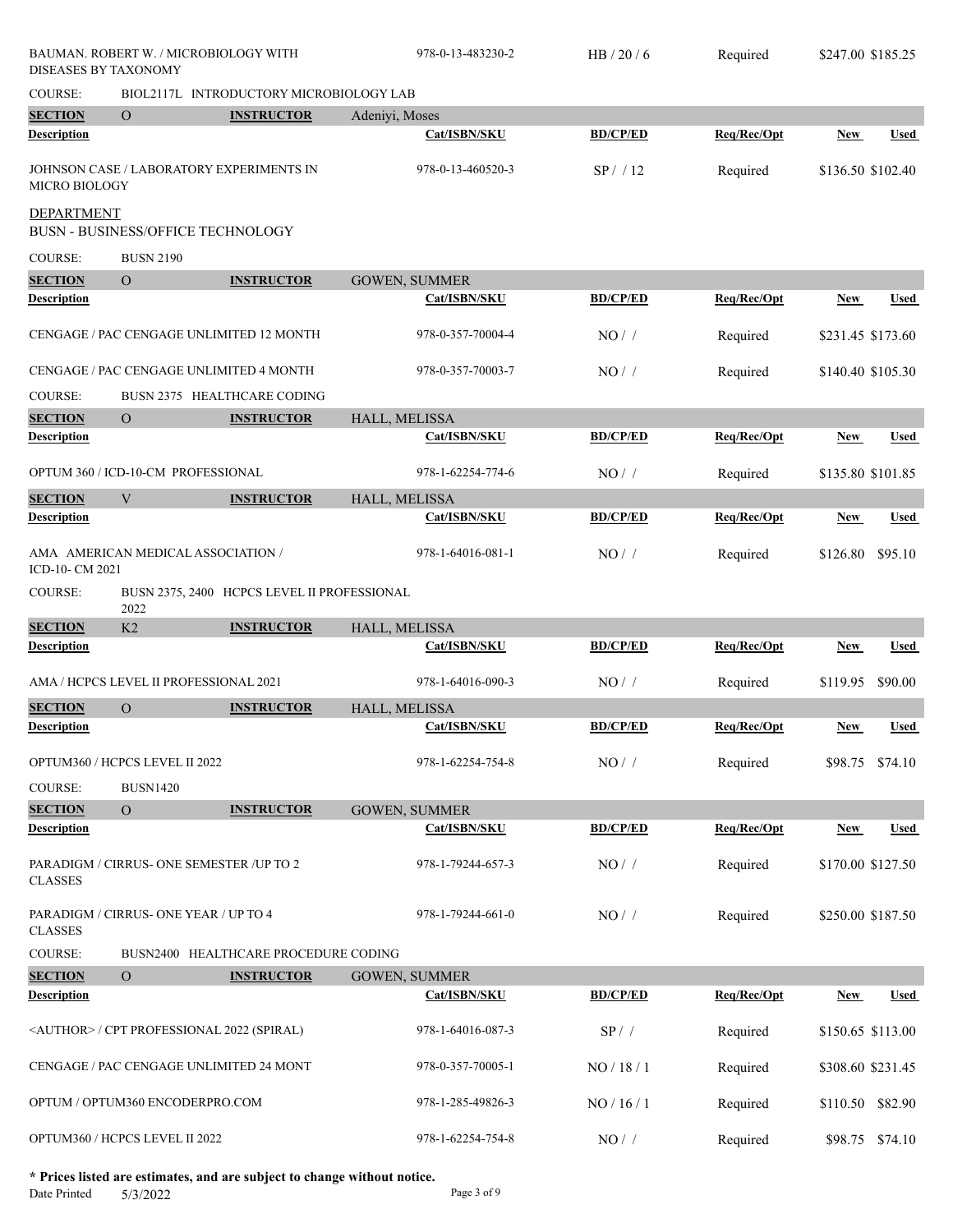| <b>COURSE:</b>                       |                                 | BUSN2810 HEALTHCARE COMPLIANCE               |                   |                 |             |                   |             |
|--------------------------------------|---------------------------------|----------------------------------------------|-------------------|-----------------|-------------|-------------------|-------------|
| <b>SECTION</b>                       | $\overline{O}$                  | <b>INSTRUCTOR</b>                            | HALL, MELISSA     |                 |             |                   |             |
| <b>Description</b>                   |                                 |                                              | Cat/ISBN/SKU      | <b>BD/CP/ED</b> | Req/Rec/Opt | <b>New</b>        | <b>Used</b> |
|                                      |                                 | CENGAGE / PAC CENGAGE UNLIMITED 4 MONTH      | 978-0-357-70003-7 | NO/             | Required    | \$140.40 \$105.30 |             |
| <b>DEPARTMENT</b>                    |                                 | CIST - COMPUTER INFORMATION SYSTEMS          |                   |                 |             |                   |             |
| COURSE:                              |                                 | CIST 1401 NETWORK+ GUIDE TO NETWORKS         |                   |                 |             |                   |             |
| <b>SECTION</b>                       | $\overline{O}$                  | <b>INSTRUCTOR</b>                            | THOMAS, LAREE     |                 |             |                   |             |
| <b>Description</b>                   |                                 |                                              | Cat/ISBN/SKU      | <b>BD/CP/ED</b> | Req/Rec/Opt | <b>New</b>        | <b>Used</b> |
| TESTOUT / NETWORK PRO                |                                 |                                              | 978-1-935080-43-5 | NO/             | Required    | \$167.70 \$125.80 |             |
| COURSE:                              |                                 | CIST 1601 TESTOUT LABSIM NETWORK PRO         |                   |                 |             |                   |             |
| <b>SECTION</b>                       | $\overline{O}$                  | <b>INSTRUCTOR</b>                            | THOMAS, LAREE     |                 |             |                   |             |
| <b>Description</b>                   |                                 |                                              | Cat/ISBN/SKU      | <b>BD/CP/ED</b> | Req/Rec/Opt | New               | Used        |
|                                      |                                 | <b>TESTOUT / TESTOUT LABSIM SECURITY PRO</b> | 978-1-935080-44-2 | NO/             | Required    | \$167.70 \$125.80 |             |
| COURSE:                              |                                 | CIST 2412 MS SERVER DIRECTORY SERVICES       |                   |                 |             |                   |             |
| <b>SECTION</b>                       | $\overline{O}$                  | <b>INSTRUCTOR</b>                            | THOMAS, LAREE     |                 |             |                   |             |
| <b>Description</b>                   |                                 |                                              | Cat/ISBN/SKU      | <b>BD/CP/ED</b> | Req/Rec/Opt | <b>New</b>        | <b>Used</b> |
| AND STORAGE                          |                                 | TESTOUT / TESOUT SERVER PRO 2016: INSTALL    | 978-1-935080-65-7 | $NO/$ / 16      | Required    | \$167.75 \$125.85 |             |
| <b>COURSE:</b>                       | <b>CIST 2742</b>                |                                              |                   |                 |             |                   |             |
| <b>SECTION</b>                       | $\overline{O}$                  | <b>INSTRUCTOR</b>                            | THOMAS, LAREE     |                 |             |                   |             |
| <b>Description</b>                   |                                 |                                              | Cat/ISBN/SKU      | <b>BD/CP/ED</b> | Req/Rec/Opt | <b>New</b>        | <b>Used</b> |
|                                      |                                 | CENGAGE / PAC CENGAGE UNLIMITED 4 MONTH      | 978-0-357-70003-7 | NO/             | Required    | \$140.40 \$105.30 |             |
| <b>COURSE:</b>                       |                                 | CIST1001 COMPUTER CONCEPTS                   |                   |                 |             |                   |             |
| <b>SECTION</b>                       | $\overline{O}$                  | <b>INSTRUCTOR</b>                            | ALDRIDGE, AMANDA  |                 |             |                   |             |
| <b>Description</b>                   |                                 |                                              | Cat/ISBN/SKU      | <b>BD/CP/ED</b> | Req/Rec/Opt | <b>New</b>        | <b>Used</b> |
|                                      |                                 | TESTOUT / TESTOUT IT FUNDAMENTALS PRO        | 978-1-935080-70-1 | NO/             | Required    | \$167.70 \$125.80 |             |
| <b>COURSE:</b>                       |                                 | CIST1122 HARDWARE INSTALL & MAINTENANCE      |                   |                 |             |                   |             |
| <b>SECTION</b>                       | $\mathbf O$                     | <b>INSTRUCTOR</b>                            | THOMAS, LAREE     |                 |             |                   |             |
|                                      |                                 |                                              |                   |                 |             |                   |             |
| <b>Description</b>                   |                                 |                                              | Cat/ISBN/SKU      | <b>BD/CP/ED</b> | Req/Rec/Opt | <b>New</b>        | Used        |
|                                      | TESTOUT / TESTOUT LABSIM PC PRO |                                              | 978-1-935080-42-8 | $NO/$ /         | Required    | \$184.30 \$138.25 |             |
| <b>DEPARTMENT</b>                    |                                 |                                              |                   |                 |             |                   |             |
|                                      | COMP - BEGINNING COMPUTERS      |                                              |                   |                 |             |                   |             |
| COURSE:                              |                                 | COMP1000 INTRODUCTION TO COMPUTERS           |                   |                 |             |                   |             |
| <b>SECTION</b><br><b>Description</b> | $\overline{O}$                  | <b>INSTRUCTOR</b>                            | THOMAS, LAREE     |                 |             |                   |             |
|                                      |                                 |                                              | Cat/ISBN/SKU      | <b>BD/CP/ED</b> | Req/Rec/Opt | <b>New</b>        | Used        |
|                                      | TESTOUT / TESTOUT OFFICE PRO    |                                              | 978-1-935080-71-8 | $NO/$ /         | Required    | \$141.70 \$106.30 |             |
| <b>DEPARTMENT</b>                    | COSM - COSMETOLOGY TECHNOLOGY   |                                              |                   |                 |             |                   |             |
| <b>COURSE:</b>                       |                                 | COSM1000--COSM1030 COSMETOLOGY               |                   |                 |             |                   |             |
| <b>SECTION</b>                       | K <sub>2</sub>                  | <b>INSTRUCTOR</b>                            | DUPREE, ARETHA    |                 |             |                   |             |
| <b>Description</b>                   |                                 |                                              | Cat/ISBN/SKU      | <b>BD/CP/ED</b> | Req/Rec/Opt | New               | Used        |
| 16030-COS-14                         |                                 |                                              | 10138427          | $\frac{1}{2}$   | Required    | \$793.85          | \$0.00      |
|                                      |                                 | MILADY / MILADY STANDARD COSMETOLOGY         | 978-1-285-76941-7 | HB / 16 / 16    | Required    | \$153.10 \$114.85 |             |

**\* Prices listed are estimates, and are subject to change without notice.**  $5/3/2022$  Page 4 of 9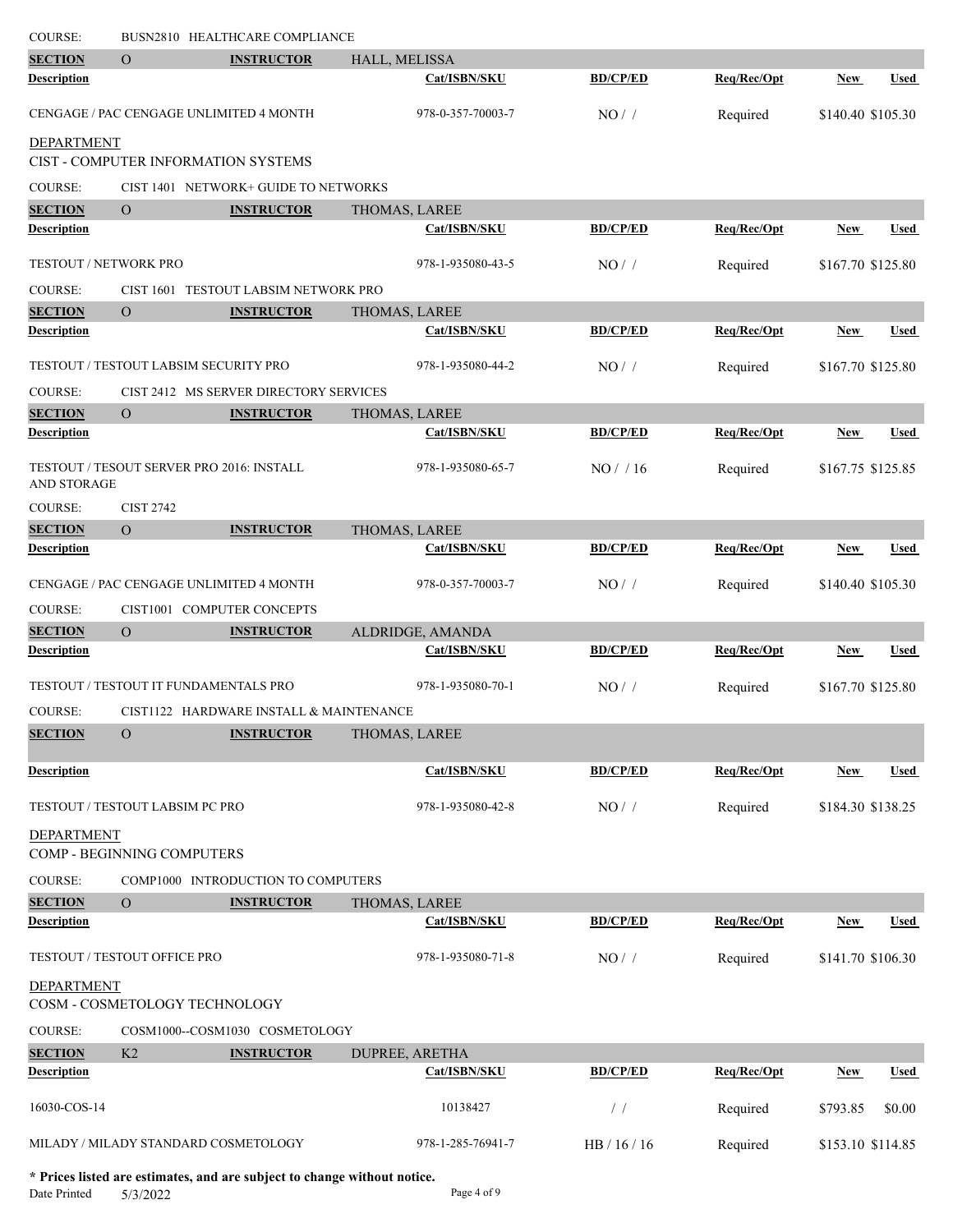| <b>ESSENTIAL COMPANION</b> | MILADY / MILADY STUDY GUIDE: THE                                               |                                             | 978-1-285-76963-9   | PA/16/16        | Required    | \$72.80 \$54.60   |             |
|----------------------------|--------------------------------------------------------------------------------|---------------------------------------------|---------------------|-----------------|-------------|-------------------|-------------|
| <b>DEPARTMENT</b>          |                                                                                | CRJU - CRIMINOLOGY JUSTICE TECHNOLOGY       |                     |                 |             |                   |             |
| <b>COURSE:</b>             |                                                                                | CRJU 1062 METHODS OF CRIMINAL INVESTIGATION |                     |                 |             |                   |             |
| <b>SECTION</b>             | $\overline{O}$                                                                 | <b>INSTRUCTOR</b>                           | ROWIN, SARAH        |                 |             |                   |             |
| <b>Description</b>         |                                                                                |                                             | Cat/ISBN/SKU        | <b>BD/CP/ED</b> | Req/Rec/Opt | New               | <b>Used</b> |
| <b>INVESTGATION</b>        | HESS/HESS ORTHMANN/CHO / CRIMINAL                                              |                                             | 978-0-357-51167-1   | NO/12           | Required    | \$246.45 \$184.85 |             |
| <b>COURSE:</b>             |                                                                                | CRJU 2060 REVEL FOR CRIMINOLOGY TODAY       |                     |                 |             |                   |             |
| <b>SECTION</b>             | $\Omega$                                                                       | <b>INSTRUCTOR</b>                           | ROWIN, SARAH        |                 |             |                   |             |
| <b>Description</b>         |                                                                                |                                             | Cat/ISBN/SKU        | <b>BD/CP/ED</b> | Req/Rec/Opt | New               | <b>Used</b> |
|                            | FRANK SCHMALLEGAR / REVEL FOR<br>ACCESS CARD 10TH EDITION                      | CRIMINOLOGY TODAY: AN INTEGRATIVE INTRO:    | 978-0-13-577894-4   | $NO/$ / 10      | Required    | \$91.00           | \$68.25     |
| <b>COURSE:</b>             | CRJU1030 CORRECTIONS                                                           |                                             |                     |                 |             |                   |             |
| <b>SECTION</b>             | $\Omega$                                                                       | <b>INSTRUCTOR</b>                           | ROWIN, SARAH        |                 |             |                   |             |
| <b>Description</b>         |                                                                                |                                             | Cat/ISBN/SKU        | <b>BD/CP/ED</b> | Req/Rec/Opt | <b>New</b>        | Used        |
|                            |                                                                                | MCGRAW HILL / CONNECT ONLINE ACCESS CODE    | 978-1-260-80523-9   | NO/             | Required    | \$104.00          | \$78.00     |
| <b>COURSE:</b>             |                                                                                | CRJU1040 PRINCIPLES OF LAW ENFORCEMENT      |                     |                 |             |                   |             |
| <b>SECTION</b>             | $\Omega$                                                                       | <b>INSTRUCTOR</b>                           | ROWIN, SARAH        |                 |             |                   |             |
| <b>Description</b>         |                                                                                |                                             | Cat/ISBN/SKU        | <b>BD/CP/ED</b> | Req/Rec/Opt | New               | Used        |
|                            | HESS/ORTHMANN/CHO'S / INTRO TO LAW<br>ENFORCEMENT & CRIMINAL JUSTICE           |                                             | 978-1-305-96888-2   | SW / 18 / 12    | Required    | \$104.00          | \$78.00     |
| <b>COURSE:</b>             |                                                                                | CRJU1065 COMMUNITY POLICING                 |                     |                 |             |                   |             |
| <b>SECTION</b>             | $\overline{O}$                                                                 | <b>INSTRUCTOR</b>                           | ROWIN, SARAH        |                 |             |                   |             |
| <b>Description</b>         |                                                                                |                                             | Cat/ISBN/SKU        | <b>BD/CP/ED</b> | Req/Rec/Opt | <b>New</b>        | <b>Used</b> |
|                            | KAPPELER, GAINES, SCHAEFER / COMMUNITY<br>POLICING: A CONTEMPORARY PERSPECTIVE |                                             | 978-0-367-02745-2   | $NO/$ / 8       | Required    | \$81.90           | \$61.45     |
| COURSE:                    |                                                                                | CRJU1068 CRIMINAL LAW TODAY                 |                     |                 |             |                   |             |
| <b>SECTION</b>             | $\overline{O}$                                                                 | <b>INSTRUCTOR</b>                           | ROWIN, SARAH        |                 |             |                   |             |
| <b>Description</b>         |                                                                                |                                             | <b>Cat/ISBN/SKU</b> | <b>BD/CP/ED</b> | Req/Rec/Opt | <b>New</b>        | <b>Used</b> |
|                            | SCHMALLEGER / CRIMINOLOGY LAW TODAY                                            |                                             | 978-0-13-597041-6   | NO/             | Required    | \$91.00           | \$68.25     |
| <b>COURSE:</b>             | CRJU1075 REPORT WRITING                                                        |                                             |                     |                 |             |                   |             |
| <b>SECTION</b>             | $\mathbf{O}$                                                                   | <b>INSTRUCTOR</b>                           | ROWIN, SARAH        |                 |             |                   |             |
| <b>Description</b>         |                                                                                |                                             | Cat/ISBN/SKU        | <b>BD/CP/ED</b> | Reg/Rec/Opt | <b>New</b>        | <b>Used</b> |
|                            | AND INTERPERSONAL COMMUNICATION                                                | HARVEY WALLACE/CLIFF ROBERSON / WRITTEN     | 978-0-13-262368-1   | PA/ / 5         | Required    | \$117.00          | \$87.75     |
|                            | JOHNSON/RETTIG/SCOTT/GARRISON / THE                                            | CRIMINAL JUSTICE STUDENT WRITER'S MANUAL    | 978-0-13-351438-4   | PA/ / 6         | Required    | \$91.00           | \$68.25     |
| <b>COURSE:</b>             | CRIMINAL JUSTICE SYSTEM                                                        | CRJU2020 CONSTITUTIONAL LAW ANDTHE          |                     |                 |             |                   |             |
| <b>SECTION</b>             | $\mathbf{O}$                                                                   | <b>INSTRUCTOR</b>                           | ROWIN, SARAH        |                 |             |                   |             |
| <b>Description</b>         |                                                                                |                                             | Cat/ISBN/SKU        | <b>BD/CP/ED</b> | Req/Rec/Opt | <b>New</b>        | Used        |
|                            | HARR/HESS/ORTHMANN/KINGSBURY / HARR'S<br>CONSTITUTIONAL LAW AND THE CRIMINAL   |                                             | 978-1-305-96656-7   | NO / 17 / 7     | Required    | \$104.00          | \$78.00     |
| <b>COURSE:</b>             | <b>JUSTICE SYSTEM ACCESS CODE</b>                                              |                                             |                     |                 |             |                   |             |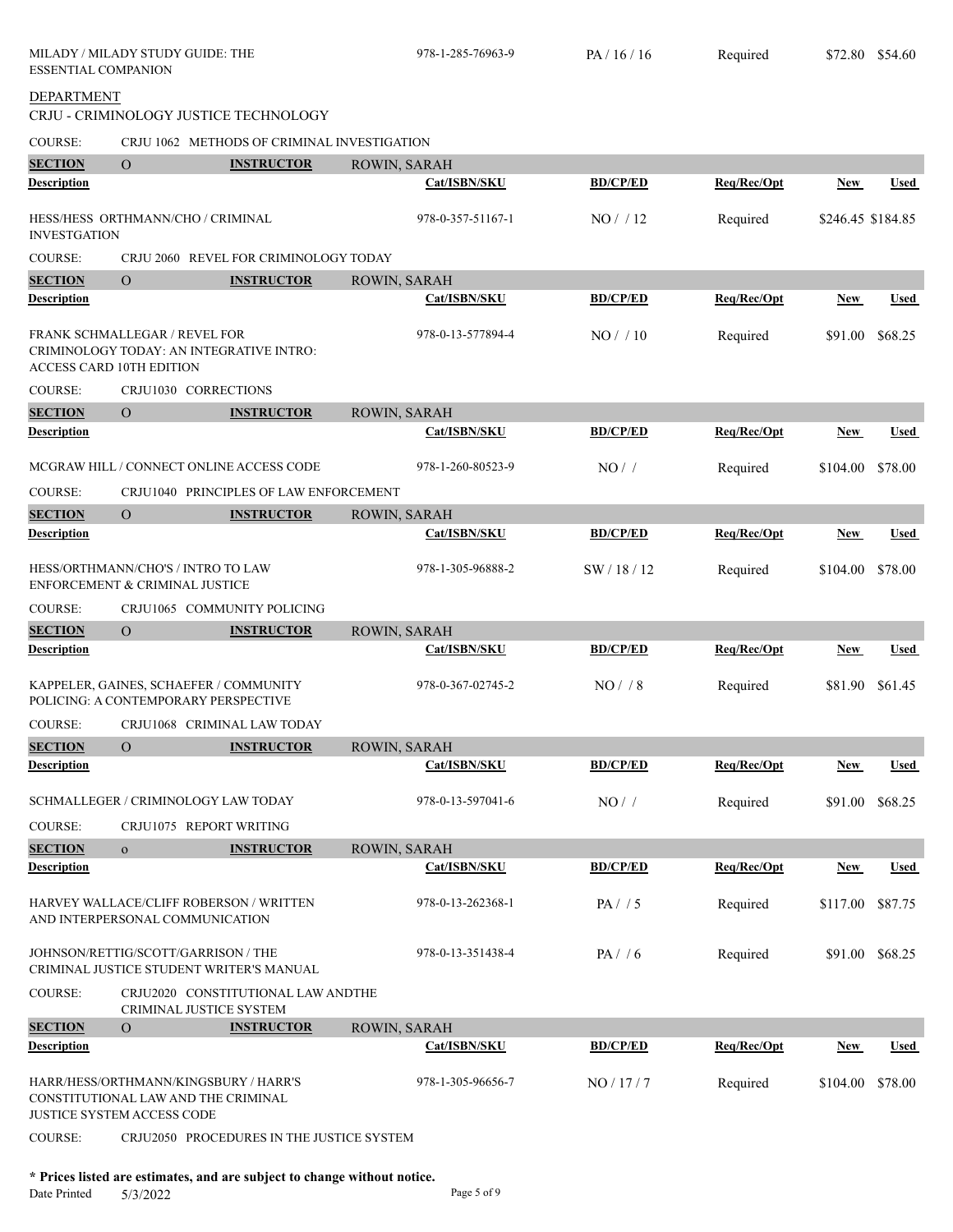| <b>SECTION</b>     | $\mathcal{O}$                                                         | <b>INSTRUCTOR</b>                            | ROWIN, SARAH          |                 |             |                   |             |
|--------------------|-----------------------------------------------------------------------|----------------------------------------------|-----------------------|-----------------|-------------|-------------------|-------------|
| Description        |                                                                       |                                              | Cat/ISBN/SKU          | <b>BD/CP/ED</b> | Req/Rec/Opt | New               | <b>Used</b> |
|                    | ROBERSON, CLIFF/WINTERS, ROBERT /<br>PROCEDURES IN THE JUSTICE SYSTEM |                                              | 978-0-13-518627-5     | PA/20/12        | Required    | \$227.50 \$170.65 |             |
| <b>COURSE:</b>     |                                                                       | CRJU2070 JUVENILE JUSTICE                    |                       |                 |             |                   |             |
| <b>SECTION</b>     | $\Omega$                                                              | <b>INSTRUCTOR</b>                            | ROWIN, SARAH          |                 |             |                   |             |
| <b>Description</b> |                                                                       |                                              | Cat/ISBN/SKU          | <b>BD/CP/ED</b> | Req/Rec/Opt | New               | <b>Used</b> |
|                    | TAYLOR / JUVENILE JUSTICE                                             |                                              | 978-1-260-68601-2     | NO/ / 5         | Required    | \$104.00          | \$78.00     |
| <b>COURSE:</b>     |                                                                       | CRJU2201 LEGAL PROCESS AND SOCIAL CONTEXT    |                       |                 |             |                   |             |
| <b>SECTION</b>     | $\overline{O}$                                                        | <b>INSTRUCTOR</b>                            | MEEKS, NOREEN         |                 |             |                   |             |
| <b>Description</b> |                                                                       |                                              | Cat/ISBN/SKU          | <b>BD/CP/ED</b> | Req/Rec/Opt | New               | Used        |
|                    | A CONTEMPORARY PERSPECTIVE                                            | HEMMENS, BRODY,SPOHN / CRIMINAL COURTS:      | 978-1-07-183389-6     | SW/15           | Required    | \$140.45 \$105.35 |             |
| DEPARTMENT         |                                                                       |                                              |                       |                 |             |                   |             |
|                    | DIET - DIESEL TECHNOLOGY                                              |                                              |                       |                 |             |                   |             |
| <b>COURSE:</b>     | DIET1000,1010,1020                                                    |                                              |                       |                 |             |                   |             |
| <b>SECTION</b>     | K <sub>2</sub>                                                        | <b>INSTRUCTOR</b>                            | REEVES, STEWART       |                 |             |                   |             |
| <b>Description</b> |                                                                       |                                              | Cat/ISBN/SKU          | <b>BD/CP/ED</b> | Req/Rec/Opt | <b>New</b>        | <b>Used</b> |
|                    |                                                                       | CENGAGE / PAC CENGAGE UNLIMITED 12 MONTH     | 978-0-357-70004-4     | $NO/$ /         | Required    | \$231.45 \$173.60 |             |
| DEPARTMENT         | ECCE - EARLY CHILDHOOD EDUCATION                                      |                                              |                       |                 |             |                   |             |
| <b>COURSE:</b>     | <b>IN ECCE</b>                                                        | ECCE 2201 THE EXCEPTIONAL CHILD: INCLUSION   |                       |                 |             |                   |             |
| <b>SECTION</b>     | $\Omega$                                                              | <b>INSTRUCTOR</b>                            | <b>GREEN, KALISTA</b> |                 |             |                   |             |
| <b>Description</b> |                                                                       |                                              | Cat/ISBN/SKU          | <b>BD/CP/ED</b> | Req/Rec/Opt | New               | <b>Used</b> |
|                    | ALLEN/COWDERY / THE EXCEPTIONAL CHILD                                 | INCLUSION IN EARLY CHILDHOOD EDUCATION       | 978-1-285-43237-3     | PA/15/8         | Required    | \$214.30 \$160.75 |             |
| <b>COURSE:</b>     |                                                                       | ECCE1101 EARLY CHILDHOOD EDUCATION           |                       |                 |             |                   |             |
| <b>SECTION</b>     | O                                                                     | <b>INSTRUCTOR</b>                            | <b>GREEN, KALISTA</b> |                 |             |                   |             |
| Description        |                                                                       |                                              | Cat/ISBN/SKU          | <b>BD/CP/ED</b> | Req/Rec/Opt | <b>New</b>        | Used        |
|                    | MORRISON S. GEORGE / EARLY CHILDHOOD                                  | <b>EDUCATION TODAY - ACCESS CARD PACKAGE</b> | 978-0-13-499517-5     | SW / 18 / 14    | Required    | \$97.50 \$73.15   |             |
| <b>COURSE:</b>     |                                                                       | ECCE1103 CHILD DEVELOPMENT                   |                       |                 |             |                   |             |
| <b>SECTION</b>     | $\Omega$                                                              | <b>INSTRUCTOR</b>                            | <b>GREEN, KALISTA</b> |                 |             |                   |             |
| <b>Description</b> |                                                                       |                                              | Cat/ISBN/SKU          | <b>BD/CP/ED</b> | Req/Rec/Opt | New               | Used        |
|                    | <b>EARLY STAGES THROUGH AGE 12</b>                                    | DECKER, CELIA ANITA / CHILD DEVELOPMENT      | 978-1-63563-727-4     | HB/16/9         | Required    | \$122.85          | \$92.15     |
| <b>COURSE:</b>     |                                                                       | ECCE1105 HEALTH AND SAFETY                   |                       |                 |             |                   |             |
| <b>SECTION</b>     | $\overline{O}$                                                        | <b>INSTRUCTOR</b>                            | NIMMER, RUTH          |                 |             |                   |             |
| Description        |                                                                       |                                              | Cat/ISBN/SKU          | <b>BD/CP/ED</b> | Req/Rec/Opt | New               | Used        |
| NUTRITION          | LYNN R.MAROTZ / HEALTH, SAFETY AND                                    |                                              | 978-0-357-04077-5     | NO/10           | Required    | \$195.05 \$146.30 |             |
| <b>COURSE:</b>     |                                                                       | ECCE1112 MEANING CURRICULUM                  |                       |                 |             |                   |             |
| <b>SECTION</b>     | $\overline{O}$                                                        | <b>INSTRUCTOR</b>                            | NIMMER, RUTH          |                 |             |                   |             |
| Description        |                                                                       |                                              | Cat/ISBN/SKU          | <b>BD/CP/ED</b> | Req/Rec/Opt | <b>New</b>        | Used        |
|                    |                                                                       |                                              |                       |                 |             |                   |             |
|                    |                                                                       | HERR, JUDY / WORKING WITH YOUNG CHILDREN     | 978-1-63563-725-0     | HB/16/9         | Required    | \$116.95          | \$87.75     |
| <b>COURSE:</b>     |                                                                       | ECCE2115 EXPERIENCES IN LANGUAGE ARTS        |                       |                 |             |                   |             |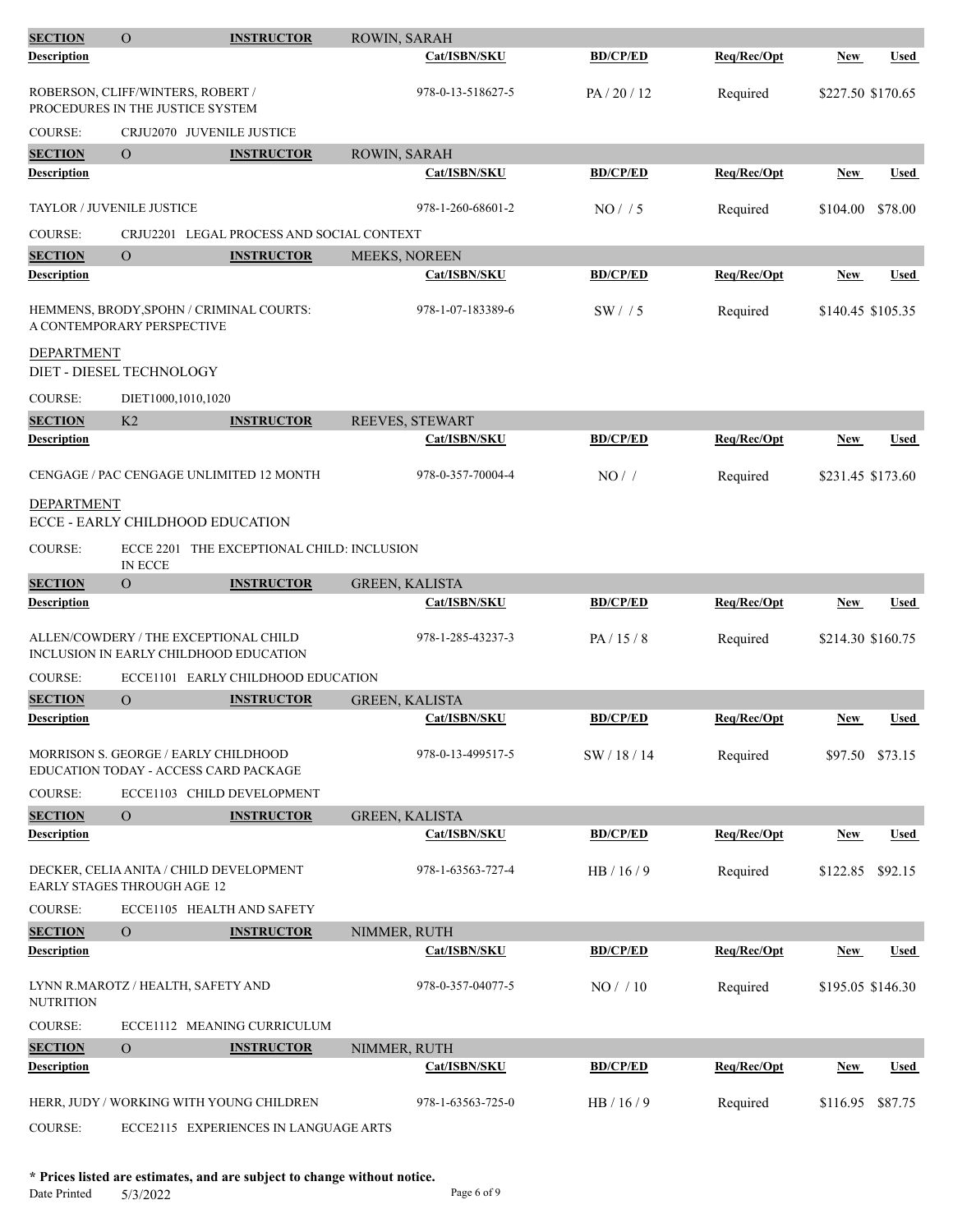| <b>SECTION</b>                             | $\mathcal{O}$                                                                    | <b>INSTRUCTOR</b>                                              | NIMMER, RUTH          |                 |             |                   |             |
|--------------------------------------------|----------------------------------------------------------------------------------|----------------------------------------------------------------|-----------------------|-----------------|-------------|-------------------|-------------|
| <b>Description</b>                         |                                                                                  |                                                                | Cat/ISBN/SKU          | <b>BD/CP/ED</b> | Req/Rec/Opt | New               | <b>Used</b> |
|                                            | MACHADO, JEANNE M. / EARLY CHILDHOOD<br>EXPERIENCES IN LANGUAGE ARTS             |                                                                | 978-1-305-08893-1     | PA / / 11       | Required    | \$195.05 \$146.30 |             |
| <b>COURSE:</b>                             |                                                                                  | ECCE2116 MATH AND SCIENCE                                      |                       |                 |             |                   |             |
| <b>SECTION</b>                             | $\Omega$                                                                         | <b>INSTRUCTOR</b>                                              | <b>GREEN, KALISTA</b> |                 |             |                   |             |
| <b>Description</b>                         |                                                                                  |                                                                | Cat/ISBN/SKU          | <b>BD/CP/ED</b> | Req/Rec/Opt | New               | <b>Used</b> |
|                                            | CHARLESWORTH, ROSALIND / MATH AND<br><b>SCIENCE FOR YOUNG CHILDREN</b>           |                                                                | 978-1-305-08895-5     | PA/16/8         | Required    | \$195.05 \$146.30 |             |
| <b>COURSE:</b>                             |                                                                                  | ECCE2203 GUIDANCE CLASSROOM MANAGMENT                          |                       |                 |             |                   |             |
| <b>SECTION</b>                             | $\Omega$                                                                         | <b>INSTRUCTOR</b>                                              | NIMMER, RUTH          |                 |             |                   |             |
| <b>Description</b>                         |                                                                                  |                                                                | Cat/ISBN/SKU          | <b>BD/CP/ED</b> | Req/Rec/Opt | <b>New</b>        | <b>Used</b> |
|                                            | FIELDS/MERITT/FIELDS / CONSTRUCTIVE                                              | GUIDANCE AND DISCIPLINE BIRTH TO AGE EIGHT                     | 978-0-13-430080-1     | SW/18/7         | Required    | \$110.50          | \$82.90     |
| <b>DEPARTMENT</b>                          | ELTR - ELECTRONICS TECHNOLOGY                                                    |                                                                |                       |                 |             |                   |             |
| <b>COURSE:</b>                             |                                                                                  | ELCR1005 SOLDERING TECHNOLOGY                                  |                       |                 |             |                   |             |
| <b>SECTION</b>                             | V                                                                                | <b>INSTRUCTOR</b>                                              | TESTON, CHUCK         |                 |             |                   |             |
| <b>Description</b>                         |                                                                                  |                                                                | Cat/ISBN/SKU          | <b>BD/CP/ED</b> | Req/Rec/Opt | New               | <b>Used</b> |
|                                            | DELUXE LEARN TO SOLDER KIT LEVEL 1                                               |                                                                | C6491                 | $\frac{1}{2}$   | Required    | \$17.86           | \$0.00      |
| LEVEL 2                                    | DELUXE SMD LEARN TO SOLDER KIT SKILL                                             |                                                                | C6719                 | /               | Required    | \$17.07           | \$0.00      |
|                                            | ELC COMPLETE INTO TO KIT BLDG ELCR 1005                                          |                                                                | C6898                 | $\frac{1}{2}$   | Required    | \$56.44           | \$0.00      |
|                                            | ELC JAM MAN KIT SKILL LEVEL 2                                                    |                                                                | C6987                 | $\frac{1}{2}$   | Required    | \$42.79           | \$0.00      |
|                                            | SMD FLASHING INITIALS KIT                                                        |                                                                | C6861                 | /               | Required    | \$26.43           | \$0.00      |
| <b>DEPARTMENT</b>                          | EMPL - EMPLOYBILITY SKILLS                                                       |                                                                |                       |                 |             |                   |             |
| COURSE:                                    |                                                                                  | EMPL1000 INTERPERSONAL RELATIONS &<br>PROFESSIONAL DEVELOPMENT |                       |                 |             |                   |             |
| <b>SECTION</b>                             | $\mathcal{O}$                                                                    | <b>INSTRUCTOR</b>                                              | <b>TBA</b>            |                 |             |                   |             |
| <b>Description</b>                         |                                                                                  |                                                                | Cat/ISBN/SKU          | <b>BD/CP/ED</b> | Req/Rec/Opt | <b>New</b>        | <b>Used</b> |
|                                            | JOHNSTON / CAREER ADVENTURE                                                      |                                                                | 978-0-13-248119-9     | PA / 14 / 5     | Required    | \$58.50           | \$43.90     |
| <b>DEPARTMENT</b><br><b>ENGL - ENGLISH</b> |                                                                                  |                                                                |                       |                 |             |                   |             |
| <b>COURSE:</b>                             |                                                                                  | ENGL2130 AMERICAN LITERATURE                                   |                       |                 |             |                   |             |
| <b>SECTION</b>                             | $\mathcal O$                                                                     | <b>INSTRUCTOR</b>                                              | KELLY, ELIZABETH      |                 |             |                   |             |
| <b>Description</b>                         |                                                                                  |                                                                | Cat/ISBN/SKU          | <b>BD/CP/ED</b> | Req/Rec/Opt | <b>New</b>        | Used        |
|                                            | LEVINE, ROBERT S. / THE NORTON ANTHOLOGY<br>AMERICAN LITERATURE VOLUME 1 & 2     |                                                                | 978-0-393-26451-7     | SW/17/9         | Required    | \$89.75           | \$67.35     |
| <b>DEPARTMENT</b><br>HIST - HISTORY        |                                                                                  |                                                                |                       |                 |             |                   |             |
| COURSE:                                    | HIST1111 WORLD HISTORY                                                           |                                                                |                       |                 |             |                   |             |
| <b>SECTION</b>                             | $\overline{O}$                                                                   | <b>INSTRUCTOR</b>                                              | WIDENER, NATHANIEL    |                 |             |                   |             |
| Description                                |                                                                                  |                                                                | Cat/ISBN/SKU          | <b>BD/CP/ED</b> | Req/Rec/Opt | New               | Used        |
|                                            | BULLIET, CROSSLEY, HEADRICK, HIRSCH,<br>JOHNSON / THE EARH AND ITS PEOPLES BRIEF | EDITION A GLOBAL HISTORY VOLUME I: TO 1550                     | 978-1-285-44552-6     | PA/15/6         | Required    | \$63.25           | \$47.45     |

**\* Prices listed are estimates, and are subject to change without notice.**

Date Printed 5/3/2022 Page 7 of 9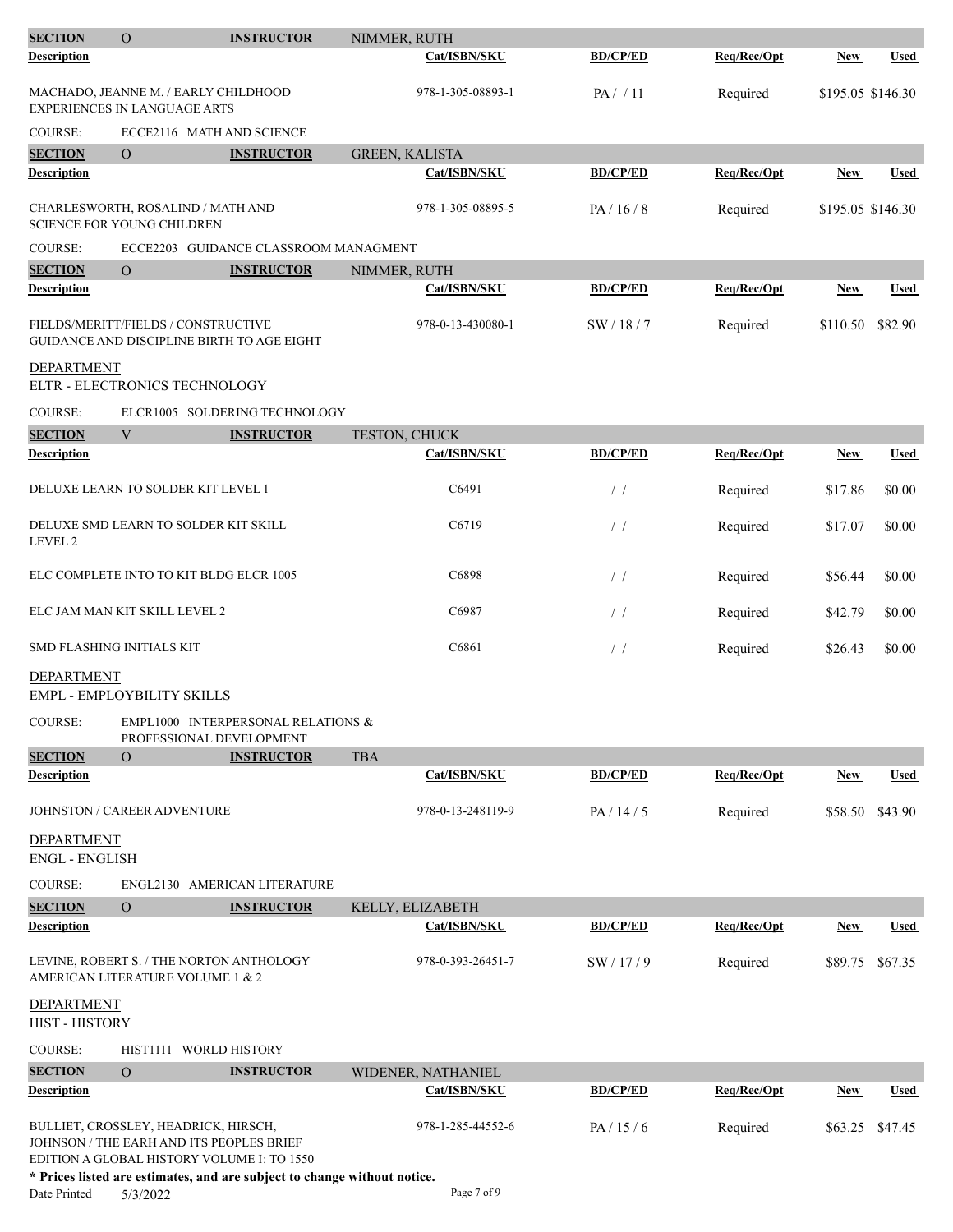| COURSE:                                        | HIST1112 HISTORY                                                                                                   |                                                 |                        |                 |             |                   |                 |
|------------------------------------------------|--------------------------------------------------------------------------------------------------------------------|-------------------------------------------------|------------------------|-----------------|-------------|-------------------|-----------------|
| <b>SECTION</b>                                 | $\overline{O}$                                                                                                     | <b>INSTRUCTOR</b>                               | WIDENER, NATHANIEL     |                 |             |                   |                 |
| <b>Description</b>                             |                                                                                                                    |                                                 | Cat/ISBN/SKU           | <b>BD/CP/ED</b> | Req/Rec/Opt | New               | <b>Used</b>     |
|                                                | BULLIET/HIRSCH/JOHNSON/CROSSLEY/HEADRIC<br>K / THE EARTH AND ITS PEOPLES A GLOBAL<br>HISTORY VOLUME II: SINCE 1500 |                                                 | 978-1-337-40149-4      | PA/19/7         | Required    | \$146.30 \$109.75 |                 |
| DEPARTMENT                                     |                                                                                                                    | <b>IDSY - INDUSTRIAL MAINTENANCE TECHNOLOGY</b> |                        |                 |             |                   |                 |
| <b>COURSE:</b>                                 | IDSY1101 DC CIRCUIT ANALYSIS                                                                                       |                                                 |                        |                 |             |                   |                 |
| <b>SECTION</b>                                 | V                                                                                                                  | <b>INSTRUCTOR</b>                               | MEHDI (MIKE) SAMADI    |                 |             |                   |                 |
| Description                                    |                                                                                                                    |                                                 | Cat/ISBN/SKU           | <b>BD/CP/ED</b> | Reg/Rec/Opt | New               | <b>Used</b>     |
| <b>ELECTRONICS</b>                             | MITCHEL E. SCHULTZ / GROB'S BASIC                                                                                  |                                                 | 978-1-260-44536-7      | NO/13           | Required    | \$159.95 \$120.00 |                 |
| <b>COURSE:</b>                                 |                                                                                                                    | IDSY1190 FLUID POWER AND PIPING SYSTEMS         |                        |                 |             |                   |                 |
| <b>SECTION</b>                                 | V                                                                                                                  | <b>INSTRUCTOR</b>                               | SAMADI MEHDI (MIKE)    |                 |             |                   |                 |
| <b>Description</b>                             |                                                                                                                    |                                                 | Cat/ISBN/SKU           | <b>BD/CP/ED</b> | Req/Rec/Opt | New               | <b>Used</b>     |
|                                                | JAMES R. DAINES   MARTHA J. DAINES / FLUID<br>POWER HYDRAULICS AND PNEUMATICS                                      |                                                 | 978-1-63563-908-7      | BU/3            | Required    | \$149.45 \$112.10 |                 |
| <b>DEPARTMENT</b><br><b>MATH - MATHEMATICS</b> |                                                                                                                    |                                                 |                        |                 |             |                   |                 |
| <b>COURSE:</b>                                 | <b>MATH 1103</b>                                                                                                   | Quantitative Skills/Reasoning                   |                        |                 |             |                   |                 |
| <b>SECTION</b>                                 | $\overline{O}$                                                                                                     | <b>INSTRUCTOR</b>                               | GONZALEZ-SMITH, YVETTE |                 |             |                   |                 |
| Description                                    |                                                                                                                    |                                                 | Cat/ISBN/SKU           | <b>BD/CP/ED</b> | Req/Rec/Opt | New               | <b>Used</b>     |
| <b>SOFTWARE + EBOOK</b>                        | <author> / VIEWING LIFE MATHEMATICALLY</author>                                                                    |                                                 | 978-1-941552-24-7      | NO/             | Required    | \$88.40           | \$66.30         |
| <b>COURSE:</b>                                 | CODE                                                                                                               | MATH, 1111, 1112, 1113 HAWKES LEARNING ACCESS   |                        |                 |             |                   |                 |
| <b>SECTION</b>                                 | $\overline{O}$                                                                                                     | <b>INSTRUCTOR</b>                               | RAHEEM, SOLIU          |                 |             |                   |                 |
| Description                                    |                                                                                                                    |                                                 | Cat/ISBN/SKU           | <b>BD/CP/ED</b> | Req/Rec/Opt | New               | <b>Used</b>     |
| <b>EBOOK BUNDLE</b>                            | PAUL SISSON / PRECALCULUS SOFTWARE +                                                                               |                                                 | 978-1-64277-174-9      | NO/73           | Required    | \$88.40           | \$66.30         |
| <b>COURSE:</b>                                 |                                                                                                                    | MATH0090 LEARNING SUPPORT MATH                  |                        |                 |             |                   |                 |
| <b>SECTION</b>                                 | V                                                                                                                  | <b>INSTRUCTOR</b>                               | GONZALEZ-SMITH, YVETTE |                 |             |                   |                 |
| Description                                    |                                                                                                                    |                                                 | Cat/ISBN/SKU           | <b>BD/CP/ED</b> | Req/Rec/Opt | <b>New</b>        | <b>Used</b>     |
|                                                | <author> / INTRODUCTORY &amp; INTERMEDIATE<br/><b>ALGEBRA SOFTWARE + EBOOK</b></author>                            |                                                 | 978-1-941552-38-4      | NO/             | Required    | \$107.90          | \$80.95         |
| <b>BASS / MATH STUDY SKILLS</b>                |                                                                                                                    |                                                 | 978-0-321-89307-9      | PA/13/2         | Required    |                   | \$39.00 \$29.25 |
| <b>COURSE:</b>                                 |                                                                                                                    | MATH1012 FOUNDATIONS OF MATHEMATICS             |                        |                 |             |                   |                 |
| <b>SECTION</b>                                 | V                                                                                                                  | <b>INSTRUCTOR</b>                               | GONZALEZ-SMITH, YVETTE |                 |             |                   |                 |
| <b>Description</b>                             |                                                                                                                    |                                                 | Cat/ISBN/SKU           | <b>BD/CP/ED</b> | Req/Rec/Opt | <b>New</b>        | <b>Used</b>     |
| SOFTWARE + EBOOK                               | <author> / DEVELOPMENTAL MATHEMATICS 2E</author>                                                                   |                                                 | 978-1-64277-001-8      | NO/             | Required    | \$107.90          | \$80.95         |
| COURSE:                                        | MATH1111 COLLEGE ALGEBRA                                                                                           |                                                 |                        |                 |             |                   |                 |
| <b>SECTION</b>                                 | V                                                                                                                  | <b>INSTRUCTOR</b>                               | RAHEEM, SOLIU          |                 |             |                   |                 |
| <b>Description</b>                             |                                                                                                                    |                                                 | Cat/ISBN/SKU           | <b>BD/CP/ED</b> | Req/Rec/Opt | <b>New</b>        | <b>Used</b>     |
| <b>EBOOK BUNDLE</b>                            | PAUL SISSON / PRECALCULUS SOFTWARE +                                                                               |                                                 | 978-1-64277-174-9      | NO/ / 3         | Required    | \$88.40           | \$66.30         |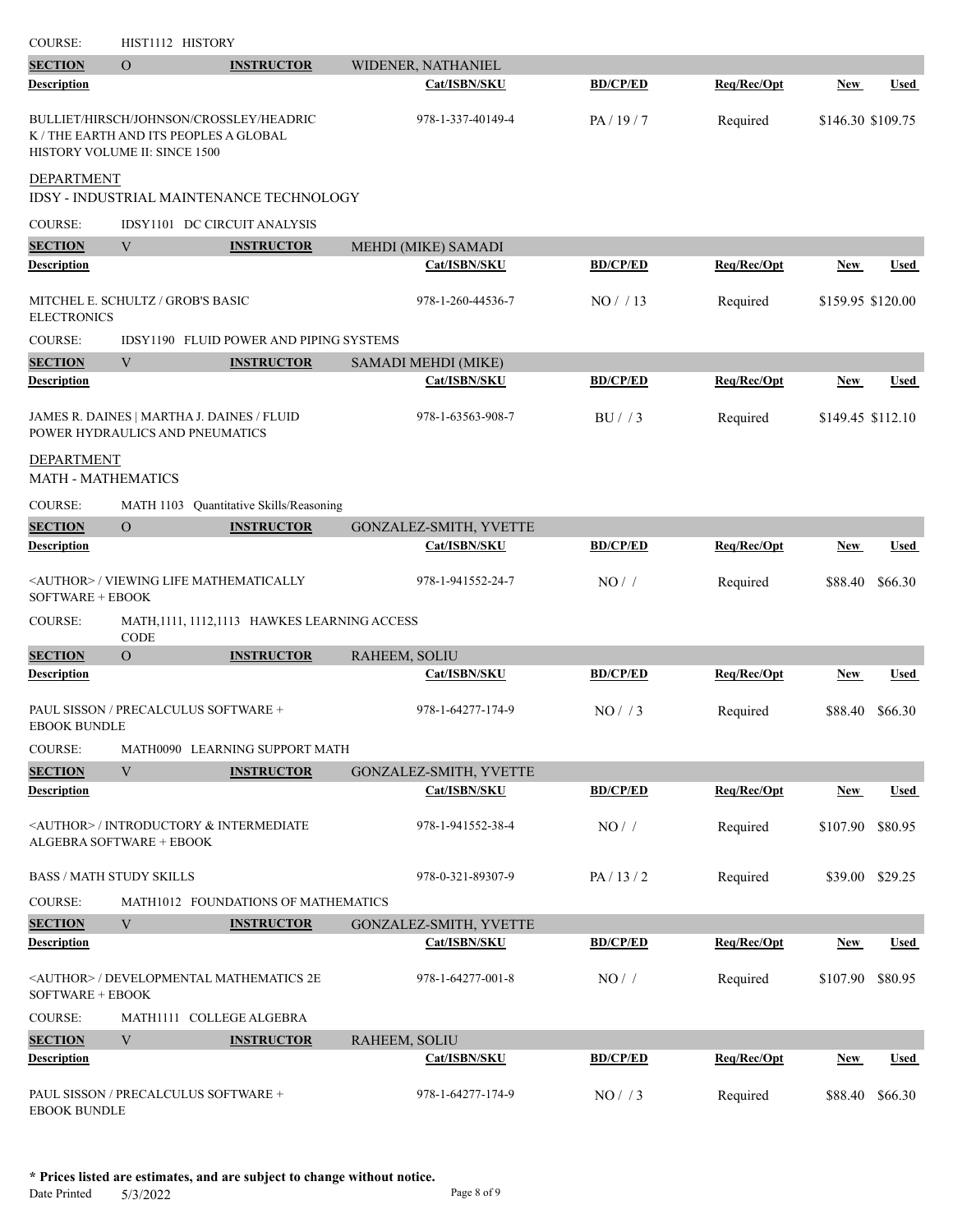|                                            | MUSC - MUSIC APPRECIATION                                        |                                           |                     |                 |             |                   |             |
|--------------------------------------------|------------------------------------------------------------------|-------------------------------------------|---------------------|-----------------|-------------|-------------------|-------------|
| <b>COURSE:</b>                             |                                                                  | MUSC1101 MUSIC APPRECIATION               |                     |                 |             |                   |             |
| <b>SECTION</b>                             | $\Omega$                                                         | <b>INSTRUCTOR</b>                         | TAYLOR, CYNTHIA     |                 |             |                   |             |
| <b>Description</b>                         |                                                                  |                                           | Cat/ISBN/SKU        | <b>BD/CP/ED</b> | Req/Rec/Opt | New               | <b>Used</b> |
| <b>ENJOYMENT OF MUSIC</b>                  | FORNEY/DELL'ANTONIO/MACHLIS / THE                                |                                           | 978-0-393-63903-2   | SW/18/13        | Required    | \$126.10          | \$94.60     |
| <b>DEPARTMENT</b>                          |                                                                  |                                           |                     |                 |             |                   |             |
|                                            | NAST - NURSING ASSISTANT                                         |                                           |                     |                 |             |                   |             |
| COURSE:                                    |                                                                  | NAST 1100 NURSE AID FUNDAMENTAL           |                     |                 |             |                   |             |
| <b>SECTION</b>                             | V                                                                | <b>INSTRUCTOR</b>                         | CARTER, TARA        |                 |             |                   |             |
| Description                                |                                                                  |                                           | Cat/ISBN/SKU        | <b>BD/CP/ED</b> | Req/Rec/Opt | <b>New</b>        | Used        |
|                                            | HARTMAN'S NURSING ASSISTANT CARE<br>LONG-TERM CARE AND HOME CARE | HARTMAN PUBLISHING, INC. / WORKBOOK -     | 978-1-60425-071-8   | PA/18/3         | Required    | \$16.50 \$12.40   |             |
|                                            | CARE LONG-TERM CARE AND HOME CARE                                | HEDMAN, FUZY, RYMER / NURSING ASSISTANT   | 978-1-60425-070-1   | PA/18/3         | Required    | \$50.70           | \$38.05     |
| <b>DEPARTMENT</b>                          | RELG - WORLD RELIGIONS                                           |                                           |                     |                 |             |                   |             |
| COURSE:                                    | <b>RELG1101</b>                                                  |                                           |                     |                 |             |                   |             |
| <b>SECTION</b>                             | $\overline{O}$                                                   | <b>INSTRUCTOR</b>                         | CULVER, CAROLINE    |                 |             |                   |             |
| Description                                |                                                                  |                                           | <b>Cat/ISBN/SKU</b> | <b>BD/CP/ED</b> | Req/Rec/Opt | <b>New</b>        | <b>Used</b> |
| ED                                         |                                                                  | SMITH / WORLD'S RELIGIONS PLUS 50TH ANNIV | 978-0-06-166018-4   | PA / 09 /       | Required    | \$18.25           | \$13.70     |
| <b>DEPARTMENT</b><br><b>SPAN - SPANISH</b> |                                                                  |                                           |                     |                 |             |                   |             |
| <b>COURSE:</b>                             |                                                                  | SPAN11101 INTRODUCTION TO SPANISH         |                     |                 |             |                   |             |
| <b>SECTION</b>                             | $\Omega$                                                         | <b>INSTRUCTOR</b>                         | WILSON, JESSICA     |                 |             |                   |             |
| Description                                |                                                                  |                                           | Cat/ISBN/SKU        | <b>BD/CP/ED</b> | Req/Rec/Opt | New               | Used        |
| WSAM(36M)                                  | VISTA HIGHER LEARNING / VIVA 4E SS(V) +                          |                                           | 978-1-68005-635-8   | NO/19/4         | Required    | \$234.00 \$175.50 |             |
| DEPARTMENT                                 | WELD - WELDING TECHNOLOGY                                        |                                           |                     |                 |             |                   |             |
| COURSE:                                    |                                                                  | WELD1000--WELD1153 WELDING                |                     |                 |             |                   |             |
| <b>SECTION</b>                             | K <sub>2</sub>                                                   | <b>INSTRUCTOR</b>                         | DOWLING, SHANE      |                 |             |                   |             |
| <b>Description</b>                         |                                                                  |                                           | Cat/ISBN/SKU        | <b>BD/CP/ED</b> | Req/Rec/Opt | <b>New</b>        | <b>Used</b> |
| <b>APPLICATIONS</b>                        |                                                                  | JEFFUS, LARRY / WELDING PRINCIPLES AND    | 978-1-305-49469-5   | HB / / 8        | Required    | \$175.50 \$131.65 |             |
| <b>COURSE:</b>                             |                                                                  | WELD1030 BLUEPRINT READING WELDING        |                     |                 |             |                   |             |
| <b>SECTION</b>                             | K <sub>2</sub>                                                   | <b>INSTRUCTOR</b>                         | DOWLING, SHANE      |                 |             |                   |             |
| Description                                |                                                                  |                                           | Cat/ISBN/SKU        | <b>BD/CP/ED</b> | Req/Rec/Opt | <b>New</b>        | <b>Used</b> |
|                                            |                                                                  | BENNETT & SIY / BLUEPRINT READING FOR     | 978-1-133-60578-2   | SP/14/9         | Required    | \$154.30 \$115.75 |             |

WELDERS

DEPARTMENT

**\* Prices listed are estimates, and are subject to change without notice.** Date Printed 5/3/2022 Page 9 of 9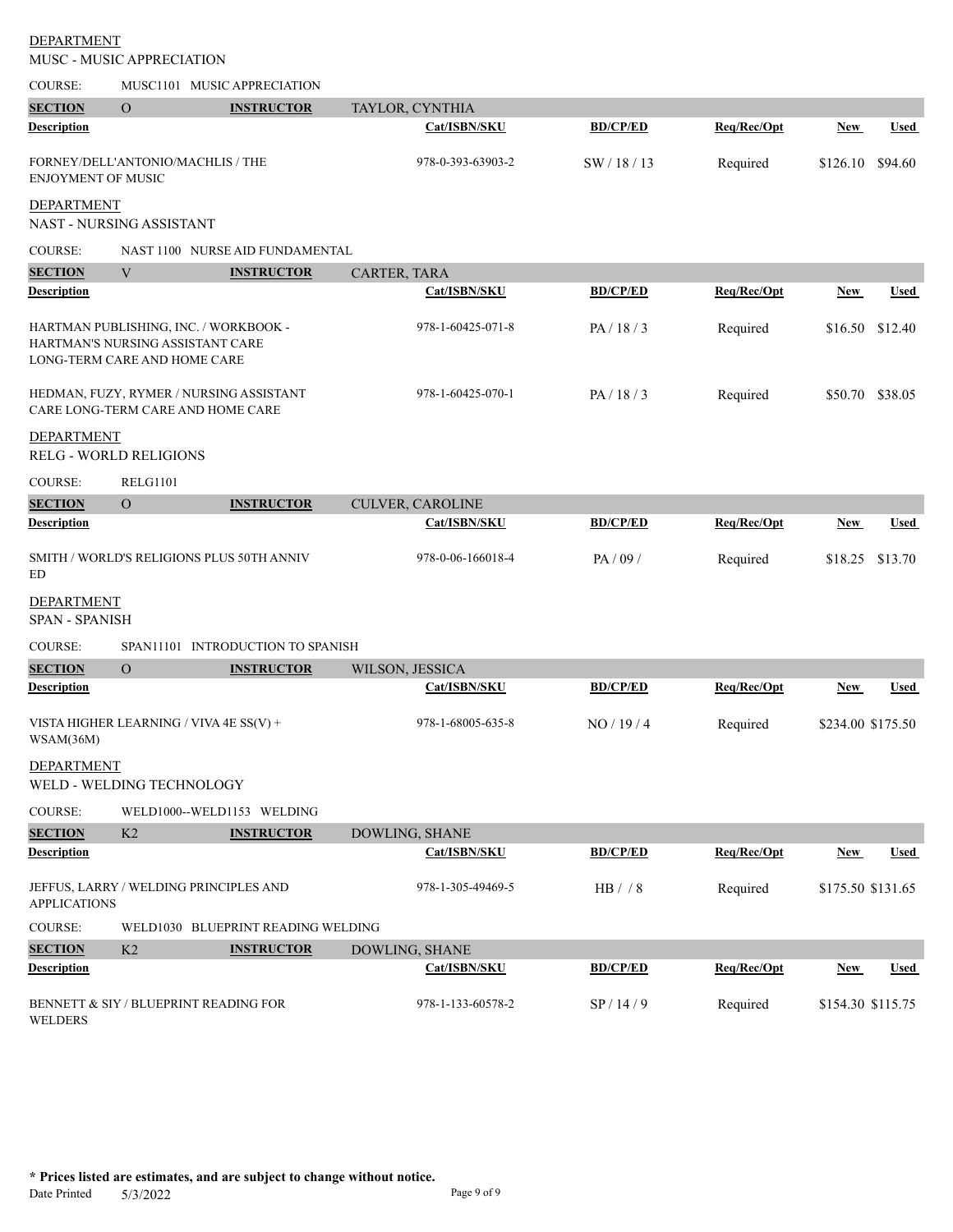| <b>Course List</b>           |                           | Term<br>2022CWAY                                                          | Campus | <b>WAYCROSS CAMPUS</b> |                   |                                  | Location<br><b>WAYCROSS</b> |            |                   |
|------------------------------|---------------------------|---------------------------------------------------------------------------|--------|------------------------|-------------------|----------------------------------|-----------------------------|------------|-------------------|
| <b>DEPARTMENT</b>            |                           | ACCT - ACCOUNTING TECHNOLOGY                                              |        |                        |                   |                                  |                             |            |                   |
| <b>COURSE:</b>               |                           | ACCT 1125 FUND OF TAXATION                                                |        |                        |                   |                                  |                             |            |                   |
| <b>SECTION</b>               | $\Omega$                  | <b>INSTRUCTOR</b>                                                         |        |                        | PARKER, MICHELLE  |                                  |                             |            |                   |
| <b>Description</b>           |                           |                                                                           |        |                        | Cat/ISBN/SKU      | <b>BD/CP/ED</b>                  | Req/Rec/Opt                 | New        | <b>Used</b>       |
|                              |                           | CENGAGE / PAC CENGAGE UNLIMITED 4 MONTH                                   |        |                        | 978-0-357-70003-7 | NO/                              | Required                    |            | \$140.40 \$105.30 |
| <b>COURSE:</b>               |                           | <b>ACCT 2145 PERSONAL FINANCE</b>                                         |        |                        |                   |                                  |                             |            |                   |
| <b>SECTION</b>               | $\Omega$                  | <b>INSTRUCTOR</b>                                                         |        |                        | PARKER, MICHELLE  |                                  |                             |            |                   |
| <b>Description</b>           |                           |                                                                           |        |                        | Cat/ISBN/SKU      | <b>BD/CP/ED</b>                  | Req/Rec/Opt                 | <b>New</b> | Used              |
| MT                           |                           | BILLINGSLEY GITMAN JOEHNK / PKG PFIN W/PAC                                |        |                        | 978-0-357-03360-9 | NO/7                             | Required                    | \$78.00    | \$58.50           |
| <b>DEPARTMENT</b>            |                           | <b>ACRP - AUTO COLLISION REPAIR</b>                                       |        |                        |                   |                                  |                             |            |                   |
| <b>COURSE:</b>               |                           | ACRP 1000 INRO TO AUTO COLLISION REPAIR                                   |        |                        |                   |                                  |                             |            |                   |
| <b>SECTION</b>               | V                         | <b>INSTRUCTOR</b>                                                         |        | DAVIS, SHELLEY         |                   |                                  |                             |            |                   |
| Description                  |                           |                                                                           |        |                        | Cat/ISBN/SKU      | <b>BD/CP/ED</b>                  | Req/Rec/Opt                 | <b>New</b> | <b>Used</b>       |
| AND REFINISHING 3RD ED       |                           | MICHAEL CRANDELL / AUTO COLLISION REPAIR                                  |        |                        | 978-1-64925-246-3 | NO/ / 3                          | Required                    |            | \$144.60 \$108.45 |
| DEPARTMENT                   |                           | AIRC - AIR CONDITIONING TECHNOLOGY                                        |        |                        |                   |                                  |                             |            |                   |
| <b>COURSE:</b>               |                           | AIRC 1005 REFRIGERATION FUNDAMENTALS                                      |        |                        |                   |                                  |                             |            |                   |
| <b>SECTION</b>               | K2                        | <b>INSTRUCTOR</b>                                                         |        | DAVIS, JOHN            |                   |                                  |                             |            |                   |
| <b>Description</b>           |                           |                                                                           |        |                        | Cat/ISBN/SKU      | <b>BD/CP/ED</b>                  | Req/Rec/Opt                 | <b>New</b> | Used              |
| ETEXT -- ACCESS CARD PACKAGE |                           | STANFIELD, CARTER / FUNDAMENTALS OF<br>HVACR WITH MYLAB HVAC WITH PEARSON |        |                        | 978-0-13-448616-1 | HB/16/3                          | Required                    |            | \$227.50 \$170.65 |
| <b>COURSE:</b>               |                           | AIRC 1030 HVACR ELECTRICAL FUNDAMENTALS                                   |        |                        |                   |                                  |                             |            |                   |
| <b>SECTION</b>               | K <sub>2</sub>            | <b>INSTRUCTOR</b>                                                         |        | DAVIS, JOHN            |                   |                                  |                             |            |                   |
| <b>Description</b>           |                           |                                                                           |        |                        | Cat/ISBN/SKU      | <b>BD/CP/ED</b>                  | Req/Rec/Opt                 | <b>New</b> | <b>Used</b>       |
| <b>EDITION</b>               |                           | MILLER / UGLY'S ELECTRICAL REFERENCES 2020                                |        |                        | 978-1-284-19453-1 | NO/                              | Required                    | \$22.80    | \$17.10           |
| <b>CONDITIONING</b>          |                           | SMITH, RUSSELL E. / ELECTRICITY FOR<br>REFRIGERATION, HEATING AND AIR     |        |                        | 978-1-337-39912-8 | HB/19/10                         | Required                    |            | \$156.00 \$117.00 |
| <b>DEPARTMENT</b>            |                           | ALHS - ALLIED HEALTH SCIENCES                                             |        |                        |                   |                                  |                             |            |                   |
| <b>COURSE:</b>               |                           | ALHS 1011 STRUCTURE / FUNCT OF HUMAN BODY                                 |        |                        |                   |                                  |                             |            |                   |
| <b>SECTION</b>               | $\ensuremath{\mathbf{V}}$ | <b>INSTRUCTOR</b>                                                         |        |                        | ROUSE, DEBORAH    |                                  |                             |            |                   |
| <b>Description</b>           |                           |                                                                           |        |                        | Cat/ISBN/SKU      | <b>BD/CP/ED</b>                  | Req/Rec/Opt                 | New        | Used              |
| HEALTH & DISEASE BUNDLE      |                           | COHEN & HULL / MEMMLER'S HUMAN BODY IN                                    |        |                        | 978-1-284-21796-4 | SW/14                            | Required                    | \$71.15    | \$53.40           |
| COURSE:                      |                           | ALHS 1040 INTRODUCTION TO HEALTH CARE                                     |        |                        |                   |                                  |                             |            |                   |
| <b>SECTION</b>               | V                         | <b>INSTRUCTOR</b>                                                         |        | WADE, KAREN            |                   |                                  |                             |            |                   |
| Description                  |                           |                                                                           |        |                        | Cat/ISBN/SKU      | <b>BD/CP/ED</b>                  | Req/Rec/Opt                 | New        | <b>Used</b>       |
| ALHS 1040 KIT                |                           |                                                                           |        |                        | 14 OKERADT1010    | $\hspace{0.1em}/ \hspace{0.1em}$ | Required                    | \$34.91    | \$0.00            |

**\* Prices listed are estimates, and are subject to change without notice.**  $5/3/2022$  Page 1 of 10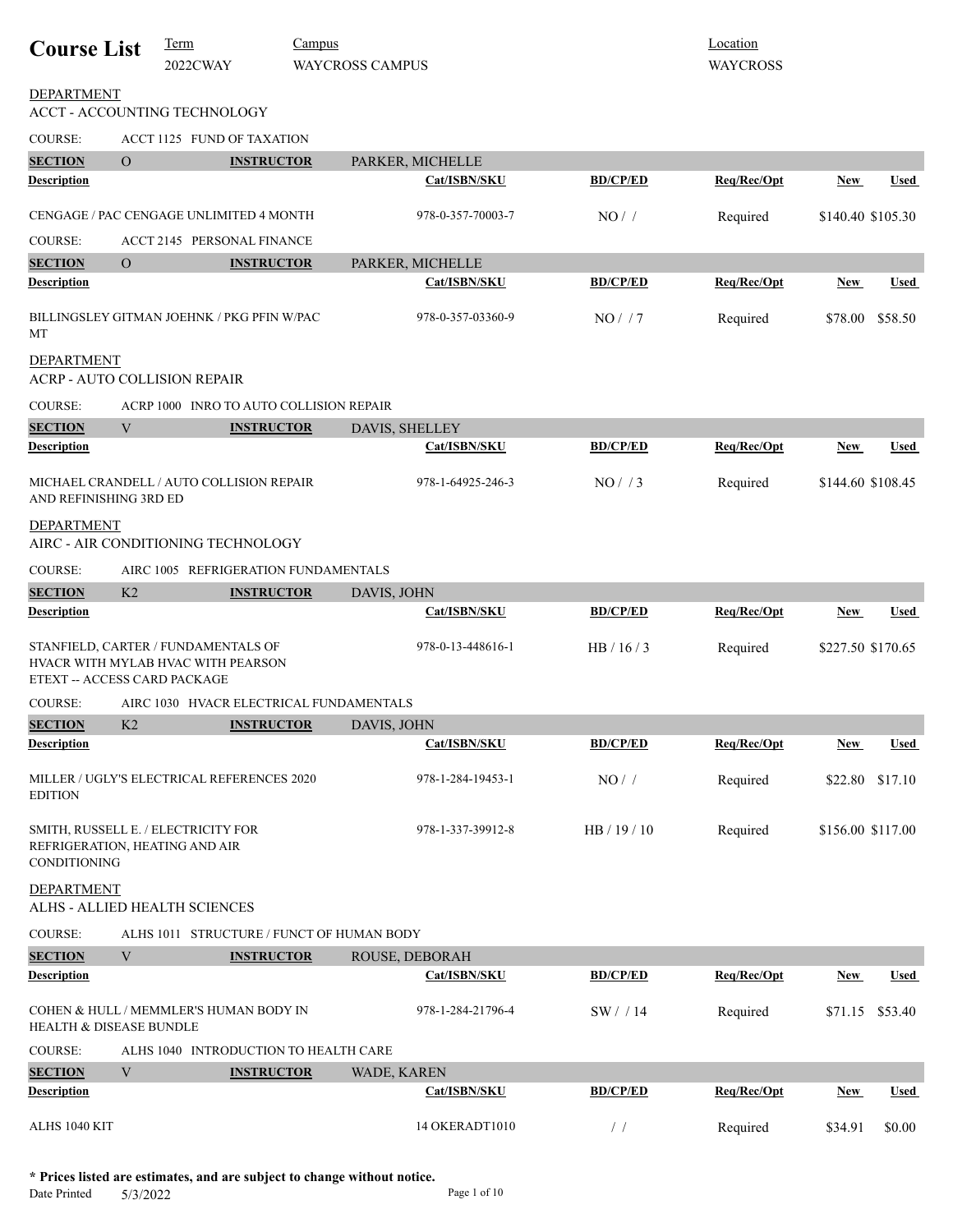| HOROUN & MITCHELL / INTRODUCTION TO<br><b>HEALTH CARE</b>   |    |                                                                                                   | 978-0-357-12307-2  | NO/ / 5         | Required    | \$125.80 \$94.35  |             |
|-------------------------------------------------------------|----|---------------------------------------------------------------------------------------------------|--------------------|-----------------|-------------|-------------------|-------------|
| <b>COURSE:</b>                                              |    | ALHS1060 DIET & NUTRITION FOR AHS                                                                 |                    |                 |             |                   |             |
| <b>SECTION</b>                                              | V  | <b>INSTRUCTOR</b>                                                                                 | WADE, KAREN        |                 |             |                   |             |
| <b>Description</b>                                          |    |                                                                                                   | Cat/ISBN/SKU       | <b>BD/CP/ED</b> | Req/Rec/Opt | New               | Used        |
| & DIET THERAPY                                              |    | RUTH A. ROTH / KATHY L. WEHRLE / NUTRITION                                                        | 978-1-305-94582-1  | PA/18/12        | Required    | \$165.80 \$124.35 |             |
| <b>COURSE:</b>                                              |    | ALHS1090 MEDICAL TERMINOLOGY FOR AHS                                                              |                    |                 |             |                   |             |
| <b>SECTION</b>                                              | V  | <b>INSTRUCTOR</b>                                                                                 | <b>WADE, KAREN</b> |                 |             |                   |             |
| <b>Description</b>                                          |    |                                                                                                   | Cat/ISBN/SKU       | <b>BD/CP/ED</b> | Req/Rec/Opt | New               | <b>Used</b> |
| <b>VOCABULARY</b>                                           |    | PEGGY C. LEONARD / BUILDING A MEDICAL                                                             | 978-0-323-75525-2  | NO/11           | Required    | \$89.45           | \$67.10     |
| DEPARTMENT<br>AUTT - AUTOMOTIVE TECHNOLOGY                  |    |                                                                                                   |                    |                 |             |                   |             |
| <b>COURSE:</b>                                              |    | AUTT 1010 - AUTT 203 INTRO TO AUTOMOTIVE &<br><b>AUTOMATIC TRANMISSIONS</b>                       |                    |                 |             |                   |             |
| <b>SECTION</b>                                              | V  | <b>INSTRUCTOR</b>                                                                                 | CARR, LARRY        |                 |             |                   |             |
| <b>Description</b>                                          |    |                                                                                                   | Cat/ISBN/SKU       | <b>BD/CP/ED</b> | Req/Rec/Opt | New               | <b>Used</b> |
| HALDERMAN, JAMES D / AUTOMOTIVE<br>SERVICE/MAL/ET/AC        |    | TECHNOLOGY PRINCIPLES, DIAGNOSIS, AND                                                             | 978-0-13-400908-7  | SW/16/5         | Required    | \$214.50 \$160.90 |             |
| <b>DEPARTMENT</b><br><b>BIOL - BIOLOGY</b>                  |    |                                                                                                   |                    |                 |             |                   |             |
| <b>COURSE:</b>                                              |    | BIOL 2113 ANATOMY & PHYSIOLOGY I                                                                  |                    |                 |             |                   |             |
| <b>SECTION</b>                                              | K2 | <b>INSTRUCTOR</b>                                                                                 | MARTIN, JEANNIE    |                 |             |                   |             |
| <b>Description</b>                                          |    |                                                                                                   | Cat/ISBN/SKU       | <b>BD/CP/ED</b> | Req/Rec/Opt | New               | Used        |
| MARIEB & SMITH / MASTERING A&P WITH                         |    | PEARSON ETEXT STUDENT ACCESS CODE CARD                                                            | 978-0-13-477679-8  | NO/13           | Required    | \$149.50 \$112.15 |             |
| <b>LABORATORY MANUAL</b>                                    |    | MARIEB, ELAINE N. & SMITH, LORI A. / FETAL PIG<br>VERSION - HUMAN ANATOMY & PHYSIOLOGY            | 978-0-13-480636-5  | SW / 19 / 13    | Required    | \$143.00 \$107.25 |             |
| <b>PHYS</b>                                                 |    | MARTINI / FUNDAMENTALS OF ANATOMY &                                                               | 978-0-13-439602-6  | HB / 18 / 11    | Required    | \$312.00 \$234.00 |             |
| <b>COURSE:</b>                                              |    | BIOL 2114 ANATOMY & PHYSIOLOGY II                                                                 |                    |                 |             |                   |             |
| <b>SECTION</b>                                              | K2 | <b>INSTRUCTOR</b>                                                                                 | MARTIN, JEANNIE    |                 |             |                   |             |
| <b>Description</b>                                          |    |                                                                                                   | Cat/ISBN/SKU       | <b>BD/CP/ED</b> | Req/Rec/Opt | <b>New</b>        | Used        |
| MARIEB & SMITH / MASTERING A&P WITH                         |    | PEARSON ETEXT STUDENT ACCESS CODE CARD                                                            | 978-0-13-477679-8  | NO/13           | Required    | \$149.50 \$112.15 |             |
| <b>LABORATORY MANUAL</b>                                    |    | MARIEB, ELAINE N. & SMITH, LORI A. / FETAL PIG<br><b>VERSION - HUMAN ANATOMY &amp; PHYSIOLOGY</b> | 978-0-13-480636-5  | SW / 19 / 13    | Required    | \$143.00 \$107.25 |             |
| <b>PHYS</b>                                                 |    | MARTINI / FUNDAMENTALS OF ANATOMY &                                                               | 978-0-13-439602-6  | HB / 18 / 11    | Required    | \$312.00 \$234.00 |             |
| <b>COURSE:</b>                                              |    | BIOL 2117 INTRODUCTORY MICROBIOLOGY                                                               |                    |                 |             |                   |             |
| <b>SECTION</b>                                              | K2 | <b>INSTRUCTOR</b>                                                                                 | MARTIN, JEANNIE    |                 |             |                   |             |
| <b>Description</b>                                          |    |                                                                                                   | Cat/ISBN/SKU       | <b>BD/CP/ED</b> | Req/Rec/Opt | New               | Used        |
| BAUMAN / MODIFIED MASTERING<br>MICROBIOLOGY W/PEARSON ETEXT |    |                                                                                                   | 978-0-13-517483-8  | NO/ / 6         | Required    | \$117.00          | \$87.75     |

**\* Prices listed are estimates, and are subject to change without notice.**  $5/3/2022$  Page 2 of 10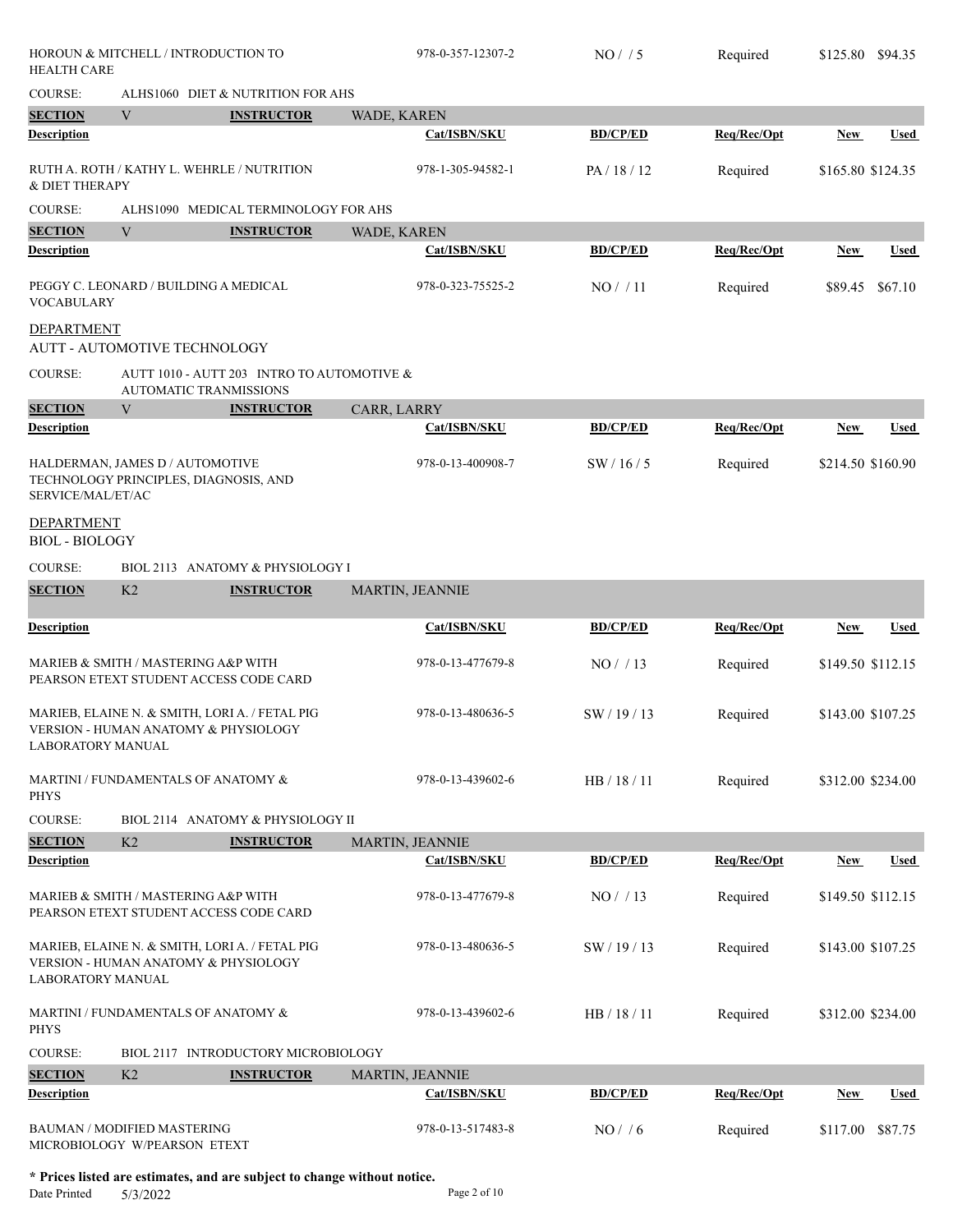| <b>DISEASES BY TAXONOMY</b> |                                       | BAUMAN. ROBERT W. / MICROBIOLOGY WITH              | 978-0-13-483230-2 | HB $/20/6$      | Required    | \$247.00 \$185.25 |             |
|-----------------------------|---------------------------------------|----------------------------------------------------|-------------------|-----------------|-------------|-------------------|-------------|
| MICRO BIOLOGY               |                                       | JOHNSON CASE / LABORATORY EXPERIMENTS IN           | 978-0-13-460520-3 | SP/12           | Required    | \$136.50 \$102.40 |             |
| <b>DEPARTMENT</b>           | BUSN - BUSINESS/OFFICE TECHNOLOGY     |                                                    |                   |                 |             |                   |             |
| <b>COURSE:</b>              |                                       | BUSN 1410 SPREADSHEET CONCEPTS & APPS              |                   |                 |             |                   |             |
| <b>SECTION</b>              | $\overline{O}$                        | <b>INSTRUCTOR</b>                                  | WALKER, GINA      |                 |             |                   |             |
| <b>Description</b>          |                                       |                                                    | Cat/ISBN/SKU      | <b>BD/CP/ED</b> | Req/Rec/Opt | <b>New</b>        | <b>Used</b> |
| <b>CLASSES</b>              |                                       | PARADIGM / CIRRUS- ONE SEMESTER / UP TO 2          | 978-1-79244-657-3 | NO/             | Required    | \$170.00 \$127.50 |             |
| <b>CLASSES</b>              | PARADIGM / CIRRUS- ONE YEAR / UP TO 4 |                                                    | 978-1-79244-661-0 | NO/             | Required    | \$250.00 \$187.50 |             |
| <b>COURSE:</b>              |                                       | <b>BUSN 1420 DATABASE APPLICATIONS</b>             |                   |                 |             |                   |             |
| <b>SECTION</b>              | $\Omega$                              | <b>INSTRUCTOR</b>                                  | GOWEN, SUMMER     |                 |             |                   |             |
| <b>Description</b>          |                                       |                                                    | Cat/ISBN/SKU      | <b>BD/CP/ED</b> | Req/Rec/Opt | <b>New</b>        | <b>Used</b> |
| <b>CLASSES</b>              |                                       | PARADIGM / CIRRUS- ONE SEMESTER / UP TO 2          | 978-1-79244-657-3 | NO/             | Required    | \$170.00 \$127.50 |             |
| <b>CLASSES</b>              | PARADIGM / CIRRUS- ONE YEAR / UP TO 4 |                                                    | 978-1-79244-661-0 | $NO/$ /         | Required    | \$250.00 \$187.50 |             |
| <b>COURSE:</b>              |                                       | BUSN 1440 DOCUMENT PRODUCTION                      |                   |                 |             |                   |             |
| <b>SECTION</b>              | $\Omega$                              | <b>INSTRUCTOR</b>                                  | WALKER, GINA      |                 |             |                   |             |
| <b>Description</b>          |                                       |                                                    | Cat/ISBN/SKU      | <b>BD/CP/ED</b> | Req/Rec/Opt | <b>New</b>        | Used        |
|                             |                                       | CENGAGE / PAC CENGAGE UNLIMITED 12 MONTH           | 978-0-357-70004-4 | NO/             | Required    | \$231.45 \$173.60 |             |
|                             |                                       | CENGAGE / PAC CENGAGE UNLIMITED 24 MONT            | 978-0-357-70005-1 | NO / 18 / 1     | Required    | \$308.60 \$231.45 |             |
|                             |                                       | CENGAGE / PAC CENGAGE UNLIMITED 4 MONTH            | 978-0-357-70003-7 | NO/             | Required    | \$140.40 \$105.30 |             |
| COURSE:                     |                                       | BUSN 2190 BUS DOC PROOFREADING7EDITING             |                   |                 |             |                   |             |
| <b>SECTION</b>              | $\mathcal{O}$                         | <b>INSTRUCTOR</b>                                  | GOWEN, SUMMER     |                 |             |                   |             |
| <b>Description</b>          |                                       |                                                    | Cat/ISBN/SKU      | <b>BD/CP/ED</b> | Req/Rec/Opt | <b>New</b>        | <b>Used</b> |
|                             |                                       | CENGAGE / PAC CENGAGE UNLIMITED 12 MONTH           | 978-0-357-70004-4 | $NO/$ /         | Required    | \$231.45 \$173.60 |             |
|                             |                                       | CENGAGE / PAC CENGAGE UNLIMITED 4 MONTH            | 978-0-357-70003-7 | $NO/$ /         | Required    | \$140.40 \$105.30 |             |
| <b>COURSE:</b>              |                                       | BUSN1015 INTRO HEALTHCARE REINBURSEMENT            |                   |                 |             |                   |             |
| <b>SECTION</b>              | $\overline{O}$                        | <b>INSTRUCTOR</b>                                  | WALKER, GINA      |                 |             |                   |             |
| <b>Description</b>          |                                       |                                                    | Cat/ISBN/SKU      | <b>BD/CP/ED</b> | Req/Rec/Opt | New               | <b>Used</b> |
|                             |                                       | CENGAGE / PAC CENGAGE UNLIMITED 24 MONT            | 978-0-357-70005-1 | NO / 18 / 1     | Required    | \$308.60 \$231.45 |             |
| <b>COURSE:</b>              |                                       | BUSN2375 HEALTHCARE CODING                         |                   |                 |             |                   |             |
| <b>SECTION</b>              | $\mathbf{O}$                          | <b>INSTRUCTOR</b>                                  | WALKER, GINA      |                 |             |                   |             |
| <b>Description</b>          |                                       |                                                    | Cat/ISBN/SKU      | <b>BD/CP/ED</b> | Req/Rec/Opt | <b>New</b>        | <b>Used</b> |
|                             |                                       | <author> / CPT PROFESSIONAL 2022 (SPIRAL)</author> | 978-1-64016-087-3 | SP / /          | Required    | \$150.65 \$113.00 |             |
|                             |                                       | CENGAGE / PAC CENGAGE UNLIMITED 24 MONT            | 978-0-357-70005-1 | NO / 18 / 1     | Required    | \$308.60 \$231.45 |             |

**\* Prices listed are estimates, and are subject to change without notice.**  $5/3/2022$  Page 3 of 10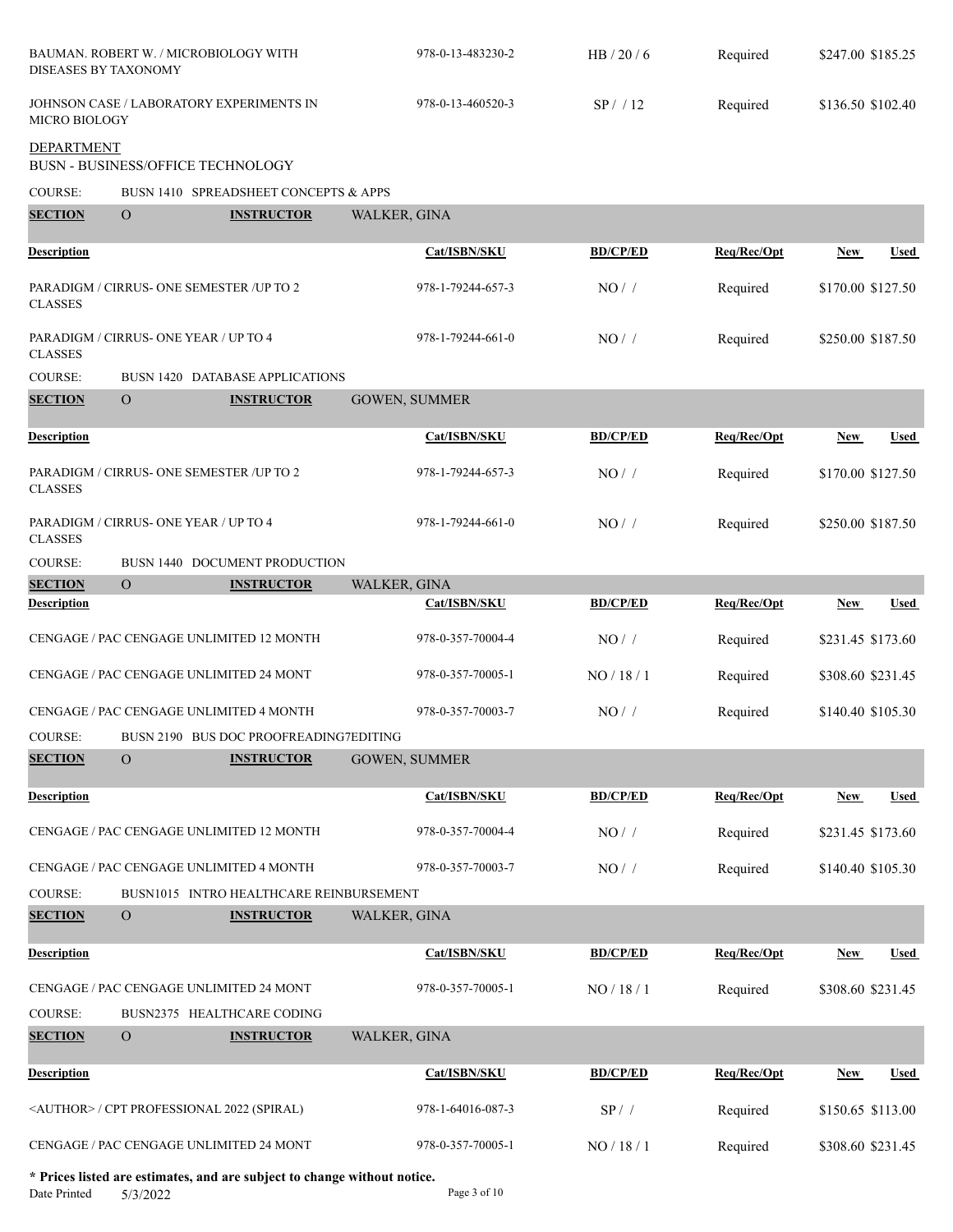|                                       | OPTUM / OPTUM360 ENCODERPRO.COM    |                                                    | 978-1-285-49826-3             | NO/16/1         | Required    | \$110.50 \$82.90  |                 |
|---------------------------------------|------------------------------------|----------------------------------------------------|-------------------------------|-----------------|-------------|-------------------|-----------------|
|                                       | OPTUM 360 / ICD-10-CM PROFESSIONAL |                                                    | 978-1-62254-774-6             | NO/             | Required    | \$135.80 \$101.85 |                 |
|                                       | OPTUM360 / HCPCS LEVEL II 2022     |                                                    | 978-1-62254-754-8             | NO/             | Required    |                   | \$98.75 \$74.10 |
| COURSE:                               |                                    | BUSN2400 HEALTHCARE PROCEDUAL CODING               |                               |                 |             |                   |                 |
| <b>SECTION</b>                        | $\overline{O}$                     | <b>INSTRUCTOR</b>                                  | WALKER, GINA                  |                 |             |                   |                 |
| <b>Description</b>                    |                                    |                                                    | Cat/ISBN/SKU                  | <b>BD/CP/ED</b> | Req/Rec/Opt | <b>New</b>        | <b>Used</b>     |
|                                       |                                    | <author> / CPT PROFESSIONAL 2022 (SPIRAL)</author> | 978-1-64016-087-3             | SP/             | Required    | \$150.65 \$113.00 |                 |
|                                       |                                    | CENGAGE / PAC CENGAGE UNLIMITED 24 MONT            | 978-0-357-70005-1             | NO/18/1         | Required    | \$308.60 \$231.45 |                 |
|                                       | OPTUM / OPTUM360 ENCODERPRO.COM    |                                                    | 978-1-285-49826-3             | NO/16/1         | Required    | \$110.50 \$82.90  |                 |
|                                       | OPTUM360 / HCPCS LEVEL II 2022     |                                                    | 978-1-62254-754-8             | NO/             | Required    |                   | \$98.75 \$74.10 |
| <b>COURSE:</b>                        |                                    | BUSN2810 HEALTHCARE COMPLIANCE                     |                               |                 |             |                   |                 |
| <b>SECTION</b>                        | $\mathcal{O}$                      | <b>INSTRUCTOR</b>                                  | WALKER, GINA                  |                 |             |                   |                 |
| Description                           |                                    |                                                    | Cat/ISBN/SKU                  | <b>BD/CP/ED</b> | Req/Rec/Opt | New               | Used            |
|                                       |                                    | CENGAGE / PAC CENGAGE UNLIMITED 24 MONT            | 978-0-357-70005-1             | NO/18/1         | Required    | \$308.60 \$231.45 |                 |
| DEPARTMENT<br><b>CHEM - CHEMISTRY</b> |                                    |                                                    |                               |                 |             |                   |                 |
| <b>COURSE:</b>                        |                                    | CHEM1151 SURVEY OF INORGANIC CHEMISTRY             |                               |                 |             |                   |                 |
| <b>SECTION</b>                        | $\overline{O}$                     | <b>INSTRUCTOR</b>                                  | MAJDI, FARHAD                 |                 |             |                   |                 |
|                                       |                                    |                                                    |                               |                 |             |                   |                 |
| Description                           |                                    |                                                    | Cat/ISBN/SKU                  | <b>BD/CP/ED</b> | Req/Rec/Opt | New               | Used            |
|                                       |                                    | TIMBERLAKE / CHEMISTRY STRUCTURES OF LIFE          | 978-0-13-473068-4             | NO/ / 6         | Required    | \$279.50 \$209.65 |                 |
| <b>COURSE:</b>                        |                                    | CHEM1152 SURVEY OF ORGANIC/BIOCHEMISTRY            |                               |                 |             |                   |                 |
| <b>SECTION</b>                        | ${\cal O}$                         | <b>INSTRUCTOR</b>                                  | MAJDI, FARHAD                 |                 |             |                   |                 |
| <u>Description</u>                    |                                    |                                                    | Cat/ISBN/SKU                  | <b>BD/CP/ED</b> | Req/Rec/Opt | New               | <u>Used</u>     |
|                                       |                                    | TIMBERLAKE / CHEMISTRY STRUCTURES OF LIFE          | 978-0-13-473068-4             | NO/ / 6         | Required    | \$279.50 \$209.65 |                 |
| DEPARTMENT                            |                                    |                                                    |                               |                 |             |                   |                 |
|                                       | CIST - COMPUTER INFO SYSTEMS       |                                                    |                               |                 |             |                   |                 |
| <b>COURSE:</b>                        |                                    | CIST 1001 COMPUTER CONCEPTS                        |                               |                 |             |                   |                 |
| <b>SECTION</b><br><b>Description</b>  | $\overline{O}$                     | <b>INSTRUCTOR</b>                                  | THOMAS, LAREE<br>Cat/ISBN/SKU | <b>BD/CP/ED</b> | Req/Rec/Opt | <b>New</b>        | <b>Used</b>     |
|                                       |                                    | TESTOUT / TESTOUT IT FUNDAMENTALS PRO              | 978-1-935080-70-1             | NO/             | Required    | \$167.70 \$125.80 |                 |
| <b>COURSE:</b>                        |                                    | CIST 1135 OPR SYS & VIRT/CLOUD COMPUTING           |                               |                 |             |                   |                 |
| <b>SECTION</b>                        | $\overline{O}$                     | <b>INSTRUCTOR</b>                                  | ALDRIDGE, AMANDA              |                 |             |                   |                 |
| <b>Description</b>                    |                                    |                                                    | Cat/ISBN/SKU                  | <b>BD/CP/ED</b> | Req/Rec/Opt | <b>New</b>        | <u>Used</u>     |
|                                       | TESTOUT / TESTOUT LABSIM PC PRO    |                                                    | 978-1-935080-42-8             | $NO/$ /         | Required    | \$184.30 \$138.25 |                 |
| COURSE:                               |                                    | CIST 1401 NETWORK+ GUIDE TO NETWORKS               |                               |                 |             |                   |                 |
| <b>SECTION</b>                        | $\mathbf{O}$                       | <b>INSTRUCTOR</b>                                  | THOMAS, LAREE                 |                 |             |                   |                 |
| Description                           |                                    |                                                    | Cat/ISBN/SKU                  | <b>BD/CP/ED</b> | Req/Rec/Opt | New               | Used            |
|                                       | TESTOUT / NETWORK PRO              |                                                    | 978-1-935080-43-5             | $NO/$ /         | Required    | \$167.70 \$125.80 |                 |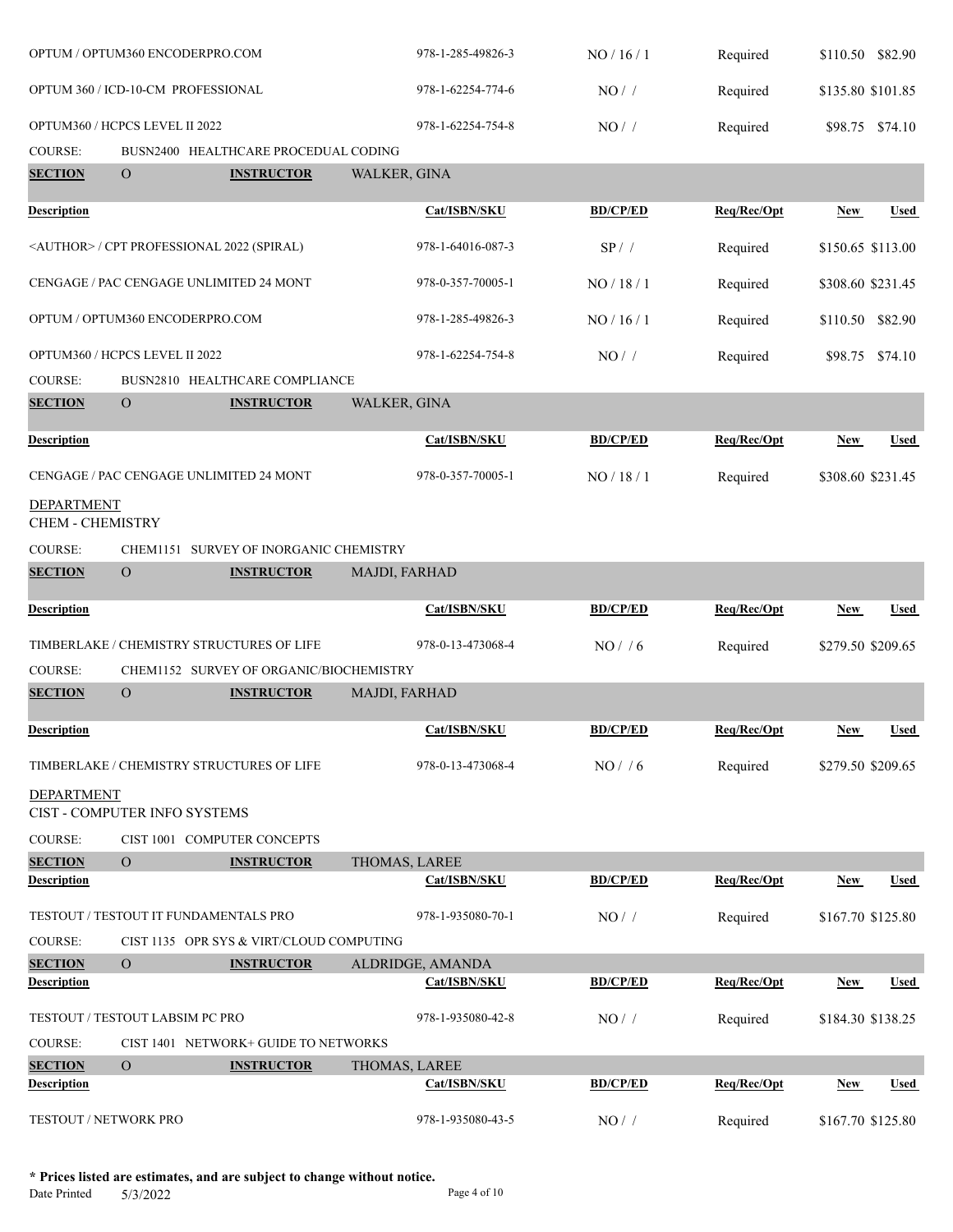| <b>COURSE:</b>      | <b>FUNDAMENTALS</b>                     | CIST 1601 INFORMATION SECURITY             |                      |                 |             |                   |                 |
|---------------------|-----------------------------------------|--------------------------------------------|----------------------|-----------------|-------------|-------------------|-----------------|
| <b>SECTION</b>      | $\overline{O}$                          | <b>INSTRUCTOR</b>                          | THOMAS, LAREE        |                 |             |                   |                 |
| <b>Description</b>  |                                         |                                            | Cat/ISBN/SKU         | <b>BD/CP/ED</b> | Req/Rec/Opt | <b>New</b>        | <b>Used</b>     |
|                     | TESTOUT / TESTOUT LABSIM SECURITY PRO   |                                            | 978-1-935080-44-2    | NO/             | Required    | \$167.70 \$125.80 |                 |
| <b>COURSE:</b>      |                                         | CIST 2120 USING APPLICATION SOFTWARE       |                      |                 |             |                   |                 |
| <b>SECTION</b>      | $\overline{O}$                          | <b>INSTRUCTOR</b>                          | ALDRIDGE, AMANDA     |                 |             |                   |                 |
| <b>Description</b>  |                                         |                                            | Cat/ISBN/SKU         | <b>BD/CP/ED</b> | Req/Rec/Opt | <b>New</b>        | <b>Used</b>     |
|                     | TESTOUT / TESTOUT OFFICE PRO            |                                            | 978-1-935080-71-8    | NO/             | Required    | \$141.70 \$106.30 |                 |
| COURSE:             |                                         | CIST 2414 MS SERVER ADMINISTRATOR          |                      |                 |             |                   |                 |
| <b>SECTION</b>      | $\overline{O}$                          | <b>INSTRUCTOR</b>                          | ALDRIDGE, AMANDA     |                 |             |                   |                 |
| <b>Description</b>  |                                         |                                            | Cat/ISBN/SKU         | <b>BD/CP/ED</b> | Req/Rec/Opt | <b>New</b>        | Used            |
|                     |                                         | TESTOUT / TESOUT SERVER PRO 2016: IDENTITY | 978-1-935080-68-8    | NO/16/16        | Required    | \$167.70 \$125.80 |                 |
| COURSE:             |                                         | CIST1305 PROGRAM DESIGN AND DEVELOPMENT    |                      |                 |             |                   |                 |
| <b>SECTION</b>      | $\overline{O}$                          | <b>INSTRUCTOR</b>                          | THOMAS, LAREE        |                 |             |                   |                 |
| <b>Description</b>  |                                         |                                            | Cat/ISBN/SKU         | <b>BD/CP/ED</b> | Req/Rec/Opt | New               | <b>Used</b>     |
|                     |                                         | CENGAGE / PAC CENGAGE UNLIMITED 4 MONTH    | 978-0-357-70003-7    | NO/             | Required    | \$140.40 \$105.30 |                 |
| <b>COURSE:</b>      |                                         | CIST2742 BEGINNING PYTHON PROGRAMMING      |                      |                 |             |                   |                 |
| <b>SECTION</b>      | $\overline{O}$                          | <b>INSTRUCTOR</b>                          | THOMAS, LAREE        |                 |             |                   |                 |
| <b>Description</b>  |                                         |                                            | Cat/ISBN/SKU         | <b>BD/CP/ED</b> | Req/Rec/Opt | <b>New</b>        | Used            |
|                     |                                         | CENGAGE / PAC CENGAGE UNLIMITED 4 MONTH    | 978-0-357-70003-7    | $NO/$ /         | Required    | \$140.40 \$105.30 |                 |
| <b>DEPARTMENT</b>   |                                         |                                            |                      |                 |             |                   |                 |
| COFC - CONSTRUCTION |                                         |                                            |                      |                 |             |                   |                 |
| COURSE:             |                                         | COFC 1011 BUILDING CONSTRUCTION PRAC/MAT   |                      |                 |             |                   |                 |
| <b>SECTION</b>      | K <sub>2</sub>                          | <b>INSTRUCTOR</b>                          | WESLEY, THOMAS       |                 |             |                   |                 |
| <b>Description</b>  |                                         |                                            | Cat/ISBN/SKU         | <b>BD/CP/ED</b> | Req/Rec/Opt | <b>New</b>        | <b>Used</b>     |
|                     | NCCER / CARPENTRY LEVEL 1 TRAINEE GUIDE |                                            | 978-0-13-340237-7    | NO/ / 5         | Required    |                   | \$91.00 \$68.25 |
| COURSE:             |                                         | COFC 1020 PRO TOOL USE/SAFETY              |                      |                 |             |                   |                 |
| <b>SECTION</b>      | K <sub>2</sub>                          | <b>INSTRUCTOR</b>                          | WESLEY, THOMAS       |                 |             |                   |                 |
| <b>Description</b>  |                                         |                                            | Cat/ISBN/SKU         | <b>BD/CP/ED</b> | Req/Rec/Opt | <b>New</b>        | <b>Used</b>     |
|                     | NCCER / CARPENTRY LEVEL 1 TRAINEE GUIDE |                                            | 978-0-13-340237-7    | NO/ / 5         | Required    | \$91.00           | \$68.25         |
| <b>DEPARTMENT</b>   | COMP - BEGINNING COMPUTERS              |                                            |                      |                 |             |                   |                 |
| <b>COURSE:</b>      |                                         | COMP 1000 INTRODUCTION TO COMPUTERS        |                      |                 |             |                   |                 |
| <b>SECTION</b>      | $\mathbf{O}$                            | <b>INSTRUCTOR</b>                          | <b>GOWEN, SUMMER</b> |                 |             |                   |                 |
| <b>Description</b>  |                                         |                                            | Cat/ISBN/SKU         | <b>BD/CP/ED</b> | Req/Rec/Opt | <b>New</b>        | <b>Used</b>     |
|                     | TESTOUT / TESTOUT OFFICE PRO            |                                            | 978-1-935080-71-8    | $NO/$ /         | Required    | \$141.70 \$106.30 |                 |
| <b>DEPARTMENT</b>   | COSM - COSMETOLOGY TECHNOLOGY           |                                            |                      |                 |             |                   |                 |
| <b>COURSE:</b>      |                                         | COSM 1000-1030 INTRO TO COSMETOLOGY THEORY |                      |                 |             |                   |                 |
| <b>SECTION</b>      | & HAIRCUTTING<br>K2                     | <b>INSTRUCTOR</b>                          | MURRAY, CAROLINE     |                 |             |                   |                 |
| <b>Description</b>  |                                         |                                            | Cat/ISBN/SKU         | <b>BD/CP/ED</b> | Req/Rec/Opt | <b>New</b>        | <b>Used</b>     |
|                     |                                         |                                            |                      |                 |             |                   |                 |

**\* Prices listed are estimates, and are subject to change without notice.**  $5/3/2022$  Page 5 of 10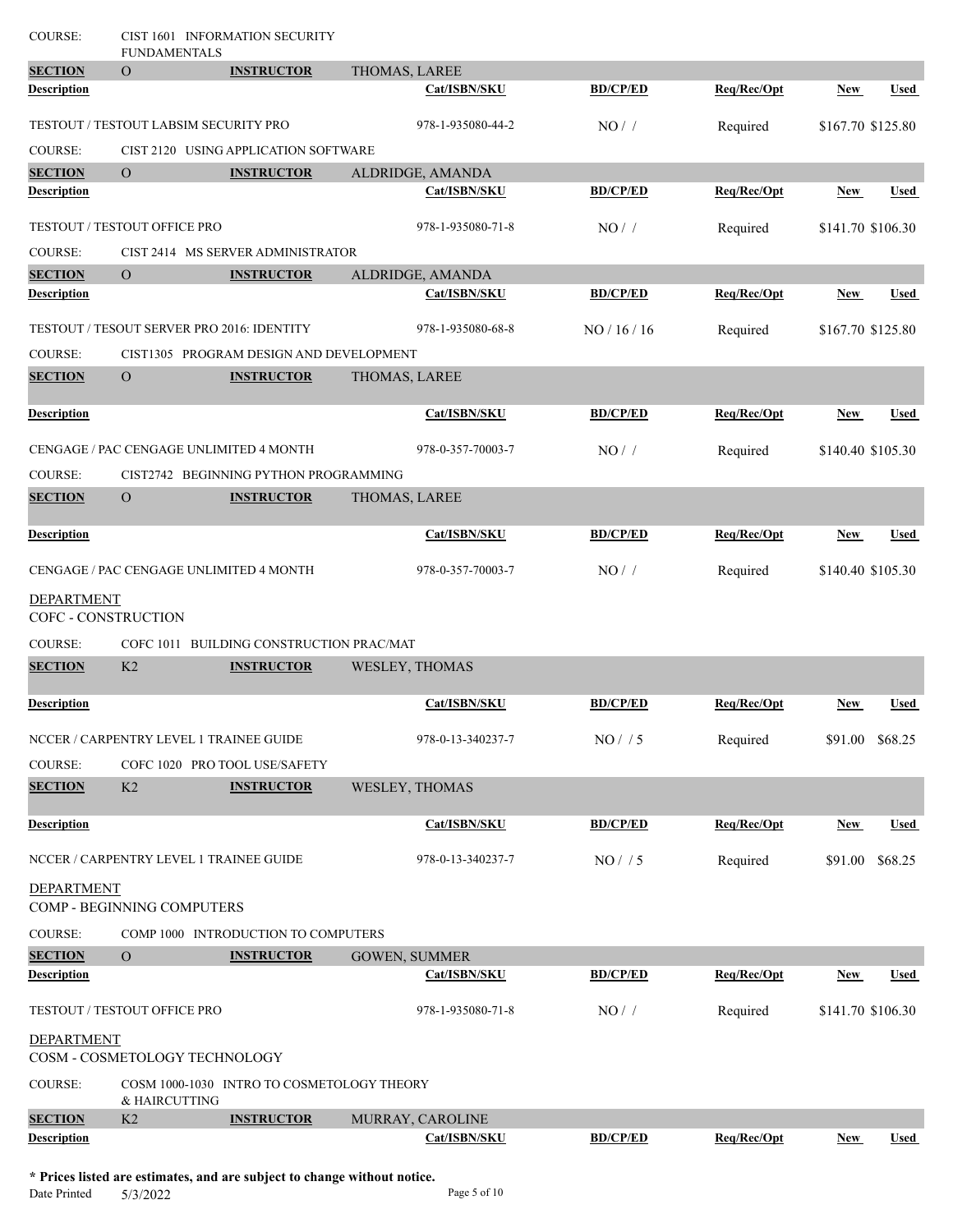| 16030-COS-14                                                   |                                                                                                                   |                                                                          | 10138427            | $/$ /           | Required    | \$793.85          | \$0.00      |
|----------------------------------------------------------------|-------------------------------------------------------------------------------------------------------------------|--------------------------------------------------------------------------|---------------------|-----------------|-------------|-------------------|-------------|
|                                                                | MILADY / MILADY STANDARD COSMETOLOGY                                                                              |                                                                          | 978-1-285-76941-7   | HB / 16 / 16    | Required    | \$153.10 \$114.85 |             |
| MILADY / MILADY STUDY GUIDE: THE<br><b>ESSENTIAL COMPANION</b> |                                                                                                                   | 978-1-285-76963-9                                                        | PA/16/16            | Required        |             | \$72.80 \$54.60   |             |
| <b>DEPARTMENT</b><br>CRJU - CRIMINAL JUSTICE                   |                                                                                                                   |                                                                          |                     |                 |             |                   |             |
| <b>COURSE:</b>                                                 | CRJU 1030 CORRECTIONS                                                                                             |                                                                          |                     |                 |             |                   |             |
| <b>SECTION</b>                                                 | $\overline{O}$                                                                                                    | <b>INSTRUCTOR</b>                                                        | ROWIN, SARAH        |                 |             |                   |             |
| <b>Description</b>                                             |                                                                                                                   |                                                                          | Cat/ISBN/SKU        | <b>BD/CP/ED</b> | Req/Rec/Opt | New               | Used        |
|                                                                | MCGRAW HILL / CONNECT ONLINE ACCESS CODE                                                                          |                                                                          | 978-1-260-80523-9   | NO/             | Required    | \$104.00          | \$78.00     |
| <b>COURSE:</b>                                                 |                                                                                                                   | CRJU 1040 PRINCIPLES OF LAW ENFORCEMENT                                  |                     |                 |             |                   |             |
| <b>SECTION</b>                                                 | $\mathbf{O}$                                                                                                      | <b>INSTRUCTOR</b>                                                        | ROWIN, SARAH        |                 |             |                   |             |
| <b>Description</b>                                             |                                                                                                                   |                                                                          | Cat/ISBN/SKU        | <b>BD/CP/ED</b> | Req/Rec/Opt | New               | <b>Used</b> |
|                                                                | HESS/ORTHMANN/CHO'S / INTRO TO LAW<br>ENFORCEMENT & CRIMINAL JUSTICE                                              |                                                                          | 978-1-305-96888-2   | SW / 18 / 12    | Required    | \$104.00          | \$78.00     |
| <b>COURSE:</b>                                                 |                                                                                                                   | CRJU 1068 CRIMINAL LAW FOR CRIMINAL JUSTICE                              |                     |                 |             |                   |             |
| <b>SECTION</b>                                                 | $\mathbf{O}$                                                                                                      | <b>INSTRUCTOR</b>                                                        | ROWIN, SARAH        |                 |             |                   |             |
| <b>Description</b>                                             |                                                                                                                   |                                                                          | Cat/ISBN/SKU        | <b>BD/CP/ED</b> | Req/Rec/Opt | <b>New</b>        | <b>Used</b> |
|                                                                | SCHMALLEGER / CRIMINOLOGY LAW TODAY                                                                               |                                                                          | 978-0-13-597041-6   | NO/             | Required    | \$91.00           | \$68.25     |
| COURSE:                                                        | CRJU 1075 REPORT WRITING                                                                                          |                                                                          |                     |                 |             |                   |             |
| <b>SECTION</b>                                                 | $\overline{O}$                                                                                                    | <b>INSTRUCTOR</b>                                                        | ROWIN, SARAH        |                 |             |                   |             |
| <b>Description</b>                                             |                                                                                                                   |                                                                          | Cat/ISBN/SKU        | <b>BD/CP/ED</b> | Req/Rec/Opt | <b>New</b>        | <b>Used</b> |
|                                                                | HARVEY WALLACE/CLIFF ROBERSON / WRITTEN<br>AND INTERPERSONAL COMMUNICATION                                        |                                                                          | 978-0-13-262368-1   | PA/ / 5         | Required    | \$117.00          | \$87.75     |
|                                                                | JOHNSON/RETTIG/SCOTT/GARRISON / THE<br>CRIMINAL JUSTICE STUDENT WRITER'S MANUAL                                   |                                                                          | 978-0-13-351438-4   | PA/ / 6         | Required    | \$91.00           | \$68.25     |
| <b>COURSE:</b>                                                 | CRJU 2020 CONSTITUTIONAL LAW                                                                                      |                                                                          |                     |                 |             |                   |             |
| <b>SECTION</b>                                                 | $\overline{O}$                                                                                                    | <b>INSTRUCTOR</b>                                                        | ROWIN, SARAH        |                 |             |                   |             |
| <b>Description</b>                                             |                                                                                                                   |                                                                          | <b>Cat/ISBN/SKU</b> | <b>BD/CP/ED</b> | Req/Rec/Opt | <b>New</b>        | <u>Used</u> |
|                                                                | HARR/HESS/ORTHMANN/KINGSBURY / HARR'S<br>CONSTITUTIONAL LAW AND THE CRIMINAL<br><b>JUSTICE SYSTEM ACCESS CODE</b> |                                                                          | 978-1-305-96656-7   | NO / 17/7       | Required    | \$104.00          | \$78.00     |
| <b>COURSE:</b>                                                 | CRJU 2050 CRIMINAL PROCEDURE                                                                                      |                                                                          |                     |                 |             |                   |             |
| <b>SECTION</b>                                                 | $\overline{O}$                                                                                                    | <b>INSTRUCTOR</b>                                                        | <b>ROWIN, SARAH</b> |                 |             |                   |             |
| <b>Description</b>                                             |                                                                                                                   |                                                                          | Cat/ISBN/SKU        | <b>BD/CP/ED</b> | Req/Rec/Opt | <b>New</b>        | Used        |
|                                                                | ROBERSON, CLIFF/WINTERS, ROBERT /<br>PROCEDURES IN THE JUSTICE SYSTEM                                             |                                                                          | 978-0-13-518627-5   | PA/20/12        | Required    | \$227.50 \$170.65 |             |
| <b>COURSE:</b>                                                 | CRJU 2201 CRIMINAL COURTS                                                                                         |                                                                          |                     |                 |             |                   |             |
| <b>SECTION</b>                                                 | $\overline{O}$                                                                                                    | <b>INSTRUCTOR</b>                                                        | ROWIN, SARAH        |                 |             |                   |             |
| <b>Description</b>                                             |                                                                                                                   |                                                                          | Cat/ISBN/SKU        | <b>BD/CP/ED</b> | Req/Rec/Opt | <b>New</b>        | Used        |
|                                                                | HEMMENS, BRODY, SPOHN / CRIMINAL COURTS:<br>A CONTEMPORARY PERSPECTIVE                                            |                                                                          | 978-1-07-183389-6   | SW/15           | Required    | \$140.45 \$105.35 |             |
| <b>DEPARTMENT</b>                                              | ECCE - EARLY CHILDHOOD CARE ED                                                                                    |                                                                          |                     |                 |             |                   |             |
| <b>COURSE:</b>                                                 | YOUNG CHILDREN                                                                                                    | ECCE 1105 HEALTH, SAFETY, & NUTRITION FOR                                |                     |                 |             |                   |             |
|                                                                |                                                                                                                   | * Prices listed are estimates, and are subject to change without notice. |                     |                 |             |                   |             |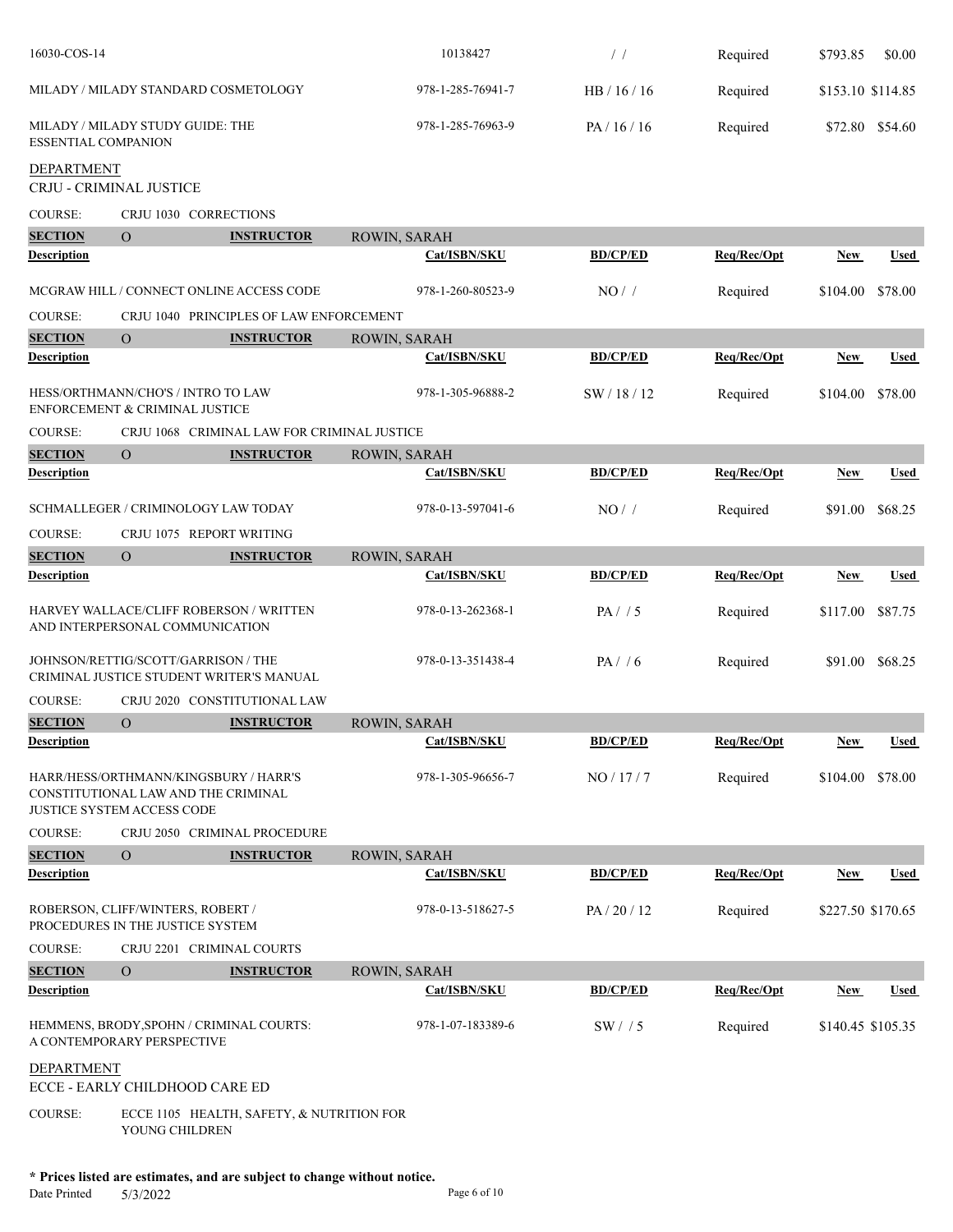| <b>SECTION</b>                                         | $\mathbf{O}$   | <b>INSTRUCTOR</b>                          | NIMMER, RUTH           |                 |             |                   |             |
|--------------------------------------------------------|----------------|--------------------------------------------|------------------------|-----------------|-------------|-------------------|-------------|
| Description                                            |                |                                            | Cat/ISBN/SKU           | <b>BD/CP/ED</b> | Req/Rec/Opt | <b>New</b>        | <b>Used</b> |
| LYNN R.MAROTZ / HEALTH, SAFETY AND<br><b>NUTRITION</b> |                |                                            | 978-0-357-04077-5      | NO/ / 10        | Required    | \$195.05 \$146.30 |             |
| <b>COURSE:</b>                                         |                | ECCE 1112 WORKING WITH YOUNG CHILDREN      |                        |                 |             |                   |             |
| <b>SECTION</b>                                         | $\overline{O}$ | <b>INSTRUCTOR</b>                          | NIMMER, RUTH           |                 |             |                   |             |
| <b>Description</b>                                     |                |                                            | Cat/ISBN/SKU           | <b>BD/CP/ED</b> | Req/Rec/Opt | <b>New</b>        | <b>Used</b> |
|                                                        |                | HERR, JUDY / WORKING WITH YOUNG CHILDREN   | 978-1-63563-725-0      | HB/16/9         | Required    | \$116.95          | \$87.75     |
| <b>COURSE:</b>                                         |                | ECCE 2115 LANGUAGE ARTS AND LITERACY       |                        |                 |             |                   |             |
| <b>SECTION</b>                                         | $\mathbf{O}$   | <b>INSTRUCTOR</b>                          | NIMMER, RUTH           |                 |             |                   |             |
| <b>Description</b>                                     |                |                                            | Cat/ISBN/SKU           | <b>BD/CP/ED</b> | Req/Rec/Opt | New               | <b>Used</b> |
| <b>EXPERIENCES IN LANGUAGE ARTS</b>                    |                | MACHADO, JEANNE M. / EARLY CHILDHOOD       | 978-1-305-08893-1      | PA//11          | Required    | \$195.05 \$146.30 |             |
| <b>COURSE:</b>                                         |                | ECCE 2203 GUIDANCE & CLASSROOM MGMNT       |                        |                 |             |                   |             |
| <b>SECTION</b>                                         | $\overline{O}$ | <b>INSTRUCTOR</b>                          | NIMMER, RUTH           |                 |             |                   |             |
| <b>Description</b>                                     |                |                                            | Cat/ISBN/SKU           | <b>BD/CP/ED</b> | Reg/Rec/Opt | New               | <b>Used</b> |
| FIELDS/MERITT/FIELDS / CONSTRUCTIVE                    |                | GUIDANCE AND DISCIPLINE BIRTH TO AGE EIGHT | 978-0-13-430080-1      | SW / 18 / 7     | Required    | \$110.50          | \$82.90     |
| <b>DEPARTMENT</b>                                      |                |                                            |                        |                 |             |                   |             |
| ELCR - ELECTRONICS TECHNOLOGY                          |                |                                            |                        |                 |             |                   |             |
| COURSE:                                                |                | ELCR 1005 SOLDERING TECHNOLOGY             |                        |                 |             |                   |             |
| <b>SECTION</b>                                         | K2             | <b>INSTRUCTOR</b>                          | GONZALEZ, JESUS        |                 |             |                   |             |
| <b>Description</b>                                     |                |                                            | Cat/ISBN/SKU           | <b>BD/CP/ED</b> | Reg/Rec/Opt | <b>New</b>        | <b>Used</b> |
| DELUXE LEARN TO SOLDER KIT                             |                |                                            | C6491                  | $/$ /           | Required    | \$14.65           | \$0.00      |
| LEVEL 2                                                |                | DELUXE SMD LEARN TO SOLDER KIT SKILL       | C6719                  | $\frac{1}{2}$   | Required    | \$17.07           | \$0.00      |
| <b>SMD FLASHING INITIALS KIT</b>                       |                |                                            | C6861                  | $\frac{1}{2}$   | Required    | \$26.43           | \$0.00      |
| <b>COURSE:</b>                                         |                | ELCR 1040 DIGITAL & MICROPROCESSOR FUND    |                        |                 |             |                   |             |
| <b>SECTION</b>                                         | K2             | <b>INSTRUCTOR</b>                          | <b>GONZALEZ, JESUS</b> |                 |             |                   |             |
| <b>Description</b>                                     |                |                                            | Cat/ISBN/SKU           | <b>BD/CP/ED</b> | Req/Rec/Opt | <b>New</b>        | <b>Used</b> |
| 35 IN 1 DIGITAL LAB KIT                                |                |                                            | C6721B                 | $\prime\,$ /    | Required    | \$60.78           | \$0.00      |
| FLOYD / DIGITAL FUNDAMENTALS                           |                |                                            | 978-0-13-273796-8      | $HB/$ /         | Required    | \$240.50 \$180.40 |             |
| <b>DEPARTMENT</b><br>EMPL - EMPLOYMENT SKILLS          |                |                                            |                        |                 |             |                   |             |
| COURSE:                                                |                | EMPL 1000 INTERPERSONAL RELAT & PROF DEV   |                        |                 |             |                   |             |
| <b>SECTION</b>                                         | $\overline{O}$ | <b>INSTRUCTOR</b>                          | MONTGOMERY, MARY       |                 |             |                   |             |
| <b>Description</b>                                     |                |                                            | Cat/ISBN/SKU           | <b>BD/CP/ED</b> | Req/Rec/Opt | <b>New</b>        | <b>Used</b> |
| JOHNSTON / CAREER ADVENTURE                            |                |                                            | 978-0-13-248119-9      | PA / 14 / 5     | Required    | \$58.50           | \$43.90     |
| <b>DEPARTMENT</b>                                      |                | EMSP - EMERGENCY MEDICAL TECHNICIAN        |                        |                 |             |                   |             |
| COURSE:                                                |                | EMSP 1110 INTRO TO THE EMT PROFESSION      |                        |                 |             |                   |             |
| <b>SECTION</b>                                         | K2             | <b>INSTRUCTOR</b>                          | WILSON, DONALD         |                 |             |                   |             |
| <b>Description</b>                                     |                |                                            | Cat/ISBN/SKU           | <b>BD/CP/ED</b> | Req/Rec/Opt | <b>New</b>        | <b>Used</b> |
| AHA / BLS BASIC LIFE SUPPORT PROVIDER<br><b>MANUAL</b> |                |                                            | 978-1-61669-768-6      | $SW/$ /         | Required    | \$20.80           | \$15.60     |

**\* Prices listed are estimates, and are subject to change without notice.**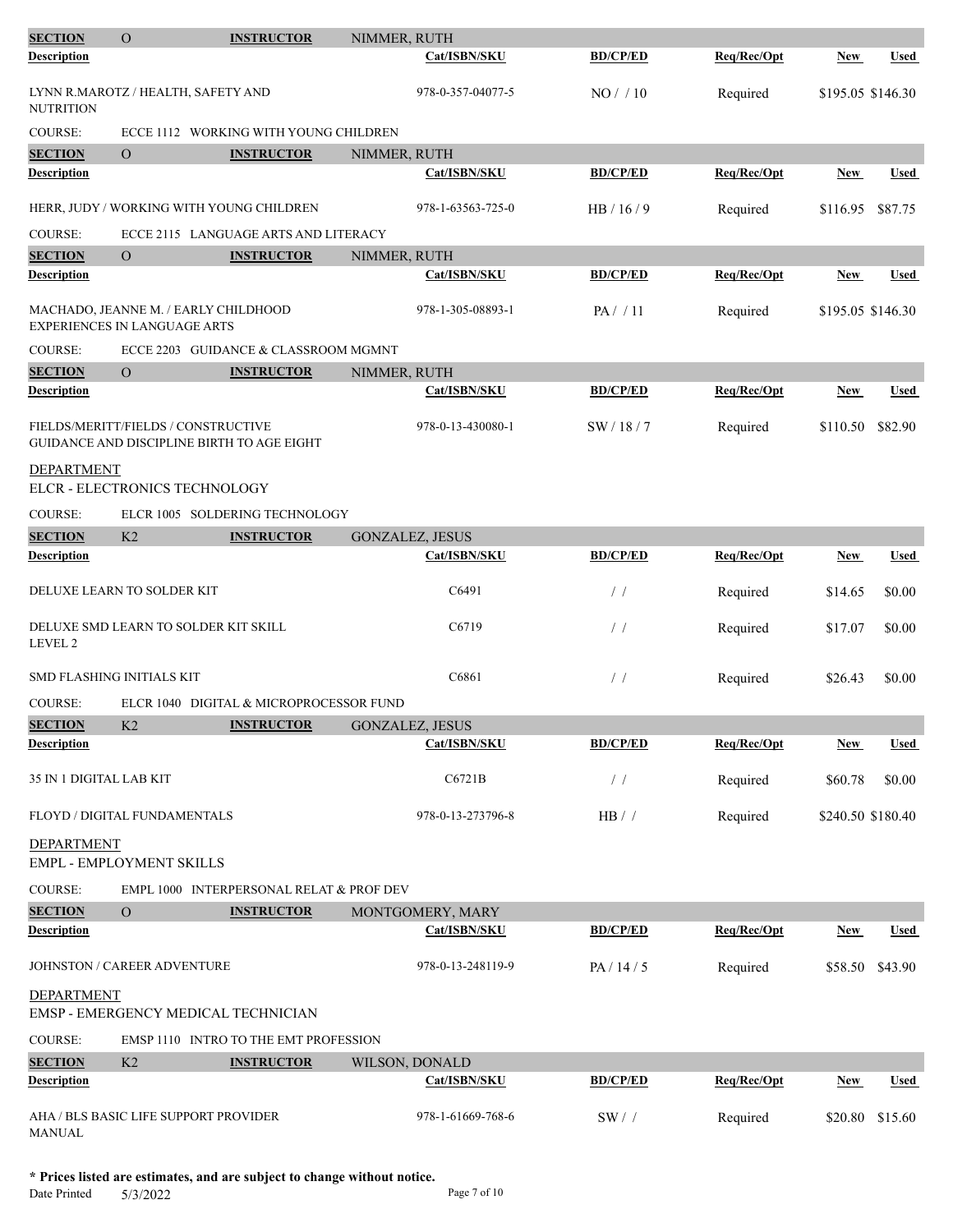| CPR RESUSCITATOR MASK                     |                                                                                                                                |                   | FAK5000GI-RED      | $/$ / RED       | Required    | \$12.80    | \$0.00            |
|-------------------------------------------|--------------------------------------------------------------------------------------------------------------------------------|-------------------|--------------------|-----------------|-------------|------------|-------------------|
| CARE                                      | LIMMER/OKEEFE/DICKINSON / EMERGENCY                                                                                            |                   | 978-0-13-685786-0  | NO / / 14       | Required    |            | \$175.50 \$131.65 |
| CARE                                      | LIMMER/OKEEFE/DICKINSON / EMERGENCY                                                                                            |                   | 978-0-13-547914-8  | NO/14           | Required    | \$117.00   | \$87.75           |
| MEDICAL TECHNICIAN                        | PLATINUM EDUCATIONAL GROUP / EMERGENCY                                                                                         |                   | 978-1-00-002100-4  | NO/             | Required    |            | \$63.70 \$47.80   |
| <b>DEPARTMENT</b><br>HIST - WORLD HISTORY |                                                                                                                                |                   |                    |                 |             |            |                   |
| COURSE:                                   | HIST 1111 WORLD HISTORY I                                                                                                      |                   |                    |                 |             |            |                   |
| <b>SECTION</b>                            | $\overline{O}$                                                                                                                 | <b>INSTRUCTOR</b> | EBEL, CAROL        |                 |             |            |                   |
| <b>Description</b>                        |                                                                                                                                |                   | Cat/ISBN/SKU       | <b>BD/CP/ED</b> | Req/Rec/Opt | New        | <b>Used</b>       |
|                                           | BULLIET, CROSSLEY, HEADRICK, HIRSCH,<br>JOHNSON / THE EARH AND ITS PEOPLES BRIEF<br>EDITION A GLOBAL HISTORY VOLUME I: TO 1550 |                   | 978-1-285-44552-6  | PA/15/6         | Required    |            | \$63.25 \$47.45   |
| <b>COURSE:</b>                            | HIST 1112 WORLD HISTORY II                                                                                                     |                   |                    |                 |             |            |                   |
| <b>SECTION</b>                            | $\overline{O}$                                                                                                                 | <b>INSTRUCTOR</b> | WIDENER, NATHANIEL |                 |             |            |                   |
| <b>Description</b>                        |                                                                                                                                |                   | Cat/ISBN/SKU       | <b>BD/CP/ED</b> | Req/Rec/Opt | <b>New</b> | <b>Used</b>       |
|                                           | BULLIET/HIRSCH/JOHNSON/CROSSLEY/HEADRIC<br>K / THE EARTH AND ITS PEOPLES A GLOBAL<br>HISTORY VOLUME II: SINCE 1500             |                   | 978-1-337-40149-4  | PA/19/7         | Required    |            | \$146.30 \$109.75 |
| <b>DEPARTMENT</b><br>HORT - HORTICULTURE  |                                                                                                                                |                   |                    |                 |             |            |                   |
| <b>COURSE:</b>                            | HORT1000 HORTICULTURE SCIENCE                                                                                                  |                   |                    |                 |             |            |                   |
| <b>SECTION</b>                            | K2                                                                                                                             | <b>INSTRUCTOR</b> | ALEXANDER, CYNTHIA |                 |             |            |                   |
| Description                               |                                                                                                                                |                   | Cat/ISBN/SKU       | <b>BD/CP/ED</b> | Req/Rec/Opt | New        | Used              |
| <b>HORTICULTURE</b>                       | SHRY AND REILEY / INTRODUCTORY                                                                                                 |                   | 978-1-4354-8039-1  | $NO/$ / 8       | Required    | \$129.35   | \$97.05           |
| <b>COURSE:</b>                            | HORT1310 IRRIGATION                                                                                                            |                   |                    |                 |             |            |                   |
| <b>SECTION</b>                            | K <sub>2</sub>                                                                                                                 | <b>INSTRUCTOR</b> | ALEXANDER, CYNTHIA |                 |             |            |                   |
| Description                               |                                                                                                                                |                   | Cat/ISBN/SKU       | <b>BD/CP/ED</b> | Req/Rec/Opt | <u>New</u> | <u>Used</u>       |
|                                           | IRRIGATION ASSOCIATION / LANDSCAPE DRIP<br><b>IRRIGATION DESIGN &amp; MANAGEMENT</b>                                           |                   | 978-1-935324-15-7  | SP/12           | Required    | \$52.00    | \$39.00           |
| <b>MAINTENANCE</b>                        | IRRIGATION ASSOCIATION / LANDSCAPE<br>IRRIGATION SYSTEM INSTALLATION &                                                         |                   | 978-1-935324-21-8  | SP/72           | Required    |            | \$58.50 \$43.90   |
| <b>DEPARTMENT</b>                         | MAST - MEDICAL ASSISTING                                                                                                       |                   |                    |                 |             |            |                   |
| COURSE:                                   | MAST 1060/1110/1100 MEDICAL ASSISTANT                                                                                          |                   |                    |                 |             |            |                   |
| <b>SECTION</b>                            | $\overline{O}$                                                                                                                 | <b>INSTRUCTOR</b> | DELK, HOLLY        |                 |             |            |                   |
| <b>Description</b>                        |                                                                                                                                |                   | Cat/ISBN/SKU       | <b>BD/CP/ED</b> | Req/Rec/Opt | <b>New</b> | <b>Used</b>       |
| 2022                                      | ELSEVIER / KINN'S MEDICAL ASSISTANT BUNDLE                                                                                     |                   | 978-0-323-93203-5  | NO/             | Required    |            | \$308.90 \$231.70 |
| <b>DEPARTMENT</b><br>MATH - MATHEMATICS   |                                                                                                                                |                   |                    |                 |             |            |                   |
| <b>COURSE:</b>                            | MATH 0090/0091/0092 LEARNING SUPPORT MATH<br>I/II/III                                                                          |                   |                    |                 |             |            |                   |
|                                           |                                                                                                                                |                   |                    |                 |             |            |                   |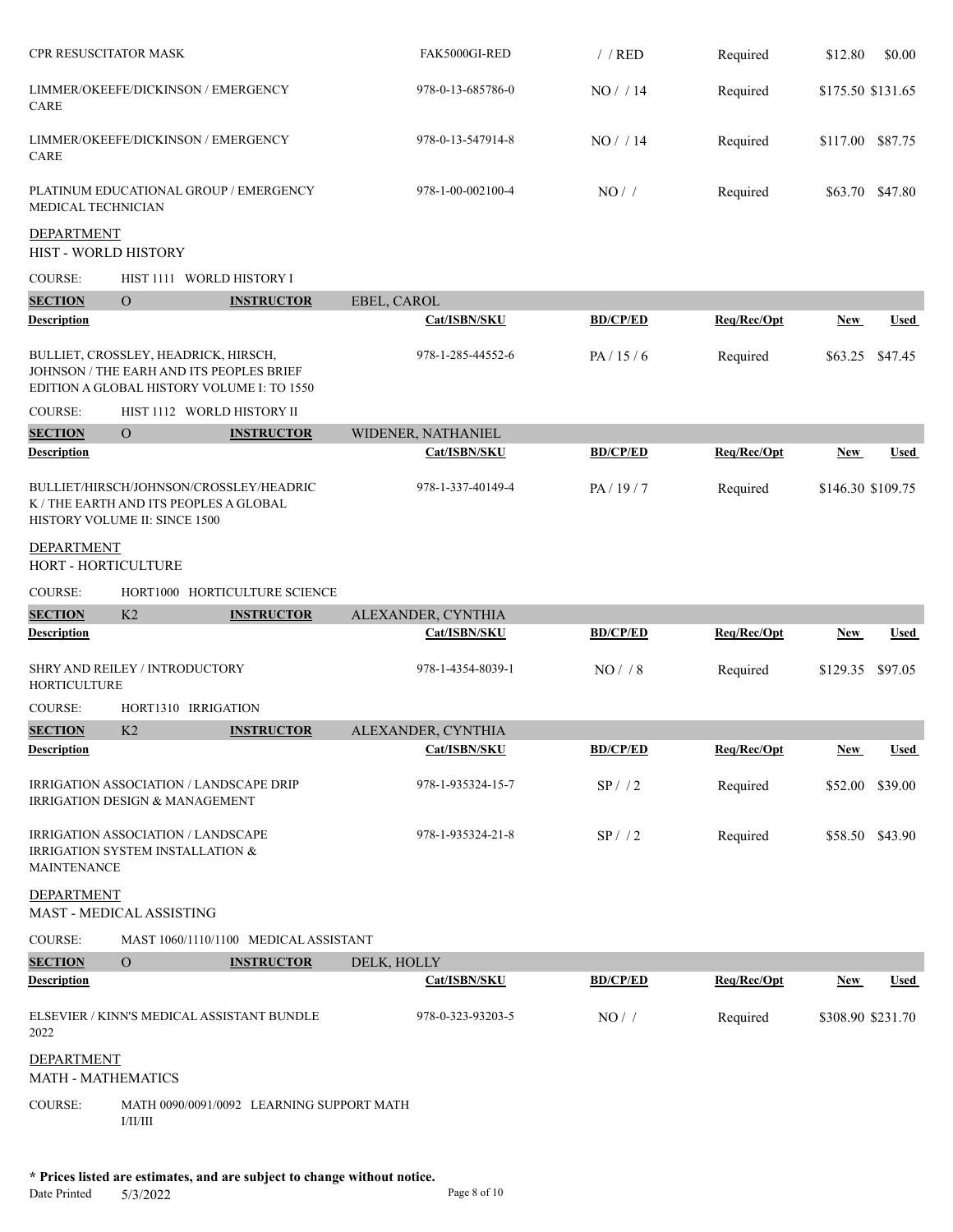| <b>SECTION</b>                         | V                                                                                                         | <b>INSTRUCTOR</b>                                   | HELMS, JIM        |                 |             |                   |                 |
|----------------------------------------|-----------------------------------------------------------------------------------------------------------|-----------------------------------------------------|-------------------|-----------------|-------------|-------------------|-----------------|
| <b>Description</b>                     |                                                                                                           |                                                     | Cat/ISBN/SKU      | <b>BD/CP/ED</b> | Req/Rec/Opt | New               | Used            |
|                                        | <b>ALGEBRA SOFTWARE + EBOOK</b>                                                                           | <author> / INTRODUCTORY &amp; INTERMEDIATE</author> | 978-1-941552-38-4 | NO/             | Required    | \$107.90          | \$80.95         |
|                                        | <b>BASS / MATH STUDY SKILLS</b>                                                                           |                                                     | 978-0-321-89307-9 | PA/13/2         | Required    |                   | \$39.00 \$29.25 |
| <b>COURSE:</b>                         |                                                                                                           | MATH 1103 QUANTITATIVE SKILLS/REASONING             |                   |                 |             |                   |                 |
| <b>SECTION</b>                         | $\overline{O}$                                                                                            | <b>INSTRUCTOR</b>                                   | HELMS, JIM        |                 |             |                   |                 |
| <b>Description</b>                     |                                                                                                           |                                                     | Cat/ISBN/SKU      | <b>BD/CP/ED</b> | Req/Rec/Opt | <b>New</b>        | <b>Used</b>     |
| <b>SOFTWARE + EBOOK</b>                |                                                                                                           | <author> / VIEWING LIFE MATHEMATICALLY</author>     | 978-1-941552-24-7 | NO/             | Required    | \$88.40           | \$66.30         |
| COURSE:                                |                                                                                                           | MATH1012 FOUNDATIONS OF MATHEMATICS                 |                   |                 |             |                   |                 |
| <b>SECTION</b>                         | $\overline{O}$                                                                                            | <b>INSTRUCTOR</b>                                   | HELMS, JIM        |                 |             |                   |                 |
| <b>Description</b>                     |                                                                                                           |                                                     | Cat/ISBN/SKU      | <b>BD/CP/ED</b> | Req/Rec/Opt | <b>New</b>        | <b>Used</b>     |
| SOFTWARE + EBOOK                       |                                                                                                           | <author> / DEVELOPMENTAL MATHEMATICS 2E</author>    | 978-1-64277-001-8 | NO/             | Required    | \$107.90          | \$80.95         |
| <b>COURSE:</b>                         |                                                                                                           | MATH1111/1112/1113 COLLEGE ALGEBRA                  |                   |                 |             |                   |                 |
| <b>SECTION</b>                         | K <sub>2</sub>                                                                                            | <b>INSTRUCTOR</b>                                   | HELMS, JIM        |                 |             |                   |                 |
| <b>Description</b>                     |                                                                                                           |                                                     | Cat/ISBN/SKU      | <b>BD/CP/ED</b> | Req/Rec/Opt | New               | Used            |
| <b>EBOOK BUNDLE</b>                    | PAUL SISSON / PRECALCULUS SOFTWARE +                                                                      |                                                     | 978-1-64277-174-9 | NO/ / 3         | Required    | \$88.40           | \$66.30         |
| DEPARTMENT<br><b>MUSIC - FINE ARTS</b> |                                                                                                           |                                                     |                   |                 |             |                   |                 |
| COURSE:                                |                                                                                                           | MUSC 1101 MUSIC APPRECIATION                        |                   |                 |             |                   |                 |
| <b>SECTION</b>                         | $\overline{O}$                                                                                            | <b>INSTRUCTOR</b>                                   | TAYLOR, CYNTHIA   |                 |             |                   |                 |
| <b>Description</b>                     |                                                                                                           |                                                     | Cat/ISBN/SKU      | <b>BD/CP/ED</b> | Req/Rec/Opt | New               | Used            |
| <b>ENJOYMENT OF MUSIC</b>              | FORNEY/DELL'ANTONIO/MACHLIS / THE                                                                         |                                                     | 978-0-393-63903-2 | SW/18/13        | Required    | \$126.10          | \$94.60         |
| DEPARTMENT                             | NAST - NURSING ASSISTANT                                                                                  |                                                     |                   |                 |             |                   |                 |
| <b>COURSE:</b>                         |                                                                                                           | NAST1100 NURSE AIDE FUNDAMENTALS                    |                   |                 |             |                   |                 |
| <b>SECTION</b>                         | $\ensuremath{\text{V}}$                                                                                   | <b>INSTRUCTOR</b>                                   | WADE, KAREN       |                 |             |                   |                 |
| Description                            |                                                                                                           |                                                     | Cat/ISBN/SKU      | <b>BD/CP/ED</b> | Req/Rec/Opt | New               | Used            |
|                                        | HARTMAN PUBLISHING, INC. / WORKBOOK -<br>HARTMAN'S NURSING ASSISTANT CARE<br>LONG-TERM CARE AND HOME CARE |                                                     | 978-1-60425-071-8 | PA/18/3         | Required    | \$16.50           | \$12.40         |
|                                        | CARE LONG-TERM CARE AND HOME CARE                                                                         | HEDMAN, FUZY, RYMER / NURSING ASSISTANT             | 978-1-60425-070-1 | PA/18/3         | Required    |                   | \$50.70 \$38.05 |
| DEPARTMENT                             | PARALEGAL - PARALEGAL STUDIES                                                                             |                                                     |                   |                 |             |                   |                 |
| COURSE:                                |                                                                                                           | PARA 1210 LEGAL/POLICY ISSUES IN HEALTH             |                   |                 |             |                   |                 |
| <b>SECTION</b>                         | $\mathbf{O}$                                                                                              | <b>INSTRUCTOR</b>                                   | LEWIS, SARAH      |                 |             |                   |                 |
| <b>Description</b>                     |                                                                                                           |                                                     | Cat/ISBN/SKU      | <b>BD/CP/ED</b> | Req/Rec/Opt | <b>New</b>        | Used            |
| CARE                                   |                                                                                                           | PARDEW / APPLIED LAW AND ETHICS IN HEALTH           | 978-0-357-62387-9 | NO/             | Required    | \$195.00 \$146.25 |                 |
| <b>COURSE:</b>                         |                                                                                                           | PARA1100 INTRODUCTION TO LAW AND ETHICS             |                   |                 |             |                   |                 |
| <b>SECTION</b>                         | $\mathbf{O}$                                                                                              | <b>INSTRUCTOR</b>                                   | LEWIS, SARAH      |                 |             |                   |                 |
| <b>Description</b>                     |                                                                                                           |                                                     | Cat/ISBN/SKU      | <b>BD/CP/ED</b> | Req/Rec/Opt | <b>New</b>        | Used            |

**\* Prices listed are estimates, and are subject to change without notice.**